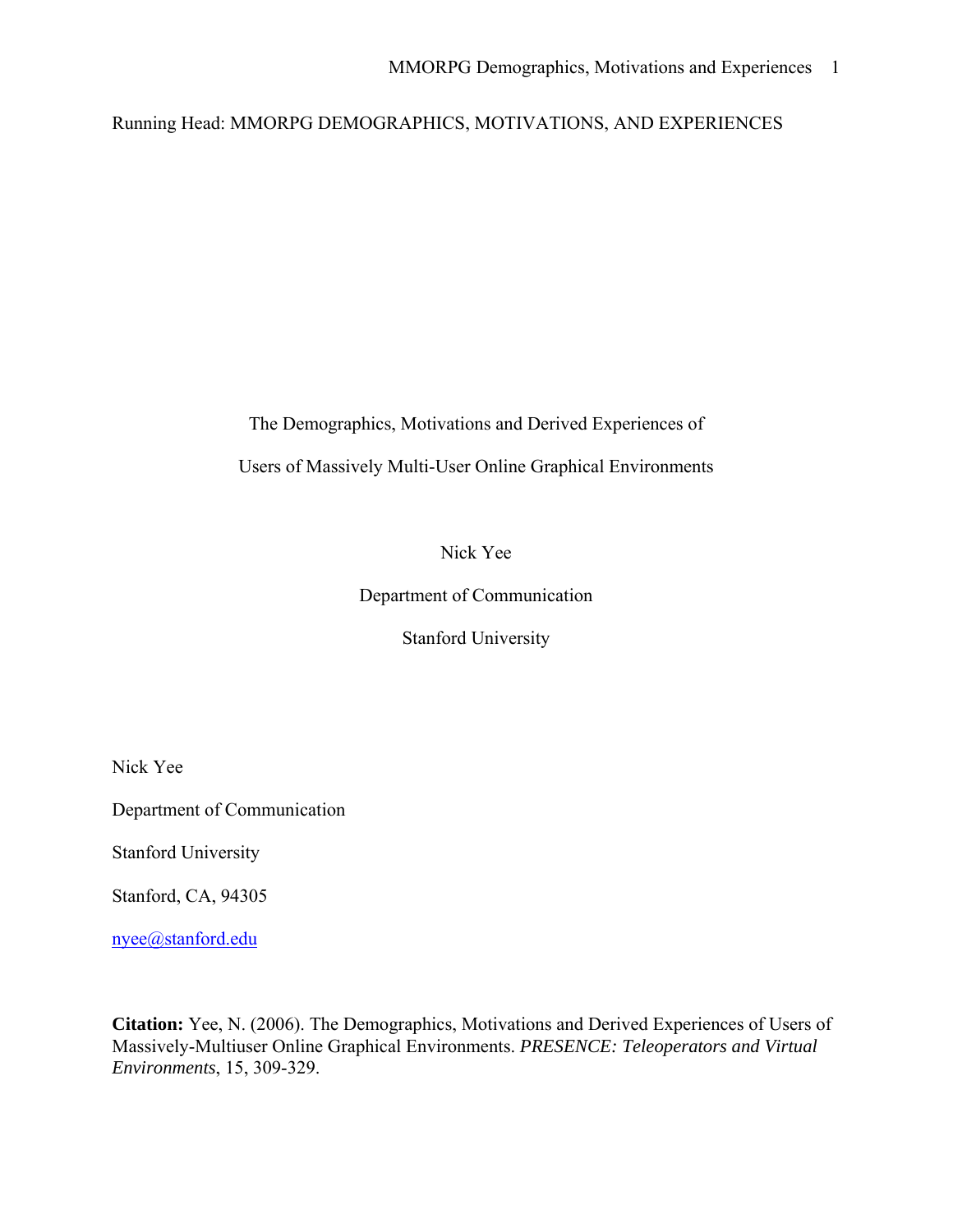### Abstract

Online survey data were collected from 30,000 users of Massively Multi-User Online Role-Playing Games (MMORPGs) over a three year period to explore users' demographics, motivations and derived experiences. Not only do MMORPGs appeal to a broad age range  $(M<sub>age</sub>= 26.57, range = 11-68)$ , but the appeal is strong (on average 22 hours of usage per week) across users of all ages  $(r = -0.04)$ . An exploratory factor analysis revealed a five factor model of user motivations - Achievement, Relationship, Immersion, Escapism and Manipulation illustrating the multi-faceted appeal of these online environments. Male players were significantly more likely to be driven by the Achievement and Manipulation factors, while female players were significantly more likely to be driven by the Relationship factor. Also, the data indicated that users derived meaningful relationships, salient emotional experiences as well as real-life leadership skills from these virtual environments. MMORPGs are not simply a pastime for teenagers, but a valuable research venue and platform where millions of users interact and collaborate using real-time 3D avatars on a daily basis.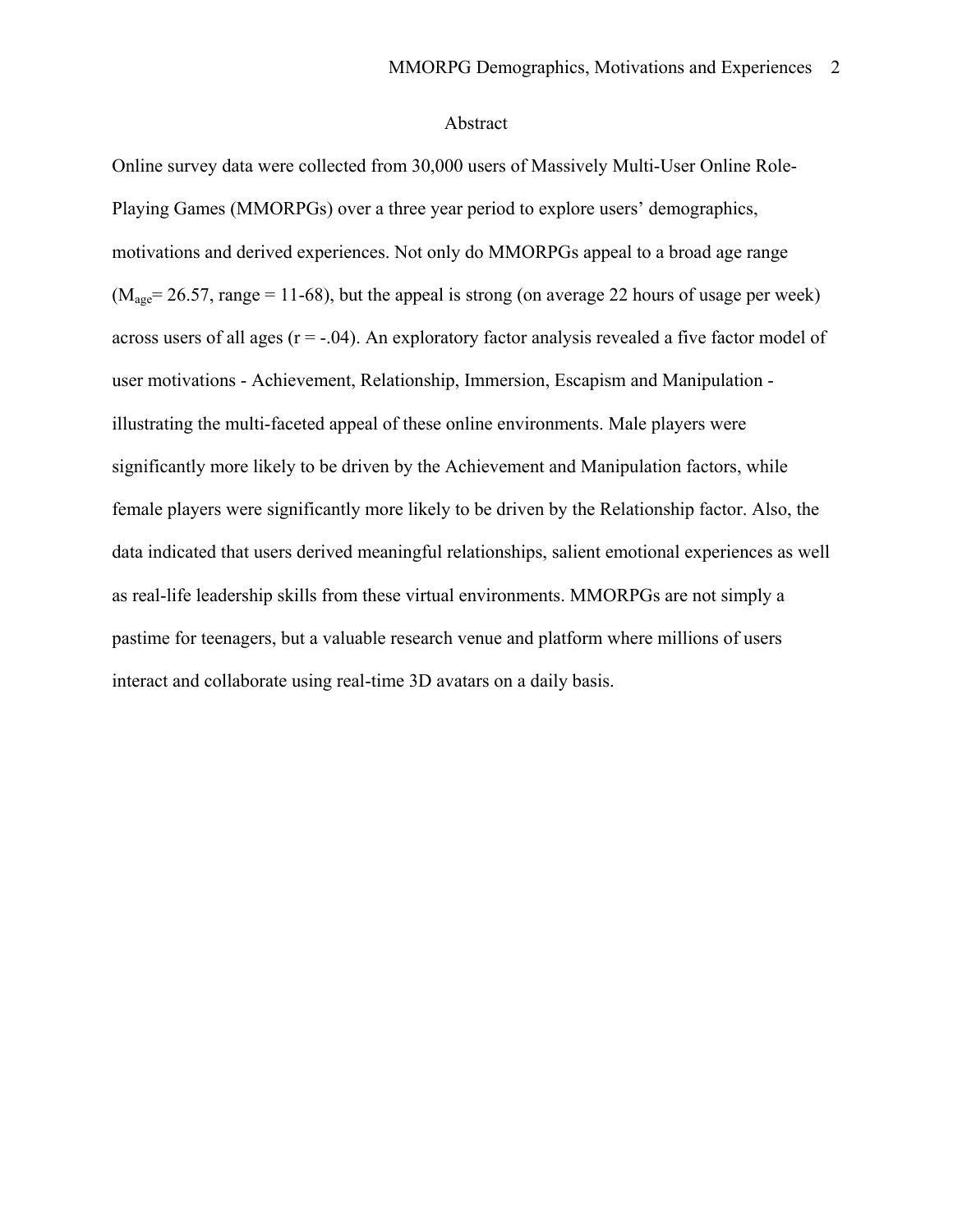# The Demographics, Motivations and Derived Experiences of Users of Massively Multi-User Online Graphical Environments

Selling virtual weaponry and real estate for a living, coordinating fifty people in a dragon-slaying expedition over a period of 5 hours, marrying someone you'll never meet, and switching gender for several hours at a time. These are a few of the myriad of virtual phenomena that occur every day in online digital constructs known as MMORPGs - Massively-Multiplayer Online Role-Playing Games. Everyday, millions of users (Woodcock, 2004) participate in these online environments. The increasing prevalence of these environments makes it crucial to understand the ways in which we use, interact and live in these digital constructs.

Although many of the theoretical implications of social interaction in Collaborative Virtual Environments (CVE) have been explored in the artificial confines of Virtual Reality (VR) research laboratories (Bailenson & Yee, 2005; Zhang & Furnas, 2002; Bailenson, Beall, & Blascovich, 2002; Slater, Sadagic, Usoh, & Schroeder, 2000; Normand, et al., 1999; Leigh, DeFanti, Johnson, Brown, & Sandin, 1997; Mania & Chalmers, 1998), MMORPGs provide a naturalistic setting where millions of users voluntarily immerse themselves in a graphical virtual environment and interact with each other through avatars (visual representations of users in a digital environment) on a daily basis. The opportunity to study what people actually do when they choose to be in a virtual environment with thousands of other people cannot be overstated, and that is the underlying rationale for the current studies.

Existing research on computer or video gaming tends to focus on two main areas: the negative effects of playing video games and whether video games can be used for pedagogical purposes. For example, an extensive line of research has focused on demonstrating that violent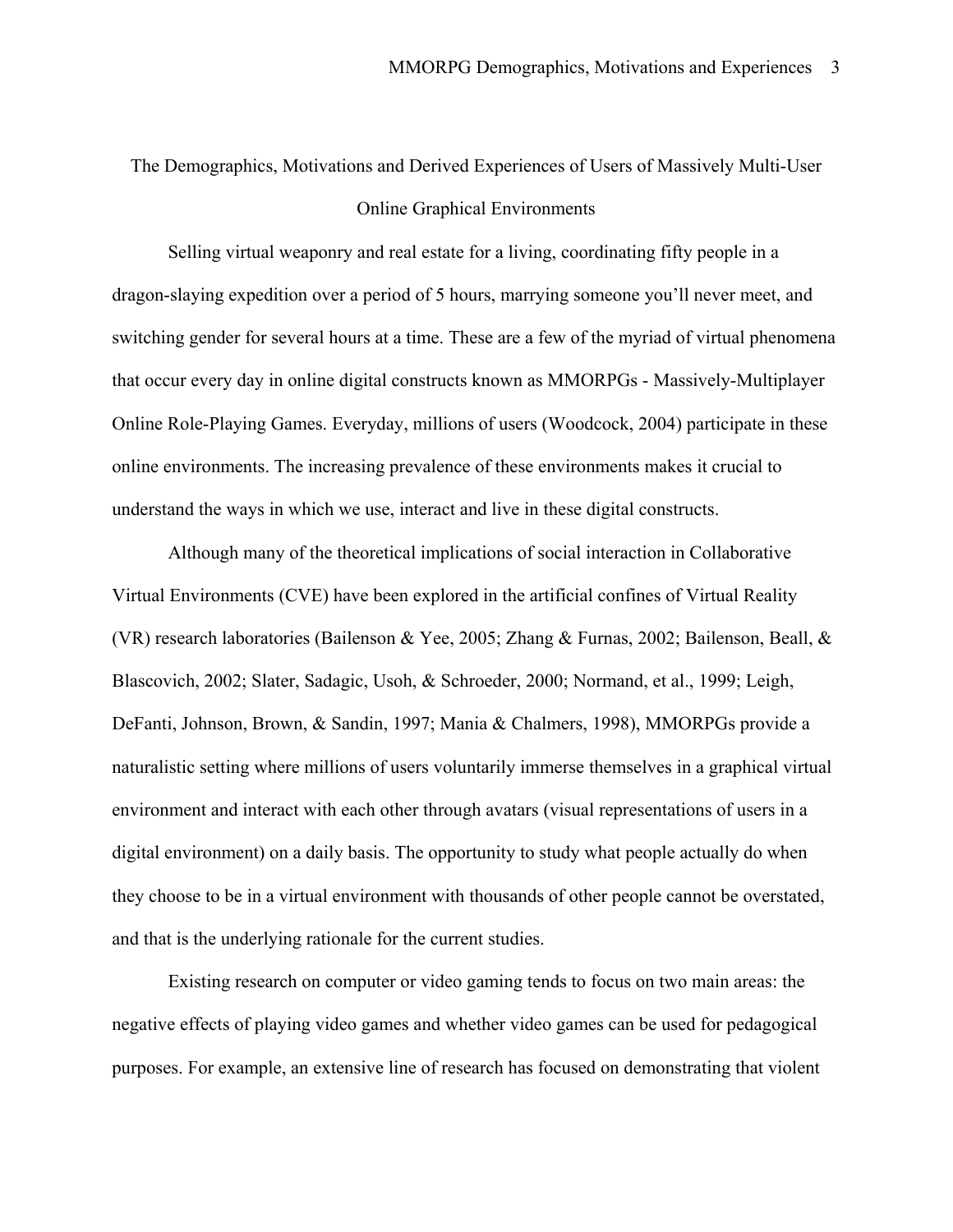video-games increase real-life aggression (Ballard & Lineberger, 1999; Anderson & Dill, 2000; Anderson & Bushman, 2001), and survey studies have shown positive correlations between preference for video games and aggressiveness (Scott, 1995; Funk et al., 2002), delinquency (Anderson & Dill, 2000), and lower perceived self-conduct (Funk, Buchman & Germann, 2000); however, the generalizability of short-term measures of aggression in experimental studies and the inability to infer causality in survey studies is a concern in this line of research (Griffiths, 1999). One notable exception is a longitudinal experimental study conducted by Williams and Skoric (2005). The findings in this study did not support the assertion that playing a violent video game will cause substantial increases in real-world aggression.

Another line of research has explored the pedagogical uses of video games among elementary school students (Ko, 2002), high-school students (Ravenscroft & Matheson, 2002), and college students (Moreno & Mayer, 2002). Video games can also enhance sensorimotor tasks (Fery & Ponserre, 2001), visual acuity and attention (Green & Bavelier, 2003), as well as aid in the recovery of motor skills after physical trauma (Taylor & Berry, 1998). In fact, some have explicitly argued that video games should be considered as platforms for learning (Gee, 2003).

#### *What are MMORPGs?*

Both lines of above research have mostly relied on single-player games, but as the ubiquity of high-speed internet connections and powerful computer processors have increased with a steady decrease in cost, the paradigm of computer gaming has changed dramatically, and MMORPGs are the vanguard of a new generation of computer games that takes advantage of the accessibility of the internet and the graphical processing capability of standard computer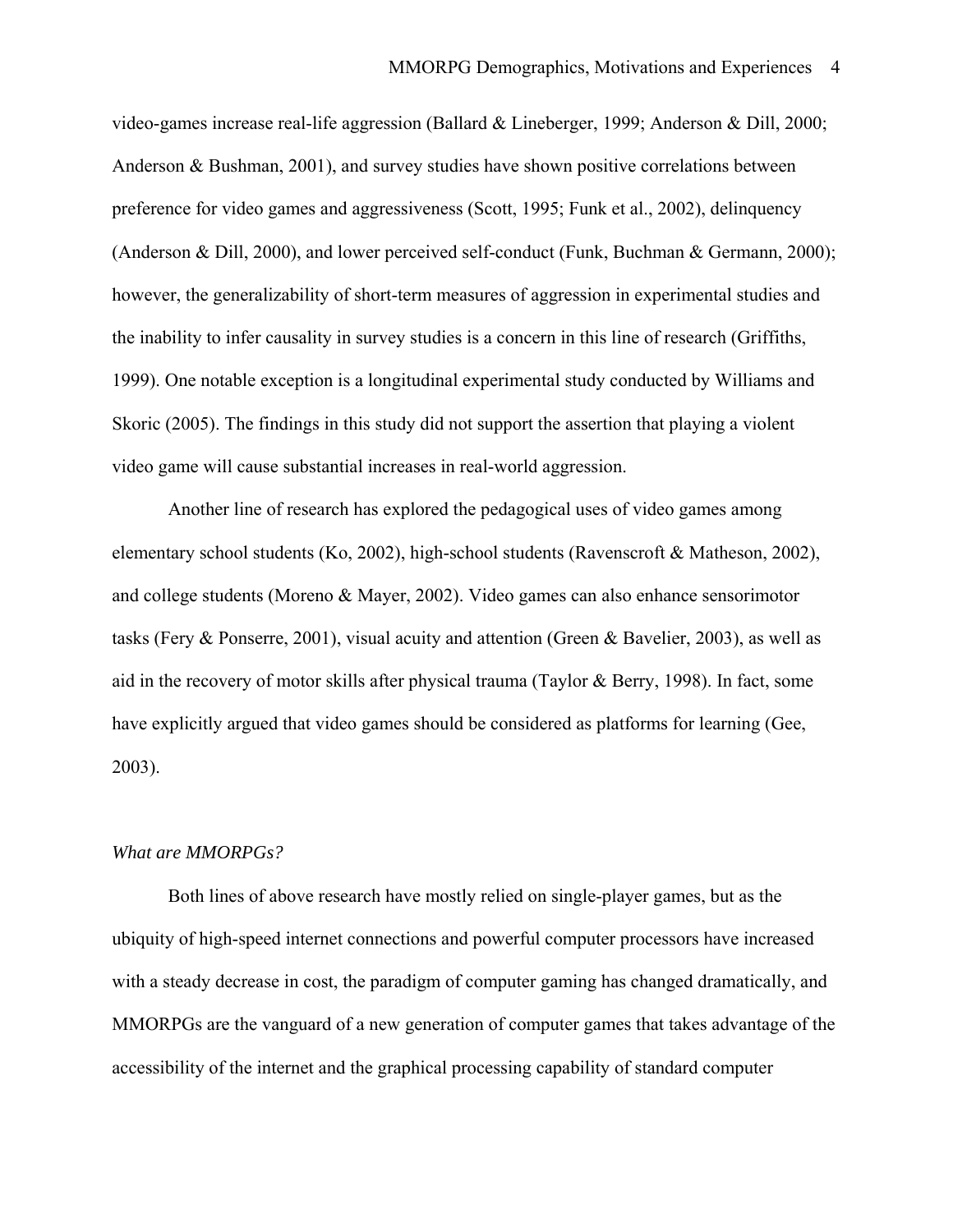systems.

MMORPGs are a new paradigm in computer gaming (see Table 1). By definition, MMORPG users are part of a persistent world of up to 2000 other concurrent users (Sony Online, 2003). A persistent world is a world that exists independent of the users. In stand-alone games and local network games, the world only exists when the game is started by the user, and thus is dependent on the user "activating" it. In an MMORPG, the world exists before the user logs on, and continues to exist when the user logs off. More importantly, events and interactions occur in the world (driven by other users) even when the user is not logged on to the persistent world. To accommodate the sheer number of users, the worlds in MMORPGs are vast and varied (in terms of terrain, flora, fauna, and local inhabitants). In contrast, the worlds of most standalone and local network games are simplistic and can only accommodate fewer than 16 concurrent players in a space that can be traversed in a few minutes.

|                       |                   | Local and Wide     |                      |
|-----------------------|-------------------|--------------------|----------------------|
|                       | Stand Alone       | Area Network       |                      |
| Attribute             | Games             | Games              | <b>MMORPGs</b>       |
| Exemplars             | Solitaire, Snood, | Diablo II, Unreal, | EverQuest, Star Wars |
|                       | SimCity, Risk     | Age of Empires     | Galaxies             |
| Cost for Player       | Software          | Software           | Software $+$         |
|                       |                   |                    | Subscription         |
| # of Players in World | 1                 | $1 - 16$           | $0 - 2000$           |
| Persistent World      | No                | N <sub>0</sub>     | Yes                  |
| Mode of User Agency   | Direct / God-Like | One or Several     | Personal Avatar      |
|                       | Control           | Avatars            |                      |

# Table 1 *Attributes of 3 Gaming Paradigms*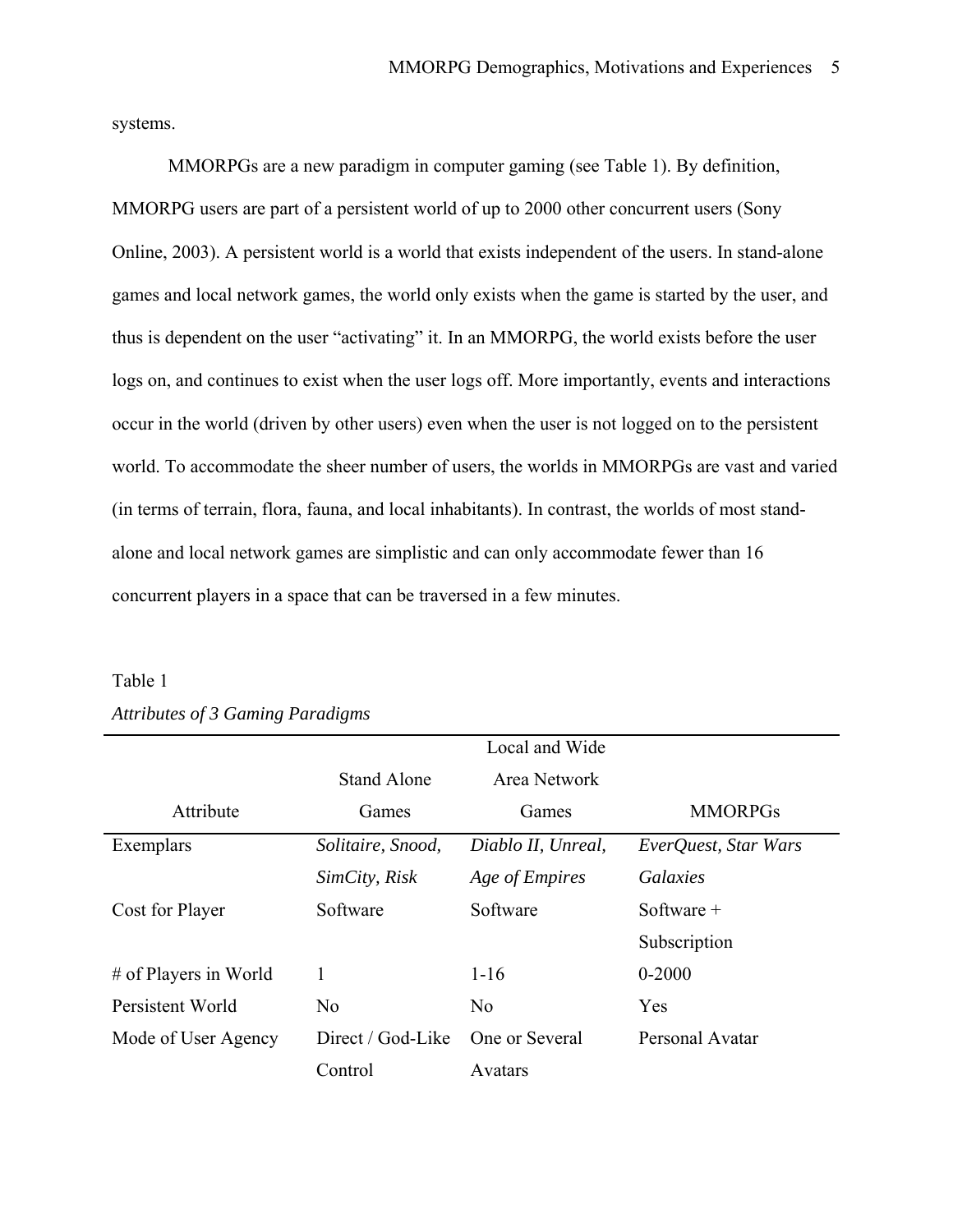| Size/Scope of World            | <b>Abstracted Game</b> | Abstracted or          | Naturalistic Worlds /    |
|--------------------------------|------------------------|------------------------|--------------------------|
|                                | Board                  | Limited Worlds         | Galaxies, not abstracted |
| Player Social Interaction None |                        | <b>Combat Strategy</b> | Rich, collaborative,     |
|                                |                        | Driven                 | social interactions      |

On a simplistic level, MMORPGs could be thought of as a scenic chat room with a variety of interactive tasks. Users experience cities, jungles, and even the falling rain or snow in rich real-time 3D graphics, and communicate with each other using typed chat and templated gestures and expressions. They interact with the world through a combination of mouse-driven interfaces and typed commands, and partake of a large number of varied activities that increase in complexity, reward and time involvement which typically operate on a random-ratio reinforcement schedule. These activities revolve around character advancement and translate into a functional advantage in terms of the mechanics of the world, whether this is combat capability, social status, avatar appearance, geographic knowledge, equipment quality or even cooking skills. Whereas the first few MMORPGs focused heavily on combat-oriented advancement, recent MMORPGs have offered more diverse forms of advancement. For example, in *Star Wars Galaxies*, one can become a skilled musician, chef, hair stylist, animal tamer, or politician.

Most forms of advancement in MMORPGs require increasing cooperation or dependency on other users, oftentimes mutually beneficial. In *Star Wars Galaxies*, scouts hunt and harvest hides and meat from animals which they can sell to artisans who need those resources to craft basic items. Most combat professions need the complementary support of each other as they tackle more and more difficult creatures or enemies that in turn hold larger rewards. But ultimately, each user decides which form of advancement they will pursue, and the richness and complexity of the environment eliminates the need for super-ordinate goals or storylines. Every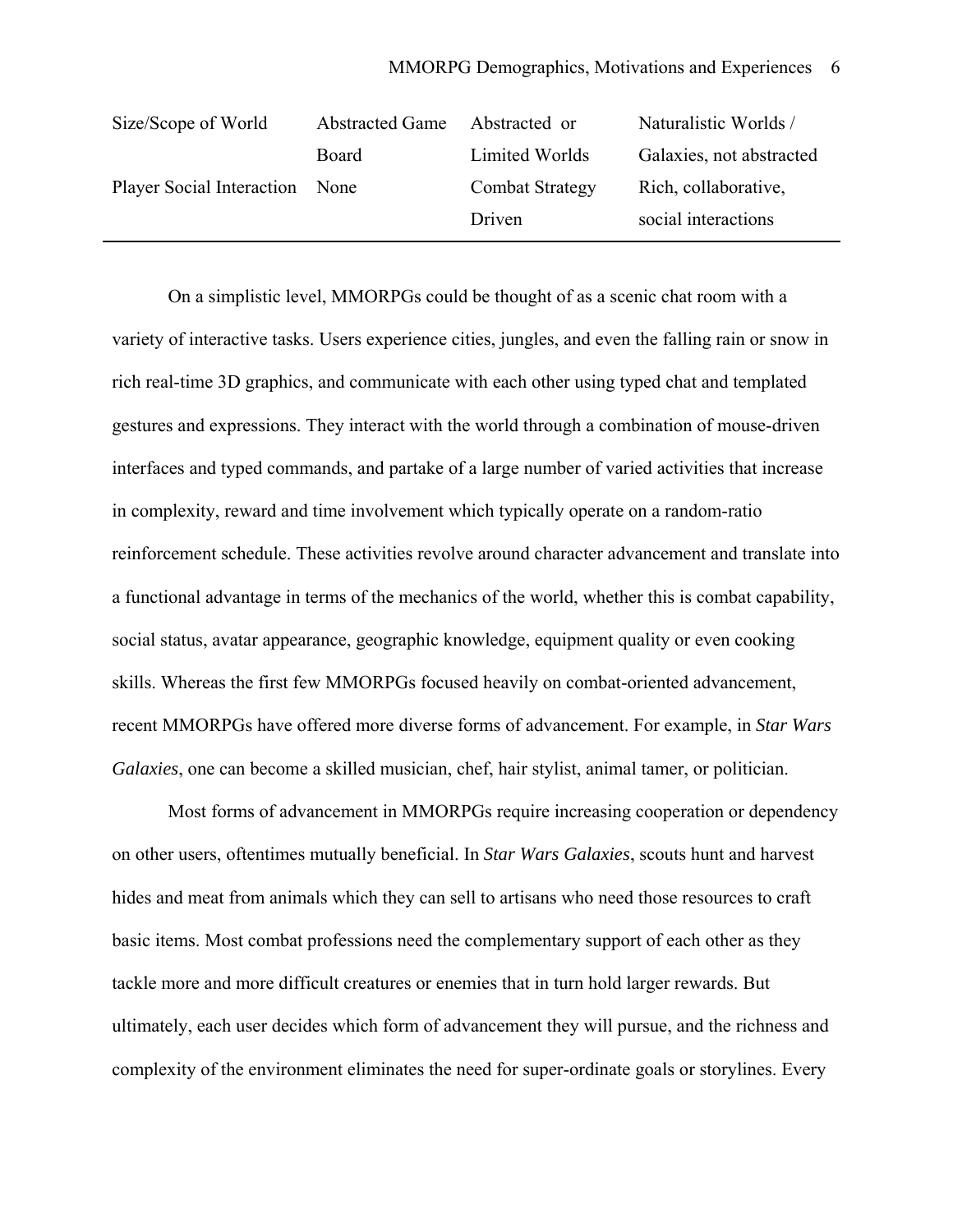user is motivated by a different combination of the possible rewards. The result is that adventures, stories, and most importantly for the purpose of the current work, meaningful relationships between users emerge during interaction. Functional constructs within the environment facilitate these social networks – combat groups (temporary collaboration between a few users), guilds (persistent user-created membership organizations), and ideological alliances (agreements between guilds or "racial" groups).

Given how different MMORPGs are from stand-alone and local network games, perhaps a better comparison is with live-action or table-top role-playing games (RPGs) or Multi-User Domains (MUDs) - the textual predecessors of MMORPGs. MMORPGs are different from RPGS in that RPGs do not occur in persistent game worlds. Events only occur in the RPG game world when players have convened in a physical location. Also, this physical constraint means that it is not possible to convincingly change one's representation in an RPG the way it is possible in an MMORPG - especially in terms of gender and race. Furthermore, the physical constraints of RPGs makes it more likely that RPG players know each other when compared with MMORPG players. MMORPGs are in fact much more similar to MUDs than other genres of video games in that both have persistent game worlds where players can interact using avatars.

Currently, there is very little quantitative research on MMORPGs or MUDs. While researchers like Turkle (1995) and Bruckman (1993, 1995) have contributed a great deal to our understanding of the users of MUDs, their approaches were more qualitative and relied on anecdotal stories, interview data, or personal experience. For example, Turkle (1995) illustrated how digital self-representation in MUDs allowed users to understand the fluid, dynamic and post-modern nature of their identities. Almost no quantitative studies of MUDs exist. One of the few quantitative studies of MUDs explored how sociability and skepticism towards computer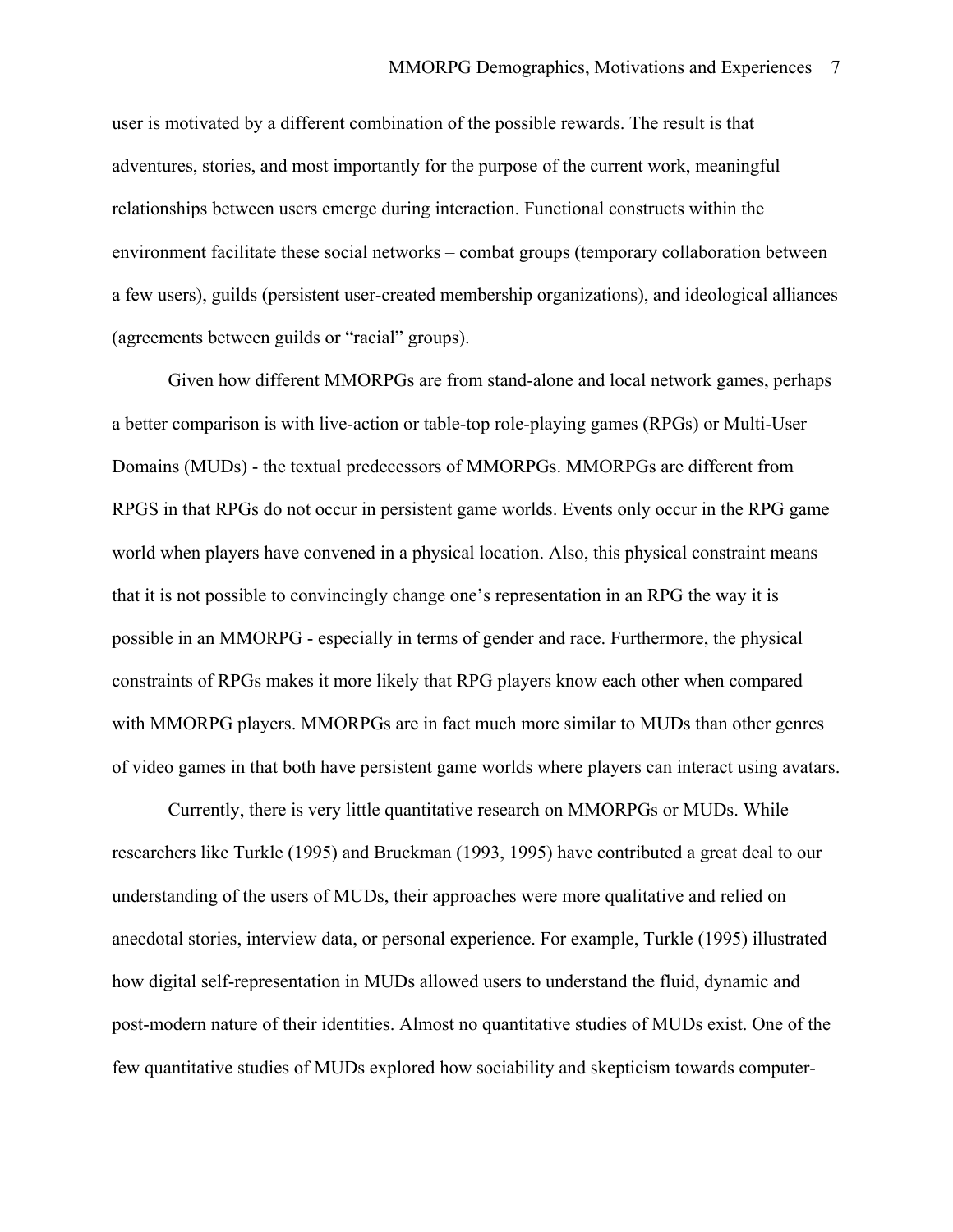mediated communication influenced social behavior within MUDs (Utz, 2000). Also worth noting is a multi-methods study of LambdaMOO by Schiano & White (1998) that illustrated, among other things, that LambdaMOO users preferred stable, integrated identities as opposed to the fluid, fragmented identities Turkle suggested. Existing research on MMORPGs has mostly relied on analysis of publicly available data. For example, Castronova (2002) has used the e-Bay sales transactions of virtual items to show that the economy of EverQuest is quantifiable and has a higher gross domestic product than some developing countries, and to show the inequity between the value of the virtual male and female body (Castronova, 2003). Griffiths, Davies & Chappell (2003) has also aggregated online poll data at websites catering to EverQuest players to provide the basic demographics and preferences of EverQuest players. Very few studies have used primary sources of data. One of the few is a study by Axelsson & Regan (2002) that explored the impact of group affiliation on social behavior in the MMORPG *Asheron's Call*. The study found that group affiliation makes people more social both online and offline.

Over the course of three years, I have collected online survey data from 30,000 MMORPG players. Preliminary qualitative data from open-ended questions were used to form theoretical questions about the motivations and relationship formation of MMORPG users among other issues (Yee, 2004). In that previous paper, I argued that the architecture of these environments facilitate relationship formation, and are windows into and catalysts in existing relationships in the material world. The goal of the current work was to complement these previous findings by providing a more rigorous quantitative analysis on who uses MMORPGs, what motivates their use, and the salience and impact of the experiences that emerge in these environments. Moreover, this paper attempts to articulate the many opportunities to study social identity, social interaction and relationship formation in these environments.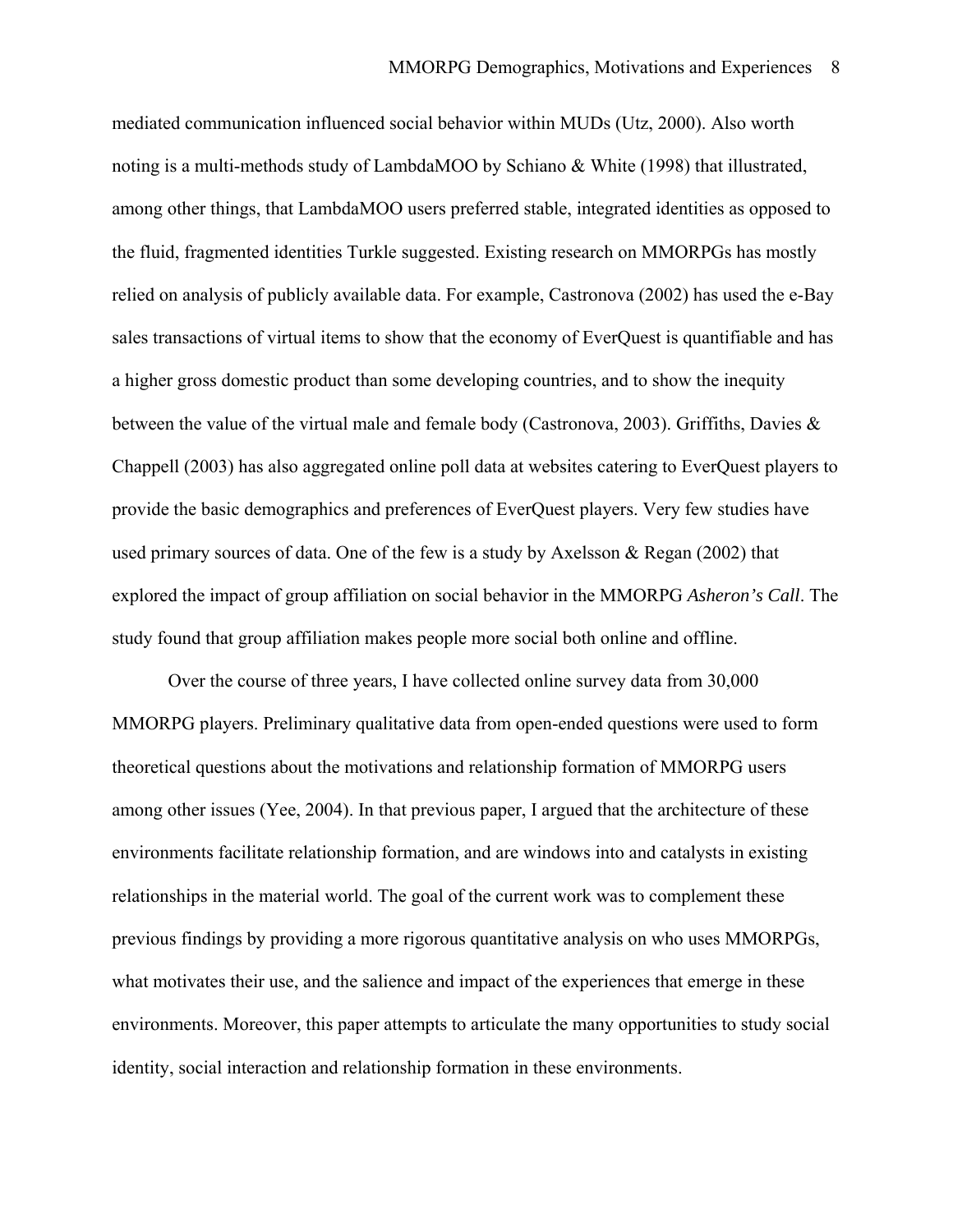# *Demographics and Usage*

The apparent focus of existing video game research on adolescent users creates the illusion that video game players are a youth subculture, and that video games are a teenage pastime of no important consequence apart from their ability to increase real-life aggression. For example, the entire volume of a recent special issue of the Journal of Adolescence (Vol. 21-1) was devoted to the negative effects of video games on adolescent gamers. The following quotes from that issue illustrate the assumption that adolescents are the primary consumers of video games or that video games somehow impact adults in an entirely different way that isn't worth mentioning or studying.

"Video games have become one of the favorite activities of American children" (pg. 5). "The rise and popularity of video and computer games as a leisure phenomenon has become an ever-increasing part of many young people's day-to-day lives" (pg. 1). "A lot of youths are playing violent video games for many hours per week. When large numbers of youths (including young adults) are exposed to many hours of media violence (including violent video games), even a small effect can have extremely large societal consequences" (pg. 120).

In spite of the fact that the average age of computer and video game players is 30 (Entertainment Software Association, 2005), the articles in the special issue seem to perpetuate the assumption that mainly children and adolescents play video games. In fact, studies in video game violence in general have mainly focused on adolescent gamers (see Griffiths, 1999 for review). This stereotype is also described by other researchers. For example, Griffiths, Davies and Chappell (2003) note that "the image of a typical gamer is seen as socially negative and remains firmly within a youth subculture" (pg. 81).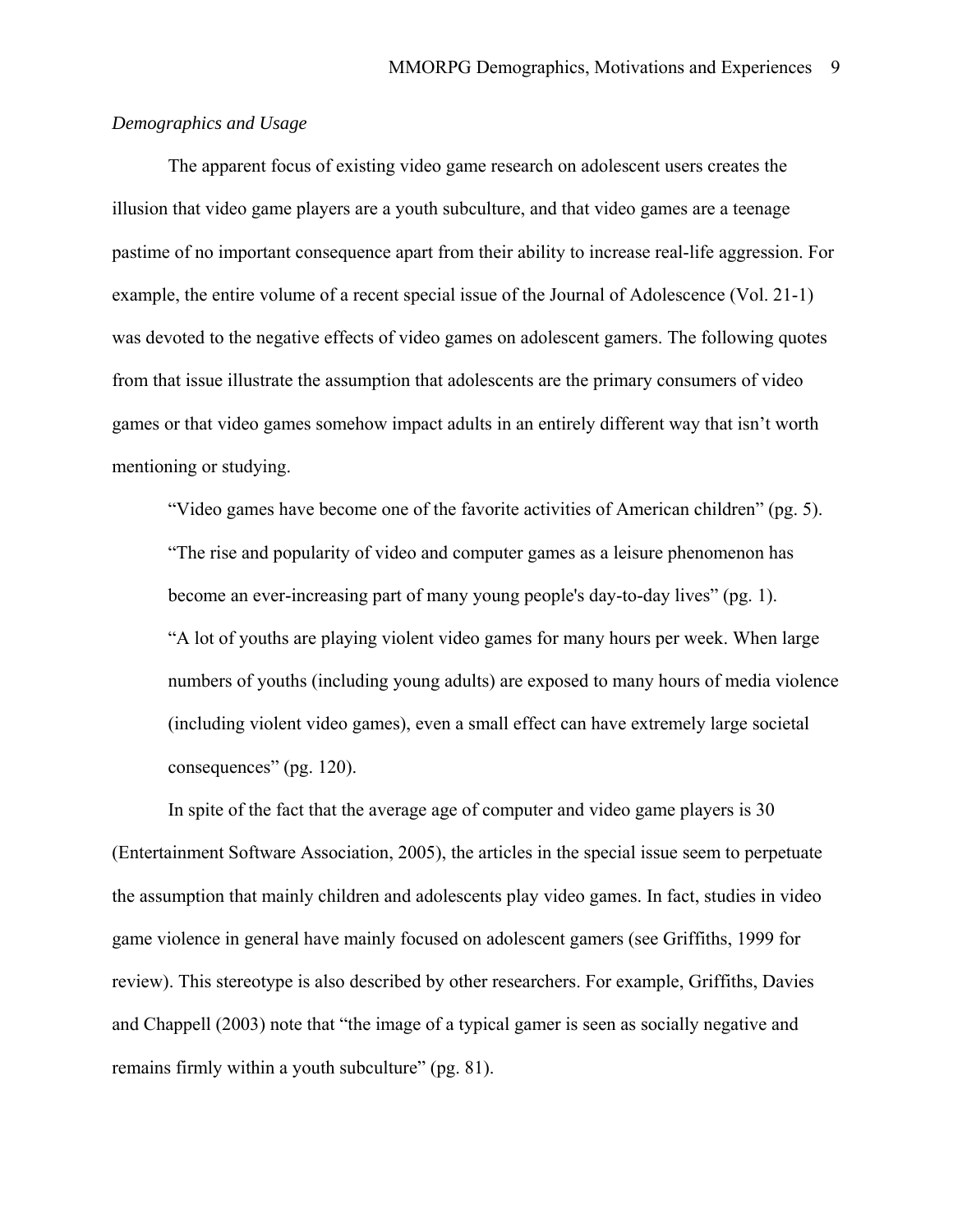In a recent study that challenged this stereotype (Griffiths, Davies & Chappell, 2003), the demographics and usage patterns of MMORPG users were explored by analyzing online poll data on 2 websites catering to players of the MMORPG *EverQuest*. That data showed that the game clientele was very much an adult profile rather than the stereotypical adolescent player. Although the online polls consisted of large samples (upwards of 10,000 responses), a weakness with the study is that the data analysis was bound by the range and number of answer choices used in the third-party polls. For example, instead of allowing open-ended responses to age or hours played per week, only several ranges were offered. Furthermore, because each question was asked on a separate poll, it was not possible to explore demographics and preferences in relation to each other for each individual user – such as exploring age and gender differences in usage patterns. Therefore, it was crucial to perform a more extensive analysis of the demographics and usage patterns of MMORPG users.

#### *Motivations for Use*

Articulating motivational differences among different users is the precursor to understanding the emergence of more complex behaviors and interactions in these environments, as well as providing a framework to differentiate one user from another. To ignore these individual motivational differences is tantamount to claiming that all MMORPG users are motivated by the exact same reasons. Most video game studies to date, however, have relied on the traditional effects model that don't take into account the fact that people choose the media they consume and the varied reasons for doing so (Sherry, 2001; Sherry & Lukas, 2003).

Without an empirical framework with which to identify individual motivational differences among MMORPG users, it is impossible to meaningfully differentiate users or understand their interactions with other users in the world. This framework provides the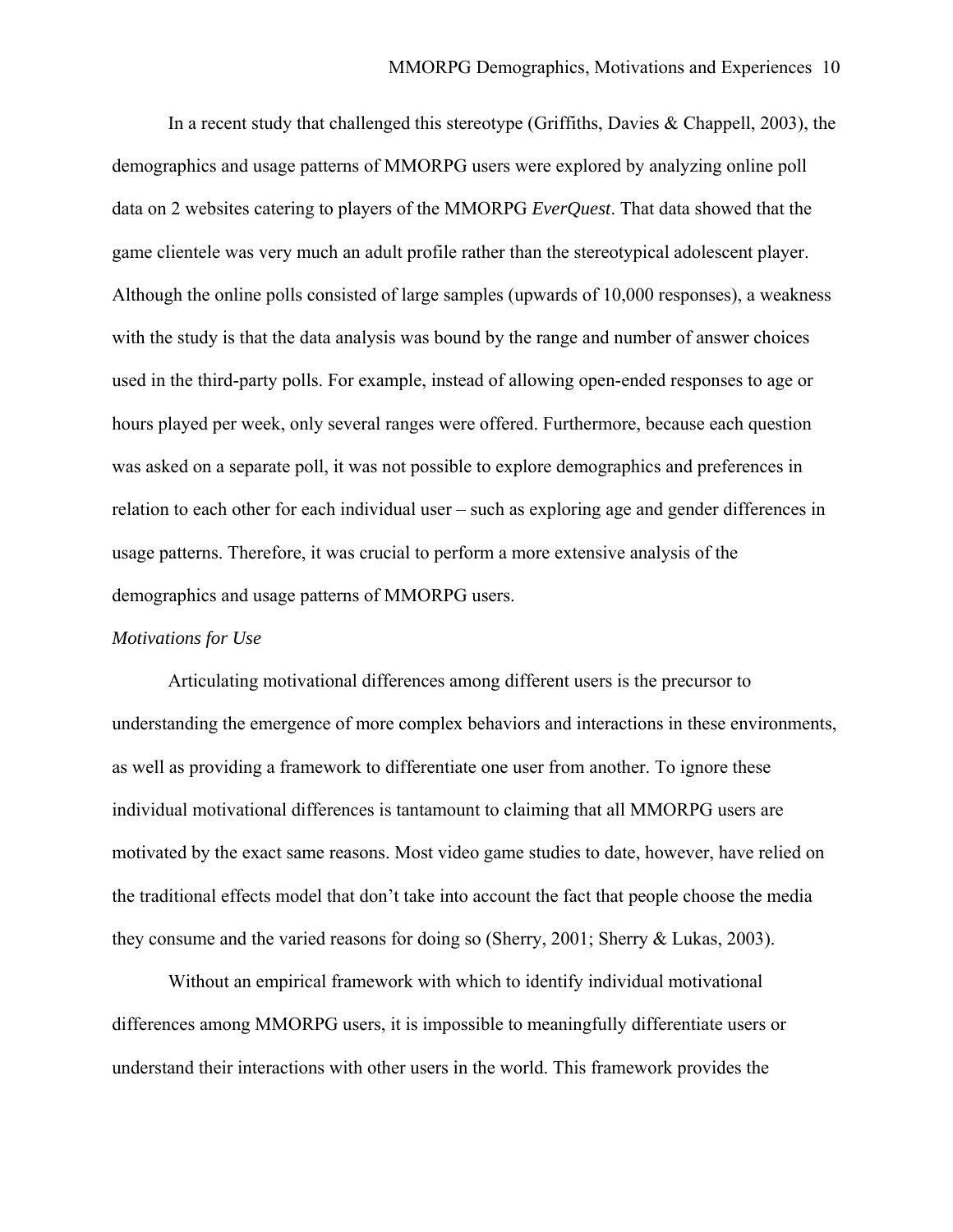foundation to explore whether different sections of the demographic are motivated differently, and whether certain motivations are more highly correlated with usage patterns or in-game preferences or behaviors.

There have been no systematic attempts to create a motivational framework for MMORPG users, but an exploratory framework for Multi-User Dungeons (MUD) users has been proposed by Bartle (1996). Bartle's proposed "player types" are derived from his experience in creating and managing these online textual worlds rather than empirical data, and provides valuable insight as well as a framework to test and build upon. Bartle proposed four types - Achievers, Socializers, Explorers, and Killers - each having different in-game preferences and motivations for using the MUD environment. For example, Explorers are users who are interested in understanding the mechanics and rules of the system as well as mapping out the world, while Socializers are users who enjoy chatting, interacting and role-playing with other users.

Even though it is important to be able to differentiate the motivations among MMORPG users, there has been no empirical attempt to identify what those motivations might be. This present study attempted to create an empirical framework for understanding individual motivational differences among MMORPG users using an exploratory factor analysis. Also of interest was how these motivational differences varied across different demographic sections and how they correlated with usage patterns.

# *Derived Experiences*

The impact that MMORPGs have on their users - in terms of social interactions, emotional investment and acquisition of social skills - will be collectively referred to as *derived experiences* in this paper. Even though there exists very little empirical research on MMORPGs,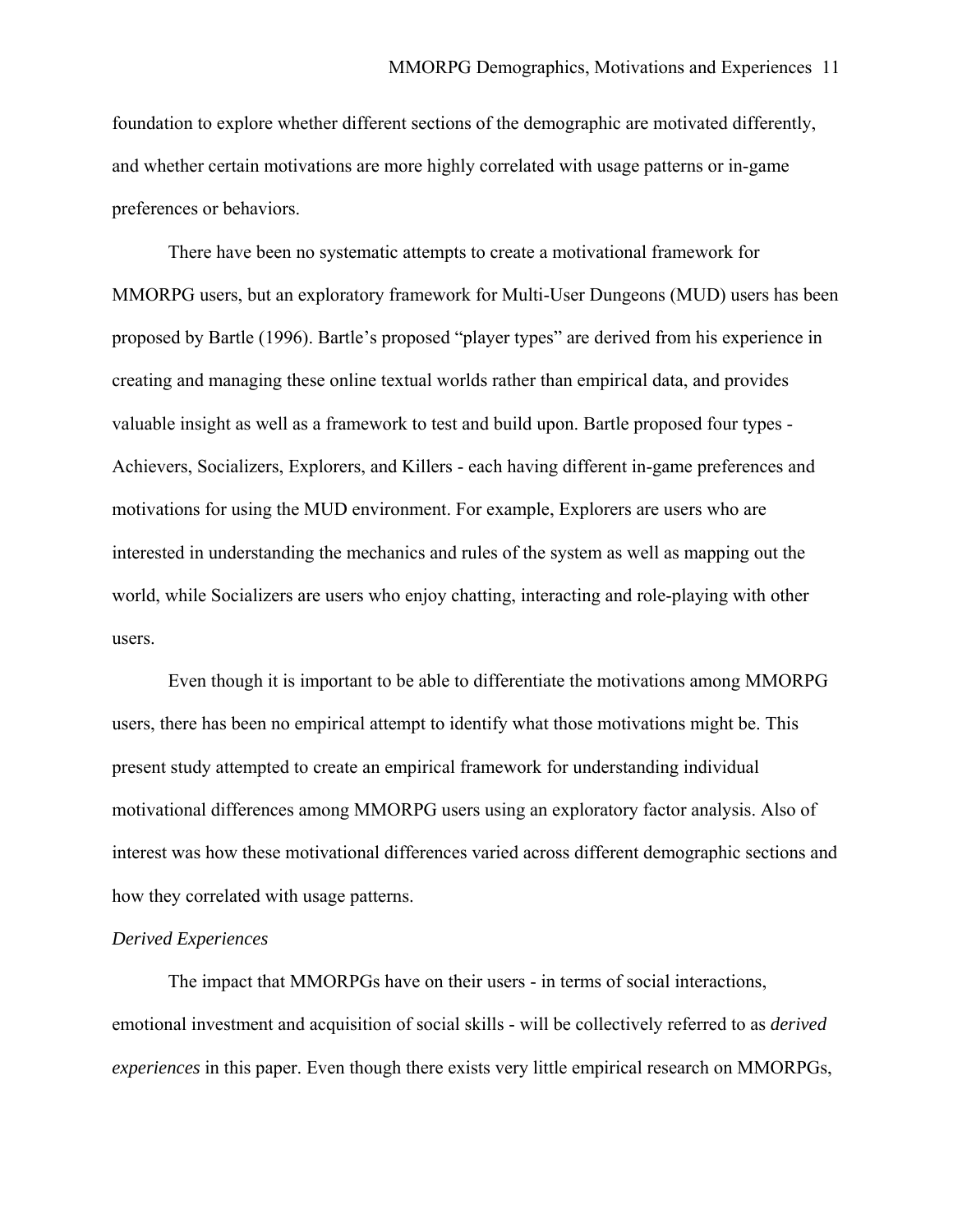there are many reasons to expect that complex social interactions and social phenomena emerge in these environments. Indeed, the literature in MUDs is abundant with examples of how intimate relationships and emotionally salient experiences derive from even textual online environments. For example, Turkle (1995) has documented romantic relationships, supportive friendships, and even wedding ceremonies in MUDs. The incidence of a "cyber rape" in a MUD has also been documented and widely-discussed (Dibbell, 1993). The debate it sparked illustrated the amount of emotional investment users placed in these worlds. MMORPGs are MUDs on a massive scale with incredible visual and behavioral richness. Therefore, MMORPGs should foster complex social phenomena and interactions among users.

The literature also suggests several reasons for why this might occur. For example, Walther (1996) suggested that one of the reasons why hyperpersonal interactions – interactions that are more intimate, more intense, more salient because of the communication channel – occur in CMC is because participants can reallocate cognitive resources typically used to maintain socially acceptable non-verbal gestures in face-to-face interactions and focus on the structure and content of the message itself. The message itself then comes across as more personal and articulate. Indeed, in virtual worlds where we do not have to constantly worry about how we look and behave, we would be able to dedicate more cognitive resources to the message itself. Walther also suggested that as interactants respond to personal messages with equally personal and intimate messages, the interactions intensify through reciprocity. In other words, the process provides a positive feedback cycle.

Walther's themes resonate with McKenna and Bargh's more recent work (2000) suggesting four factors that enable positive social interactions online. First, people have greater anonymity online. Second, the importance of physical appearance is greatly reduced. Third, the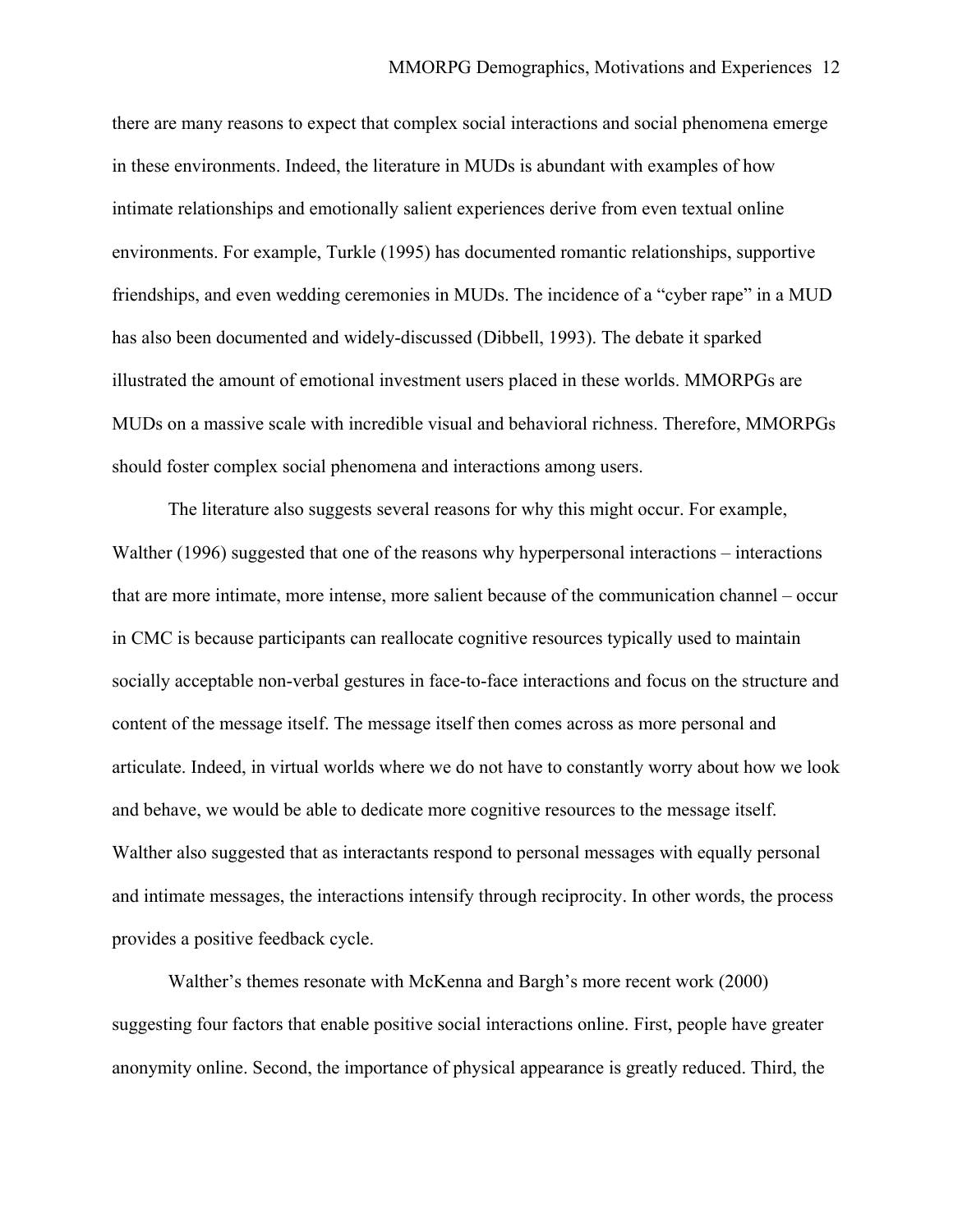Internet transcends the problems of physical space and wide dispersion. And finally, users have greater control over the time and pace of their interactions. Again, all of these factors, except for perhaps the last one, are present in MMORPGs, and suggest why enhanced social interactions occur in these online environments.

Behavioral confirmation may also be at work. People become what we expect them to be (Snyder, Tanke & Berscheid, 1977). Given the literal reality of "knights in shining armor" and the fact that users can choose to be as attractive as the world allows, users may become more friendly and more sincere with each other because of the heroic attributes their avatars project.

The present study used quantitative survey data to explore three issues that relate to the salience and impact of experiences and social interactions in MMORPGs. First of all, the significance and salience of the relationships that form in MMORPGs were examined. Secondly, the degree of emotional investment in the environment was considered. Finally, whether real-life leadership skills could be acquired in the online environment was explored through self-report measures.

A series of online surveys were used to study the demographics, motivations and derived experiences among MMORPG users over a 3 year period, between the years 2000 and 2003. During this period, over 30,000 MMORPG users were surveyed, with approximately 2000-4000 respondents in each survey phase. In the following sections, the methods used and data collected on three main aspects of MMORPG use are presented. First, the demographic composition of current MMORPG users and their usage patterns are presented to illustrate the wide appeal of these immersive environments. Second, an exploratory factors analysis of the different motivators of usage is presented. Finally, the salience of the relationships and emotional experiences users derive from these environments is examined.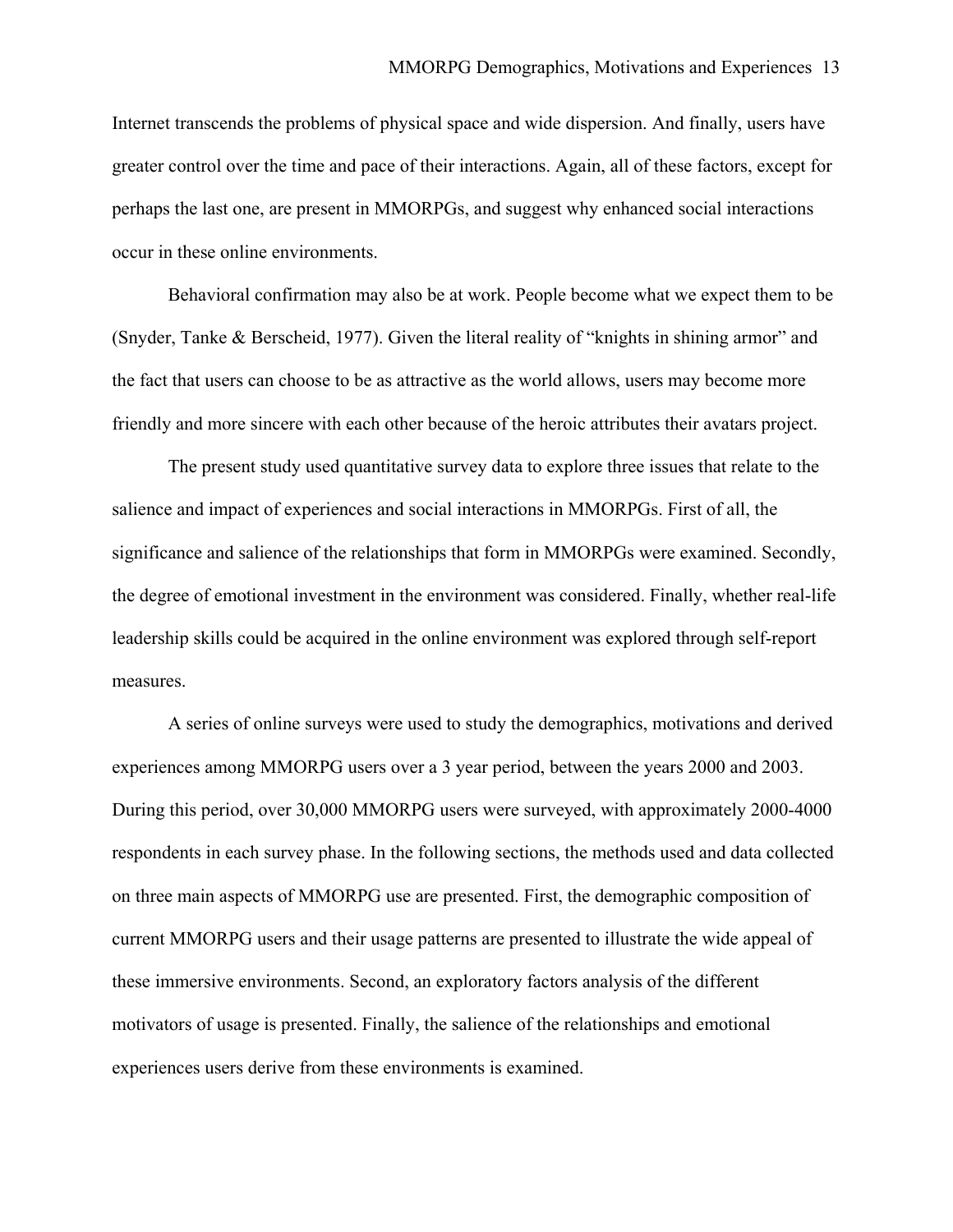# General Methodology

Certain methods were common to all three of the sections discussed in the previous paragraph. These common methodologies are presented here.

# *MMORPG Selection.*

The approximate number of active subscribers to existing MMORPGs were publicly available (see Woodcock, 2003), and it was usually clear which MMORPGs comprised the bulk of all MMORPG users. From the year 2000 to 2003, the following MMORPGs together comprised approximately 75% of the North America MMORPG market with regards to share of active subscribers: *Ultima Online*, *EverQuest*, *Dark Age of Camelot*, and *Star Wars Galaxies* as calculated using available subscription data (Woodcock, 2003; CorpNews, 2004). Therefore, users of these environments were targeted for this study.

#### *Participant Recruitment*

MMORPG users were recruited through online websites known to cater to them. These included the Lore, Stratics, and IGN Vault Networks that have sub-sites for different MMORPGs. These websites typically had a news list on their front page with more recent listings at the top, and each website provided an option to submit news and information to the editors of the news list. A concise overview of the goals and scope of the study together with a link to the online survey itself would be sent to the editors via the news submission option provided. Publication of the overview was never guaranteed, and once the news item was listed, its duration on the news list was dependent on how many news items the news list could hold and how many new news items were added over the course of the next few days.

#### *Procedure*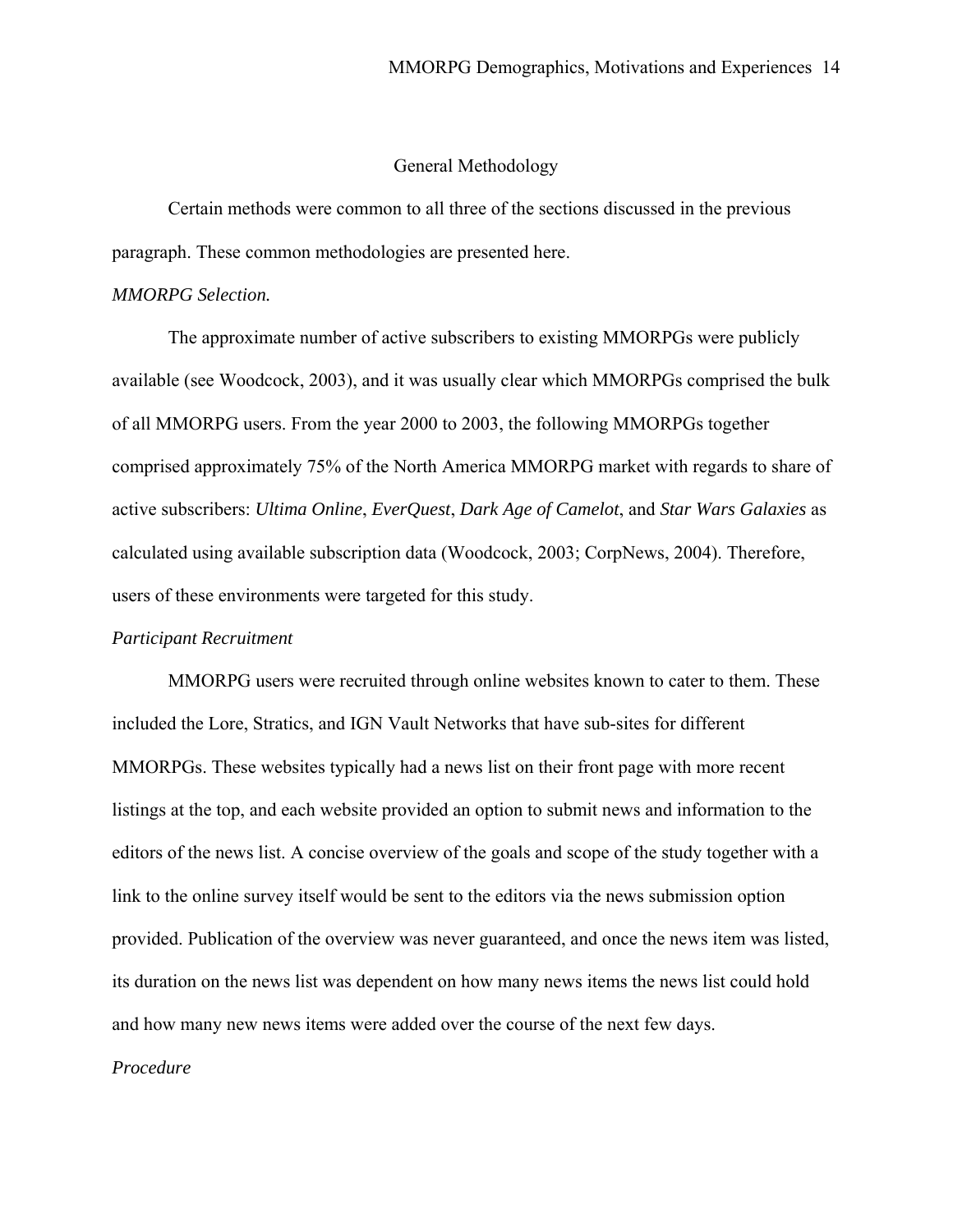MMORPG users who followed the link would be presented with a brief summary of the intentions and scope of the project, and would have to follow another link on that page to the survey itself. After providing informed consent, respondents answered online surveys consisting mostly of multiple-choice questions in a binary or Likert-style scale using radio buttons. Certain continuous variables such as age or hours played per week were recorded using text-fields. Answers to open-ended questions were recorded using text-area boxes. While open-ended questions were used in the study, only data collected from close-ended questions, using Likerttype rating response options, are presented in this paper, with the exception of age and hours played per week which were collected using open-ended text fields.

Each survey took about 5-10 minutes to complete. Respondents were not paid or compensated for their participation. Because respondents were given the actual goals of the study and not a cover story and there were no experimental manipulations, there was no need for debriefing. Duplicate responses were found and deleted by comparing IP addresses. The rate of duplicate responses was trivial - 8 out of 3100 in a recent survey phase.

A new survey was usually publicized every 2-3 months between the years 2000-2003. Surveys targeted all MMORPGs of interest simultaneously. The typical response rate was 2000- 4000 for each survey. In each survey, respondents were asked to provide their email if they were interested in participating in future surveys. At the beginning of each survey phase, in addition to the recruitment at websites, respondents already in the database were contacted via email to notify them of the new survey in which they could participate. Methods specific to each section will be provided in the corresponding section.

#### Section One: The Demographics and Usage Patterns of MMORPG Users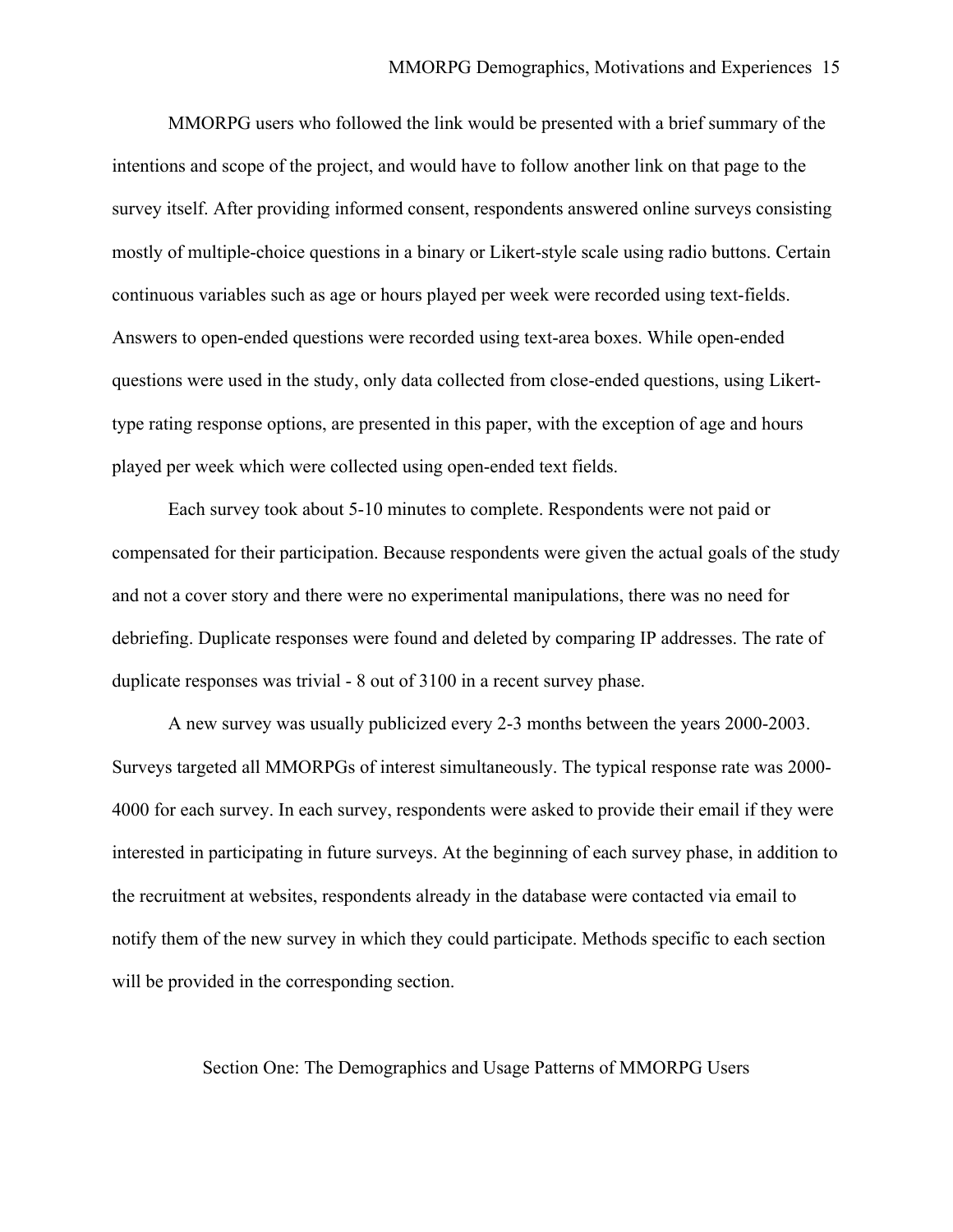#### *Method*

 Survey items implemented through standardized HTML form items (radio buttons and text fields) were used to gather responses to basic demographic information: gender, age, marital status, occupational status, hours of usage per week, and whether the user participated with a family member or romantic partner. Age and hours of usage per week were the only two survey items implemented with open-ended text fields, while all other survey items were implemented with set response choices. In the tables and graphs throughout the paper, the age variable is collapsed into five ranges for ease of presentation. All survey items used in this section can be found in Appendix C.

# *Results and Discussion*

 $\overline{a}$ 

The data collected over the 3 year period of the study will be presented in thematic rather than chronological order. While survey data was collected from users who were active in different MMORPGs, the focus of this paper is on the demographics and motivations of a representative MMORPG user group rather than on comparing the differences among users of different MMORPGs. As such, between-game differences will not be presented<sup>1</sup>. A different number of respondents participated in every survey phase (typically 2000-4000 respondents participated in each survey), and findings are drawn from different survey phases. Therefore, the sample size for the results, graphs, tables below are not all identical. The majority of respondents were male (85.4%,  $n = 5547$ ). The average age of the respondents was 26.57 ( $n = 5509$ ,  $SD =$ 9.19); the median was 25, with a range from 11 to 68. The lower and upper quartile boundaries were 19 and 32 respectively (see Figure 1 for the ages of both genders). Thus, only about 25% of MMORPG users are teenagers and MMORPGs have cross-generational appeal.

<sup>&</sup>lt;sup>1</sup> There were fluctuations in demographics among different games. Hours played per week ranged from 16-24 hours. Female players ranged from 9% to 20%. Age means ranged from 23 to 30. It is hard to interpret the underlying differences because different games are different on many dimensions and are at different points in their life-cycle.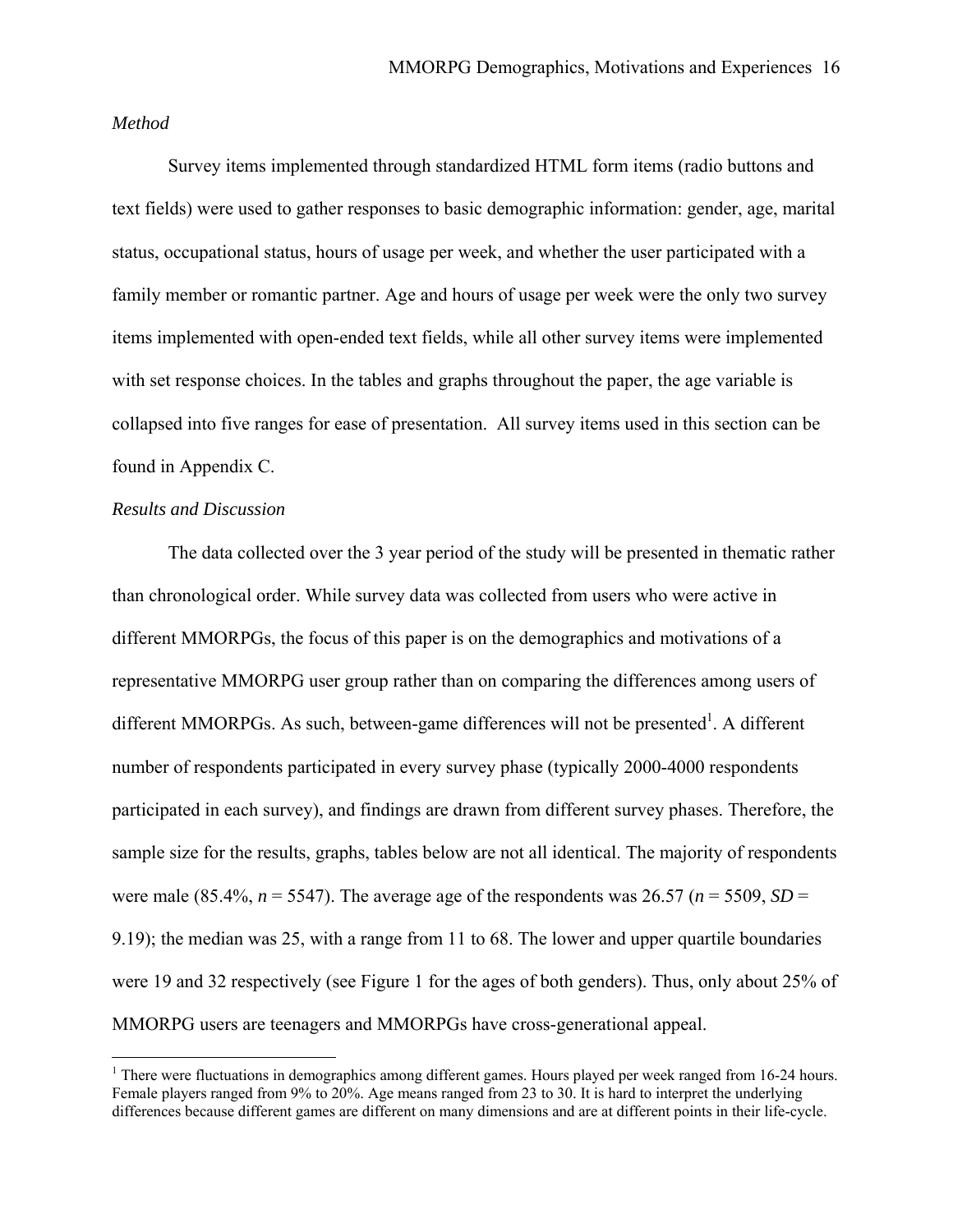

*Figure 1.* Age Distribution by Gender ( $N_{male} = 4705$ ,  $N_{female} = 788$ ).

Female players ( $M = 31.72$ ,  $SD = 10.11$ ,  $n = 788$ ) were significantly older than male players ( $M = 25.71$ ,  $SD = 8.73$ ,  $n = 4705$ ),  $t(5491) = -17.46$ ,  $p < .001$ ,  $r = .22$ . While the cause of this age difference may be hard to pinpoint, one potential explanation lies in how male players and female players were introduced to MMORPGs. 26.9% of female players  $(n = 420)$  were introduced to the game by their romantic partner (boy/girlfriend, fiancé/e, or husband/wife), compared with 1.0% of male players ( $n = 1778$ ),  $p < .001$ . Since people with romantic partners tend to be older, this form of recruitment may have disproportionately increased the average age of female players.

 Other findings also demonstrate that MMORPG users are not primarily adolescent students. It was found that 50.0% of respondents (*n* = 2846) worked full-time, while another 22.2% were full-time students. A more detailed breakdown by gender is shown in Table 2. Of particular interest is that 13% of female players were homemakers  $(13.3\%, n = 438)$ , which is a striking juxtaposition to the stereotypical image of the male teenager; however, it is exactly this coexistence of male teenagers and middle-aged homemakers in MMORPGs that highlight the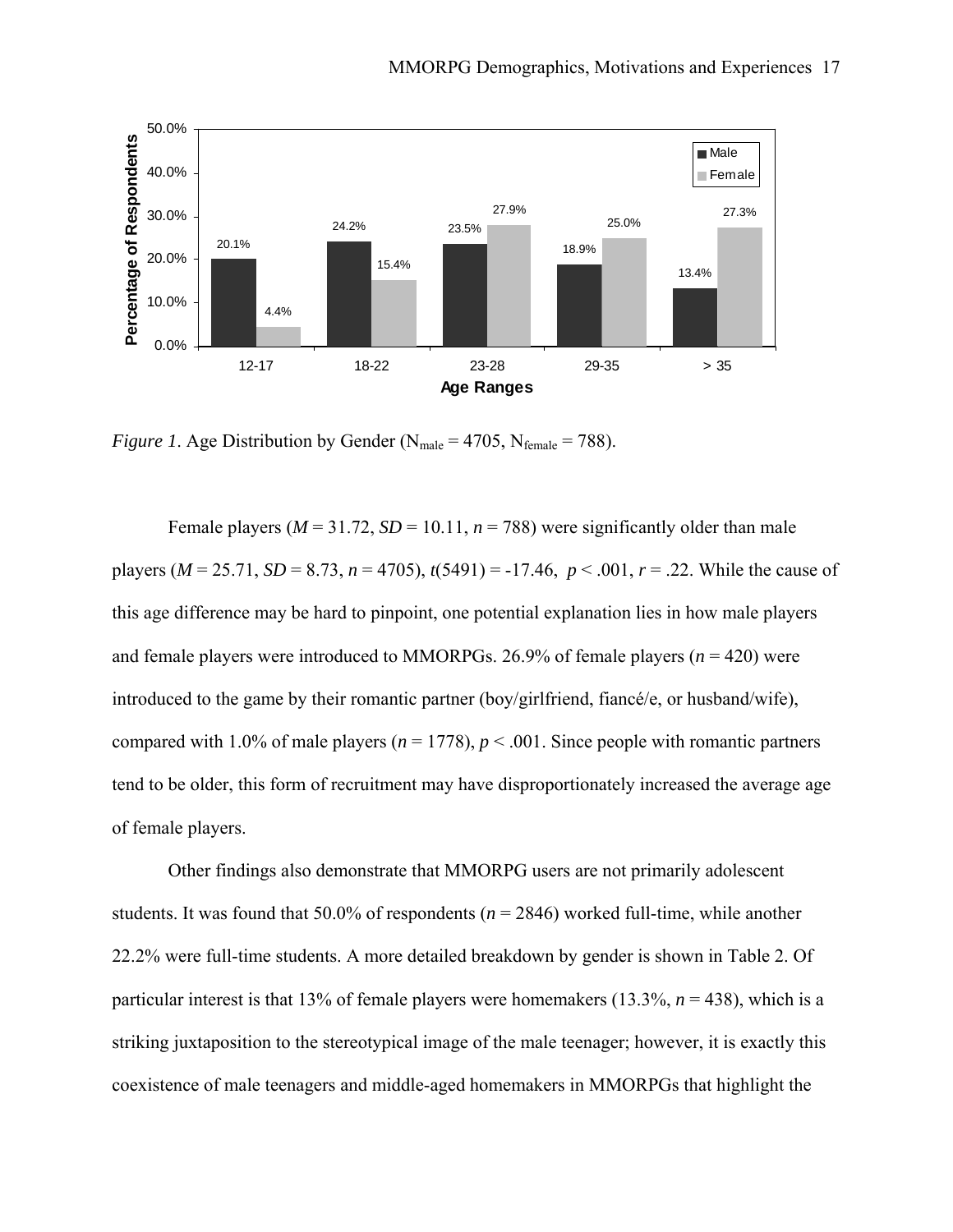wide appeal of these environments. Furthermore, a substantial portion of respondents had established families of their own. This is demonstrated by the substantial portion of respondents who were married (36.3%,  $n = 2846$ ) or had children (22.1%,  $n = 2846$ ). Thus, the overall demographic composition of MMORPG users is quite diverse, and does not consist primarily of adolescents. In fact, it also includes college students, early adult professionals, middle-aged homemakers, as well as retirees.

### Table 2

|           | Part Time  |           |          |         |                      |
|-----------|------------|-----------|----------|---------|----------------------|
| Full-Time | Student or | Full-Time |          |         |                      |
| Student   | Work       | Employed  |          |         | Retired              |
|           |            |           |          |         |                      |
| 23.9%     | 12.8%      | 50.9%     | $10.1\%$ | $1.5\%$ | $0.7\%$              |
|           |            |           |          |         |                      |
| 12.8%     | 11.4%      | 48.0%     | 12.1%    | 13.3%   | 2.5%                 |
|           |            |           |          |         | Unemployed Homemaker |

*Occupational Distribution by Gender* 

 It is important to establish the wide appeal of MMORPGs for two reasons. The first and foremost is to counter the stereotype that video gamers are part of a youth subculture, implying that these online environments only appeal to a small slice of the general population. Secondly, establishing the diverse demographics of MMORPG users makes the following data on usage patterns more poignant in showing the strength of the appeal of these environments. On average, respondents spent 22.71 hours ( $n = 5471$ ,  $SD = 14.98$ ) each week in their chosen MMORPG. The median was 20 hours per week. The lower quartile and upper quartile boundaries were 11 and 30 respectively. The distribution of hours of usage per week (see Table 3) also shows that about 8- 9% of respondents spent 40 hours or more per week in these environments.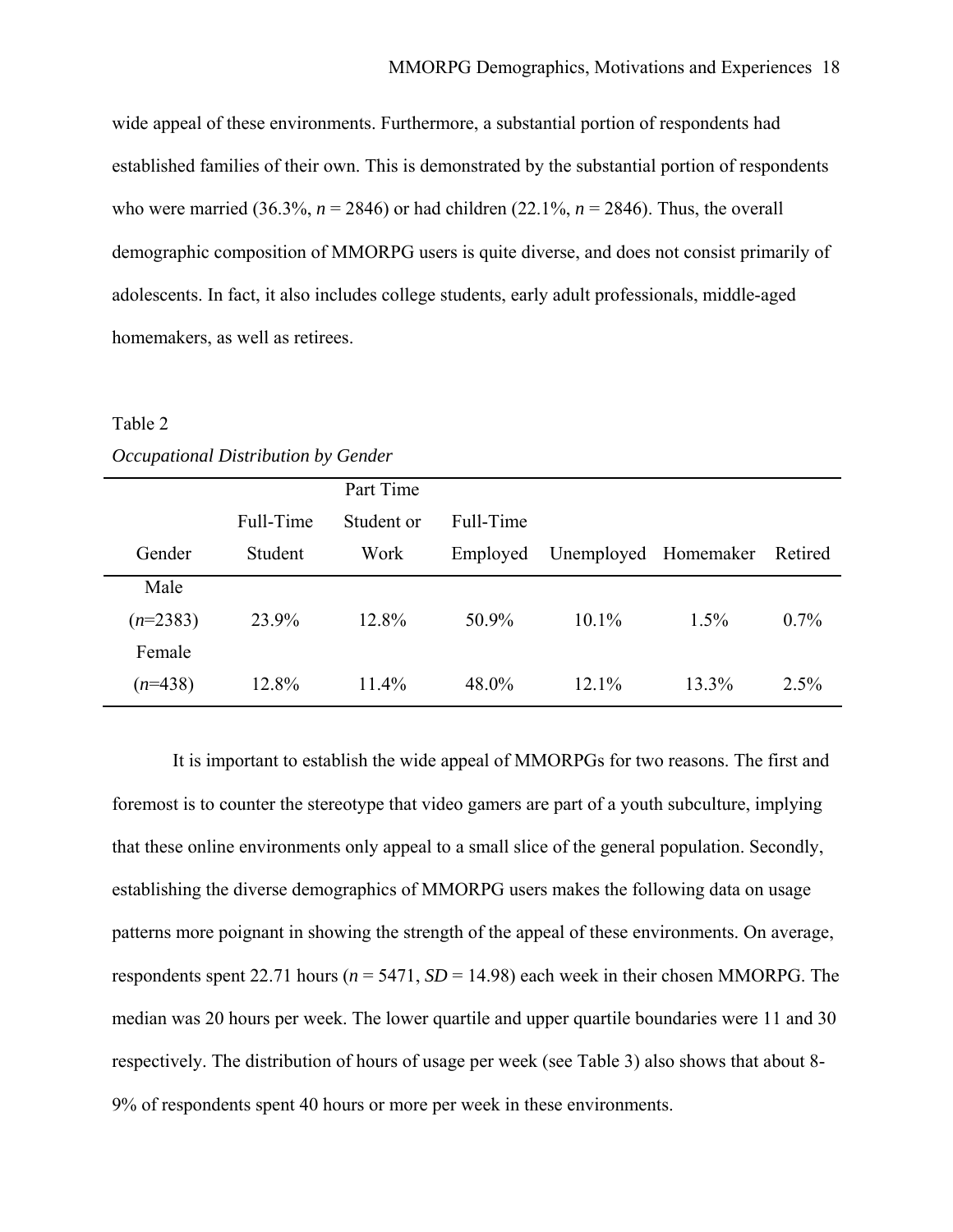Table 3

*Distribution of Hours of Usage Per Week by Gender* 

| Gender                   |          |       |          |         | 0-10 hrs 10-20 hrs 20-30 hrs 30-40 hrs 40-50 hrs 50-60 hrs $> 60$ hrs |         |
|--------------------------|----------|-------|----------|---------|-----------------------------------------------------------------------|---------|
| Male $(n = 4739)$ 24.5%  | 34.0%    | 20.6% | $11.7\%$ | $4.6\%$ | $2.0\%$                                                               | $1.8\%$ |
| Female $(n = 791)$ 22.6% | $30.2\%$ | 23.3% | $13.9\%$ | 5.5%    | $2.7\%$                                                               | 19%     |

 The strong appeal of these environments is further highlighted by the finding that 60.9% of respondents (*n* = 3445) had spent at least 10 hours continuously in an MMORPG. This finding is more surprising given that there is only a weak correlation between age and hours of usage per week  $(r = -0.04)$ . In other words, the appeal of the environment is comparable for both highschool students, middle-aged professionals, and retirees.

Another interesting aspect of usage involves users who participate in an MMORPG with their romantic partner or family members. These users are using separate computer systems, each with their own licensed copy of the software, and collaborating to achieve goals in the online environment. It was found that 15.8% of male players (*n* = 1589) and 59.8% of female players (*n* = 311) participated in the environment with a romantic partner, while 25.5% of male players and 39.5% of female players participated with a family member. Thus, not only do MMORPGs have wide and strong appeal, but the likelihood of co-usage with individuals who are emotionally close to the user is also quite high. The stereotypical video gamer is characterized as socially withdrawn and playing alone, but the co-usage findings together with the fact that the MMORPG user is in an environment with hundreds of other users show that MMORPG users clearly do not fit this stereotypical profile. The substantial portion of MMORPG users who have a romantic partner or family member who also participates in the same MMORPG opens up the potential to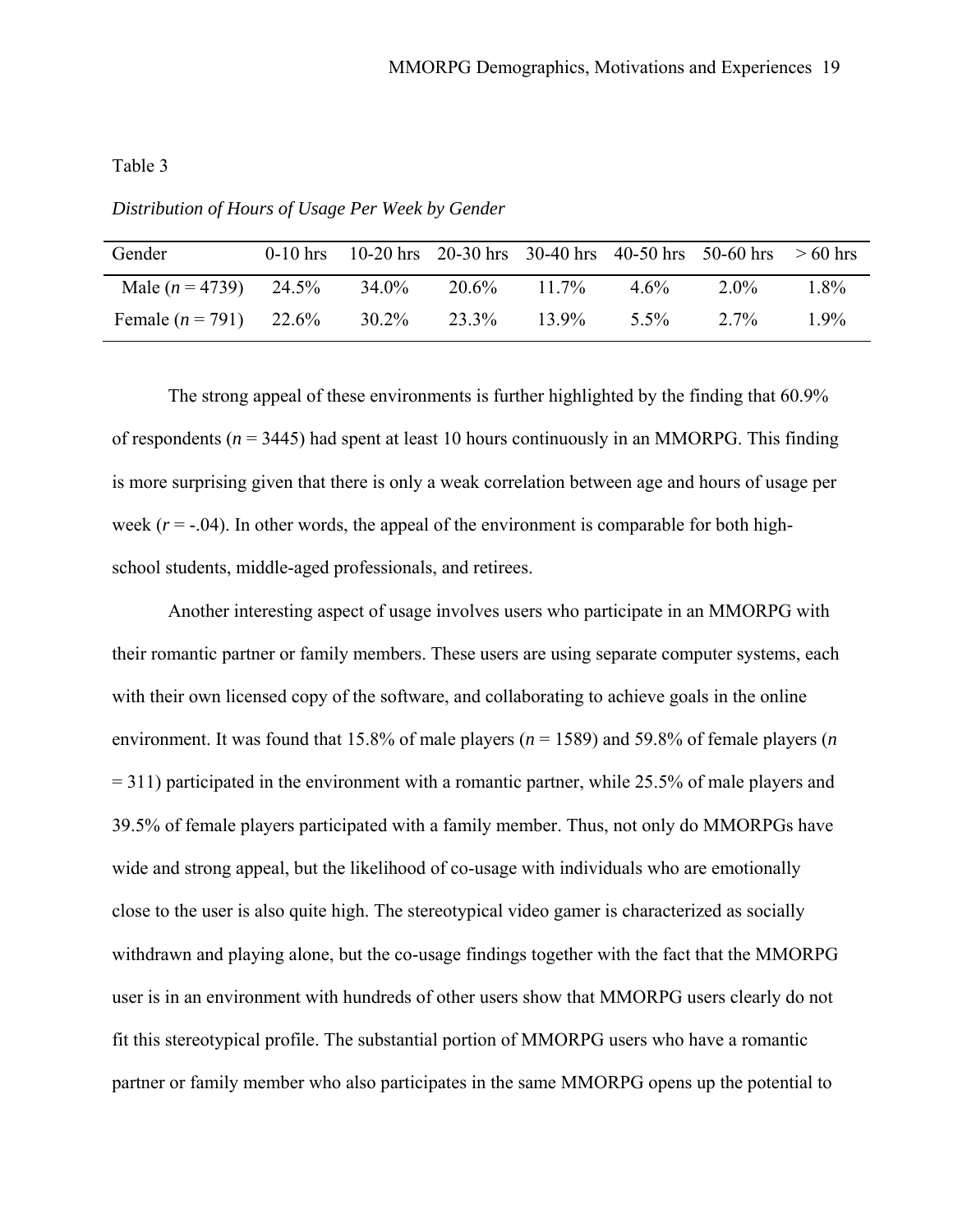explore how their virtual interactions differ or impact their real-life interactions.

 The demographic data of MMORPG users challenge the stereotypical image of video gamers as part of youth subculture, and forces us to realize that adolescents are not the only users we should be paying attention to. But more importantly, the data demonstrate that MMORPGs appeal to a very wide demographic and that this appeal is strong and elicits high time investment from users.

Section Two: Framework for Motivational Differences in Usage

 Given that these online environments have such wide and strong appeal, we will now shift our attention to understanding what makes MMORPGs so appealing. What motivates MMORPG users to participate and stay in these worlds for, on average, more than half of a work week? In an early survey targeting EverQuest users, responses to the open-ended question "Why does EverQuest appeal to you?" varied tremendously in their scope and focus:

"Overall, I enjoy taking on the role of a happy/silly little gnome who eats bugs." "I just love being able to advance a character and accomplish some goals in making a powerful adventurer."

 "It is fun because of the player interaction. You can talk to real people, play the game with friends, etc."

This section presents the results of an exploratory factor analysis with the goal of creating a framework of user motivations, and which provides the foundation to examine age and gender differences in usage in a rigorous fashion.

#### Method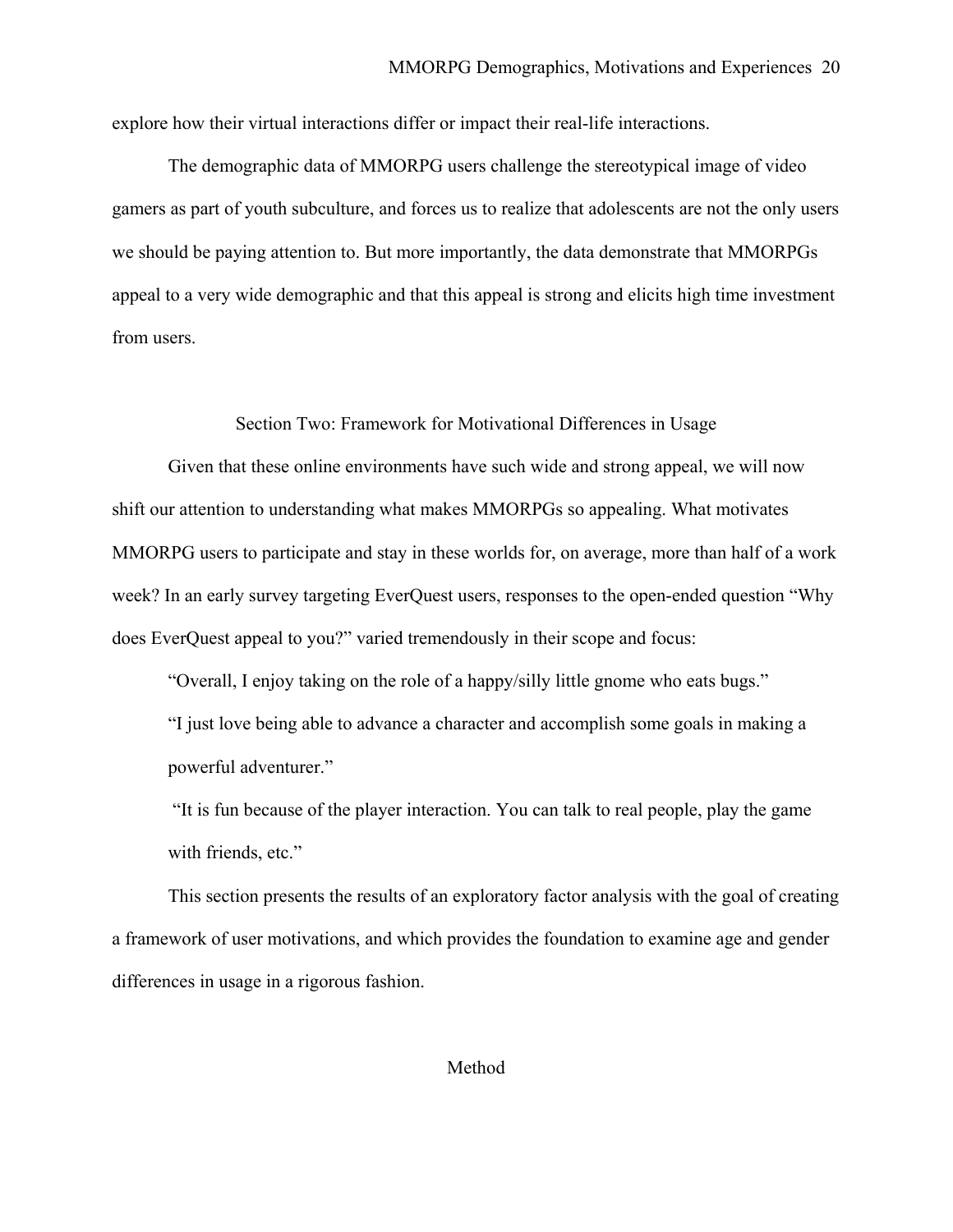Qualitative data from open-ended questions analyzed in previous work (Yee, 2004), as well as information drawn from online forum discussions and Bartle's (1996) player types were used to generate a list of 40 items (see Appendix A) in an attempt to encompass the variation and range of motivations observed. Examples of these items include: "I like to feel powerful in the game," and "I like to be immersed in a fantasy world." Respondents indicated their agreement to each of the 40 items on a 5-point scale (1=strongly disagree, 3=neutral, 5=strongly agree). Respondents also indicated their age, gender, and an approximation of the hours spent per week in their MMORPG.

#### Results and Discussion

A total of 6675 responses ( $N_{\text{male}} = 5939$ ,  $N_{\text{female}} = 736$ ) were received. The mean age of this sample was 26.70 ( $SD = 8.84$ ). An exploratory factor analysis (EFA) using maximum likelihood factor extraction was performed to arrive at a parsimonious representation of the associations among the 40 items. EFA assumes that each measured variable is a linear function of one or more common factors and an error of measurement factor. Common factors are latent variables that influence more than one measured variable and are presumed to account for the correlations among measured variables. In other words, the goal of an EFA is to identify the latent constructs which are presumed to account for the observed correlations among the measured variables. A parallel analysis<sup>2</sup> revealed that the first eight eigenvalues expected for random normally-distributed data (1.15, 1.15, 1.13, 1.11, 1.10, 1.09, 1.09, 1.08) fell below the observed eigenvalues from the reduced matrix of the actual data (4.67, 3.34, 2.32, 1.90, 1.79, 1.42, 1.22, 1.16). Thus eight factors were determined to be included in the model as their

1

 $2^{2}$  Because of the potential unreliability of the Kaiser criterion and scree test (Fabrigar, Wegener, MacCallum, Strahan, 1999), a parallel analysis, as recommended by methodologists (Fabrigar et al., 1999), was used to determine the number of components to be extracted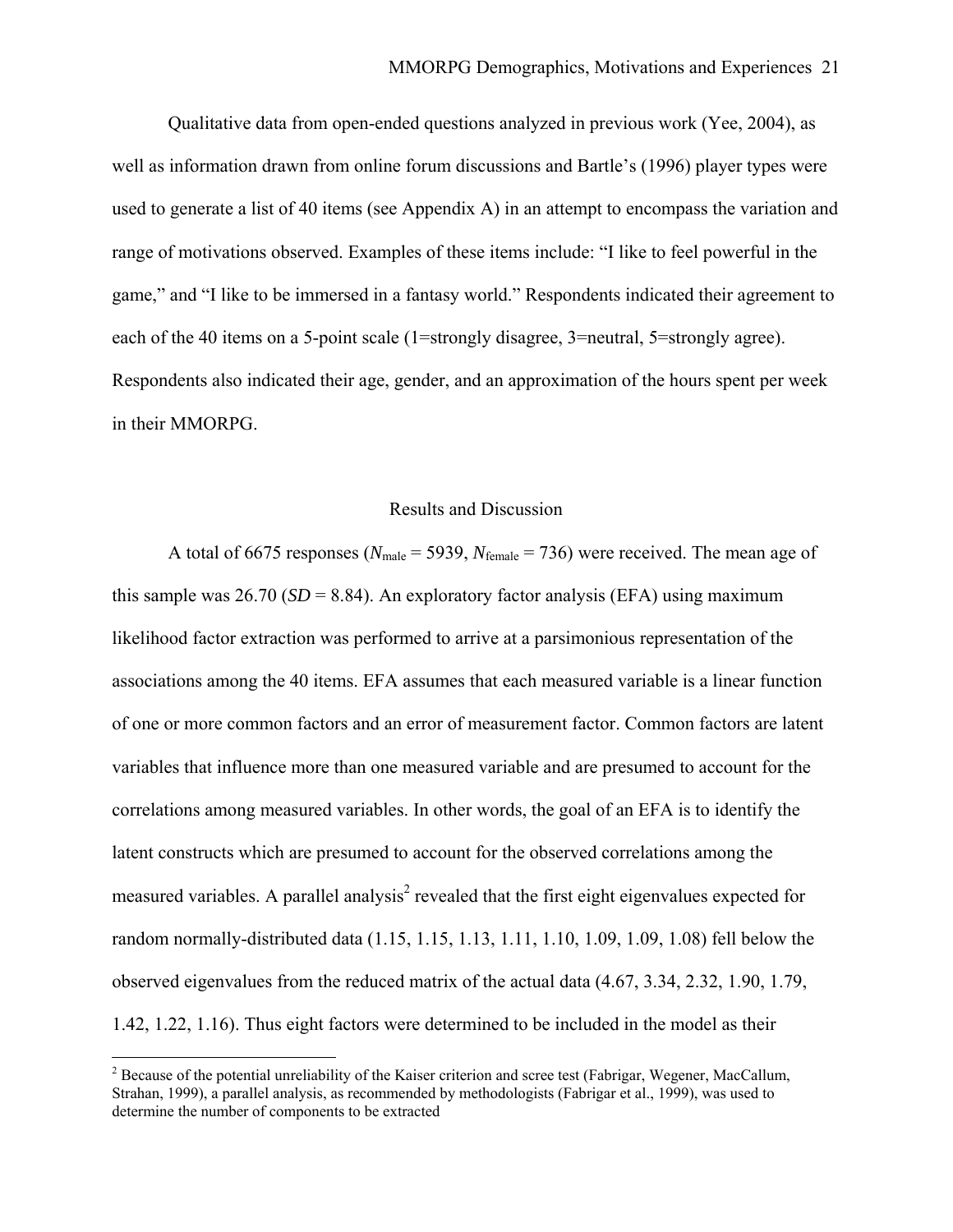eigenvalues suggested that they explained more variance than due to chance alone. Together these eight factors accounted for 44.5% of the overall variance. An oblique rotation (Promax, kappa=4) was used to reflect the inherent correlations between the factors<sup>3</sup>, and the eight resulting factors retained 31 of the original 40 items (see Appendix B). Most loadings were in excess of 0.55 and no secondary loadings exceeded  $30\%$  of the primary loadings<sup>4</sup>. Because of the domain-specific wording of several items, these factors may not be easy to interpret for individuals not familiar with MMORPGs, so a brief description of each factor follows. *Factors* 

The "Relationship" factor measures the desire of users to interact with other users, and their willingness to form meaningful relationships that are supportive in nature, and which include a certain degree of disclosure of real-life problems and issues. The "Manipulation" factor measures how inclined a user is to objectify other users and manipulate them for his personal gains and satisfaction. Users who score high on the "Manipulation" factor enjoy deceiving, scamming, taunting and dominating other users. Users who score high on the "Immersion" factor enjoy being in a fantasy world as well as being "someone else". They enjoy the story-telling aspect of these worlds and enjoy creating avatars with histories that extend and tie in with the stories and lore of the world. The "Escapism" factor measures how much a user is using the virtual world to temporarily avoid, forget about and escape from real-life stress and problems. The "Achievement" factor measures the desire to become powerful in the context of the virtual environment through the achievement of goals and accumulation of items that confer power. The "Lead" factor measures how much a user desires to lead others in the context of the world. Users

 $\overline{a}$ 

 $3$  As Fabrigar et al. (1999) noted, all psychometric data should be assumed to be inter-correlated, and an oblique rotation should always be used. In cases where the data is orthogonal, the oblique rotation will produce the same solution.

<sup>&</sup>lt;sup>4</sup> So for example, an item with a primary loading of .56 did not have any other loadings higher than .17.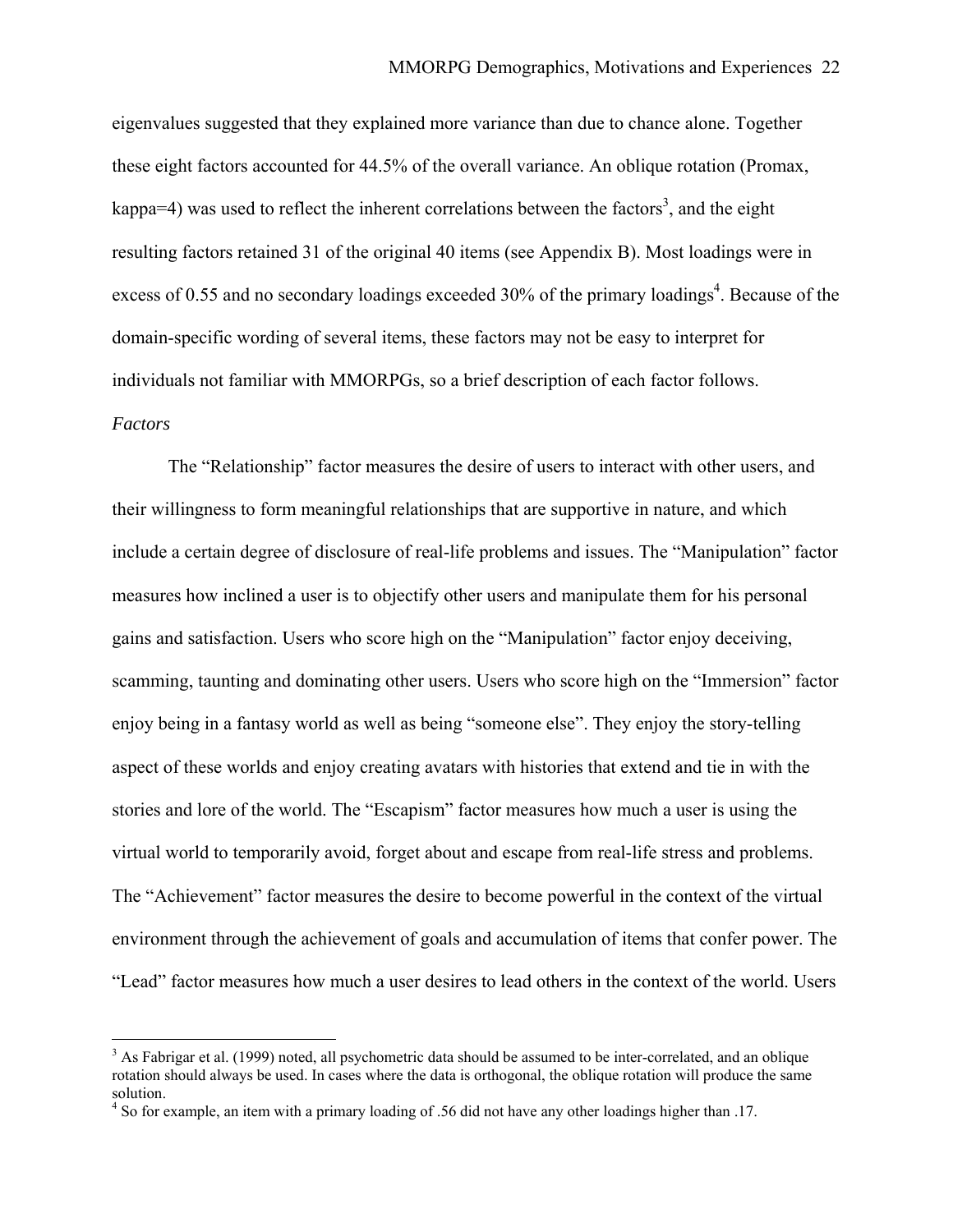who score high on the "Learn" factor feel that they have learned things about themselves and real-world social dynamics from the MMORPG. And finally, the "Solo/Group" factor measures whether a user prefers individual or team achievements.

Because only two items loaded onto the "Lead", "Solo/Group" and "Learn" factors, it was impossible to assess the reliability of these factors. Furthermore, it was noted that the items contained in the "Lead" and "Solo/Group" factors were not truly primary motivations for using an MMORPG as much as personality preferences within the context of the virtual environment, and the "Learn" factor was an effect and not a cause for using MMORPGs. In other words, it seems to make little sense to say that a user participates in an MMORPG because they like to play alone or because they prefer to lead rather than follow. On the other hand, it does make sense to say that a user participates in an MMORPG because they want to escape from reality or because they enjoy meeting and forming relationships with other users. Thus, the "Lead", "Learn" and "Solo/Group" factors seemed to describe how people behave in MMORPGs rather than why they use MMORPGs. For these reasons, the "Lead", "Learn" and "Solo/Group" factors were not considered to be motivation factors and discarded before the remainder of the analysis. *Relation of Factors with Demographics and Usage* 

Not only do these factors provide an empirical framework for measuring and categorizing individual differences in motivations, but they also provide a meaningful way to examine gender, age and usage differences. Scores for each factor were generated for each of the 6675 respondents using the regression method. All five factors differed significantly between male players and female players (see Table 4).

In particular, male players scored significantly higher than female players on the Achievement and Manipulation factors, while female players scored significantly higher on the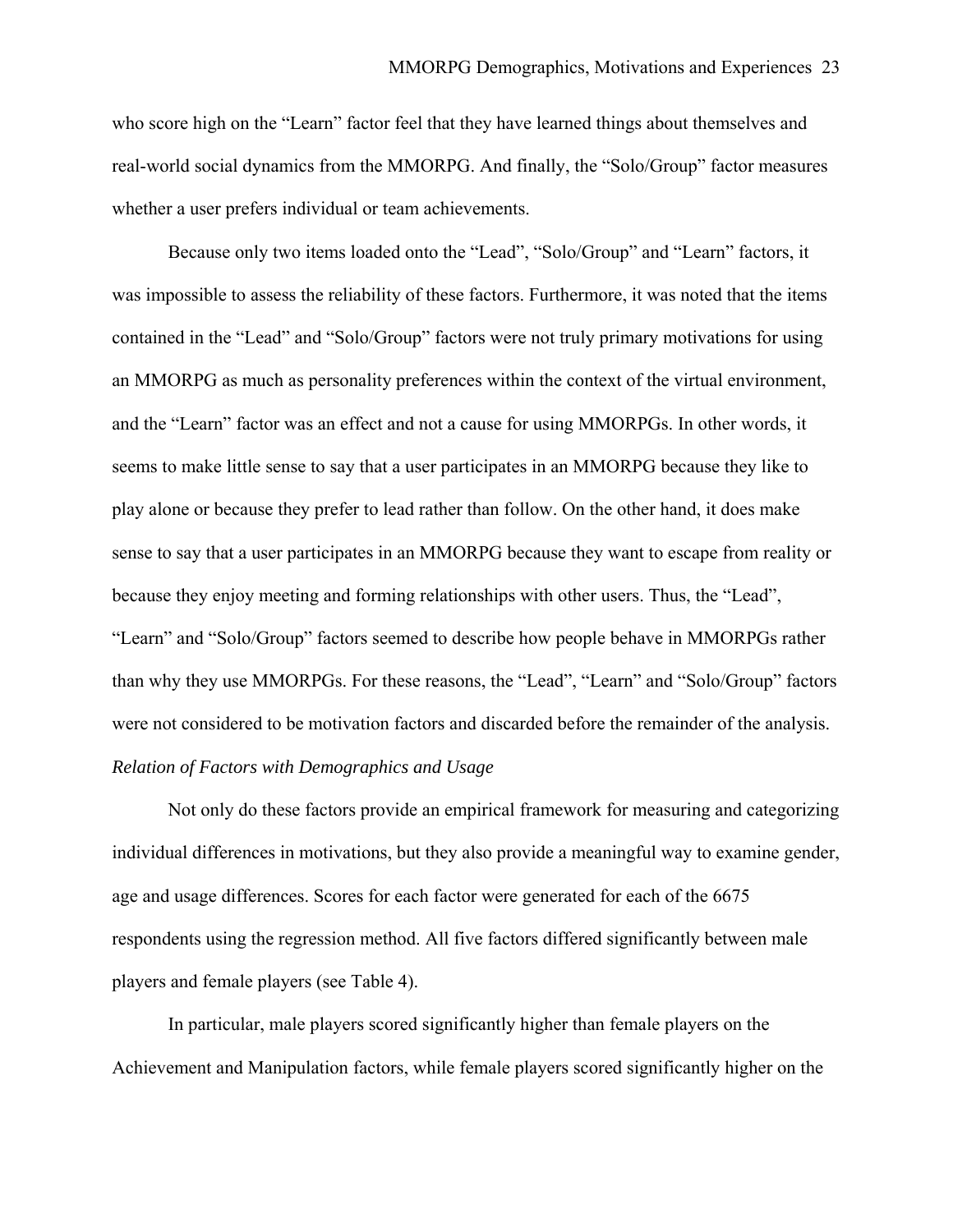Relationship, Immersion and Escapism factors. This pattern of gender differences imply that male players and female players are motivated to participate in MMORPGs for entirely different reasons. These findings resonate with Deborah Tannen's work (1990) that men and women value different aspects of interpersonal interaction. Tannen argued that women value intimacy and personal conversations in relationships whereas men valued working with others rather than talking with them. This gender difference is reflected in the data. Female players prefer to relate to other players, while male players prefer to work together to achieve goals. While some scholars have argued that generalizable gender differences do not exist with regards to computer gaming preferences and doing so inadvertently implies separate forms of media for boys and girls (Cassell & Jenkins, 1998), MMORPGs show that it is possible to articulate gender differences and provide a media form that may appeal equally to both genders but in different ways.

#### Table 4

|              |      | Male      | Female |      |          |                  |     |
|--------------|------|-----------|--------|------|----------|------------------|-----|
| Factor       | M    | <b>SD</b> | M      | SD   | t        | $\boldsymbol{p}$ | r   |
| Relationship | 9.08 | 2.15      | 10.00  | 2.21 | $-11.05$ | $\leq .001$      | .15 |
| Manipulation | 5.18 | 1.86      | 4.39   | 1.48 | 11.16    | $\leq .001$      | .15 |
| Immersion    | 6.87 | 1.49      | 7.09   | 1.49 | $-3.85$  | $\leq 0.01$      | .05 |
| Escapism     | 6.81 | 1.25      | 7.00   | 1.22 | $-3.48$  | $\leq .001$      | .05 |
| Achievement  | 8.06 | 1.48      | 7.22   | 1.49 | 14.70    | $\leq .001$      | .20 |

 *T-tests of factor scores between male (n = 5939) and female (n = 736) respondents* 

 With regard to how these motivations related to usage patterns, among male players, age was inversely correlated with the Manipulation ( $r = -.33$ ,  $p < .001$ ) and Achievement ( $r = -.27$ ,  $p$ ) < .001) factors, implying that younger male players tend to objectify both the environment and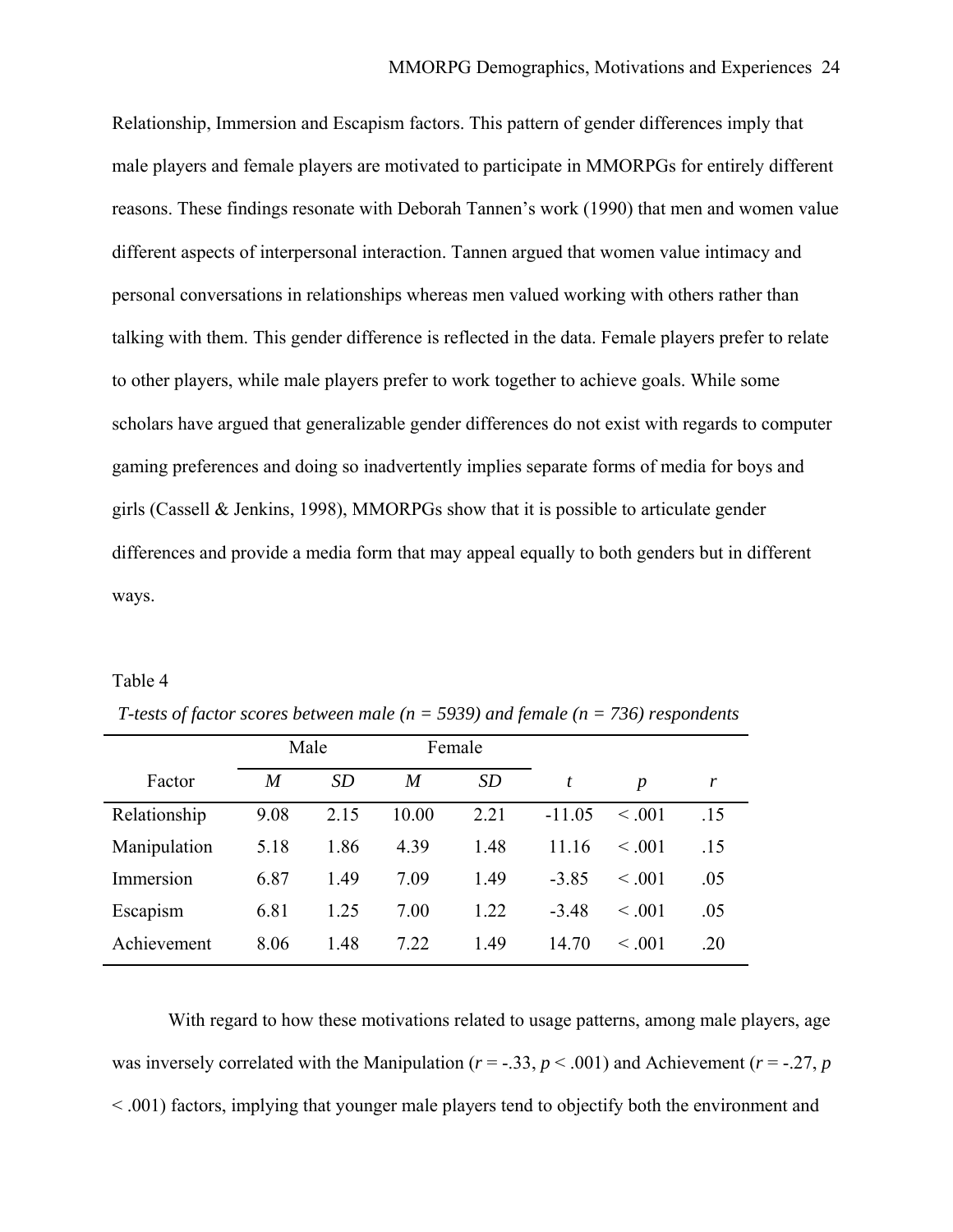other users for their own personal gains. Among female players, age was inversely correlated with the Manipulation ( $r = -.15$ ,  $p < .001$ ) and Immersion ( $r = -.13$ ,  $p < .001$ ) factors.

 Hours of usage per week was found to correlate with the Relationship factor for both male players ( $r = .22$ ,  $p < .001$ ) and female players ( $r = .22$ ,  $p < .001$ ). Hours of usage per week also correlated with the Escapism factor for both male players ( $r = .16$ ,  $p < .001$ ) and female players ( $r = .14$ ,  $p < .001$ ). Further analysis revealed that users in the top quintile of the Relationship factor spent on average  $29.50$  ( $SD = 13.50$ ) hours per week in the environment while users in the bottom quintile spend on average  $19.70$  ( $SD = 18.08$ ) hours per week - a difference of almost 10 hours per week  $(t[2653] = -15.76, p < .001, r = .29)$ . These findings highlight the highly social nature of these environments. In fact, MMORPGs attract a diverse demographic who are drawn to the environment to socialize and interact with other users.

Section Three: Meaningful Relationships, Salient Experiences and Skill Transfer in MMORPGs

 The salience and impact of the relationships and experiences in MUDs have been documented by Turkle (1995) through extensive interviews with individual users, and other researchers (Walther, 1996; McKenna & Bargh, 2000) have provided explanations for the psychological underpinnings of the heightened intimacy and intensity of CMC interactions. This section provides data on three issues: 1) significance of relationships formed in the MMORPG environment, 2) degree of emotional investment, and 3) whether real-life skills can be acquired in these online environments.

#### Method

 The survey items used were implemented using standard HTML radio buttons using a set response format. All items used are shown in Appendix C. Most response choices were in a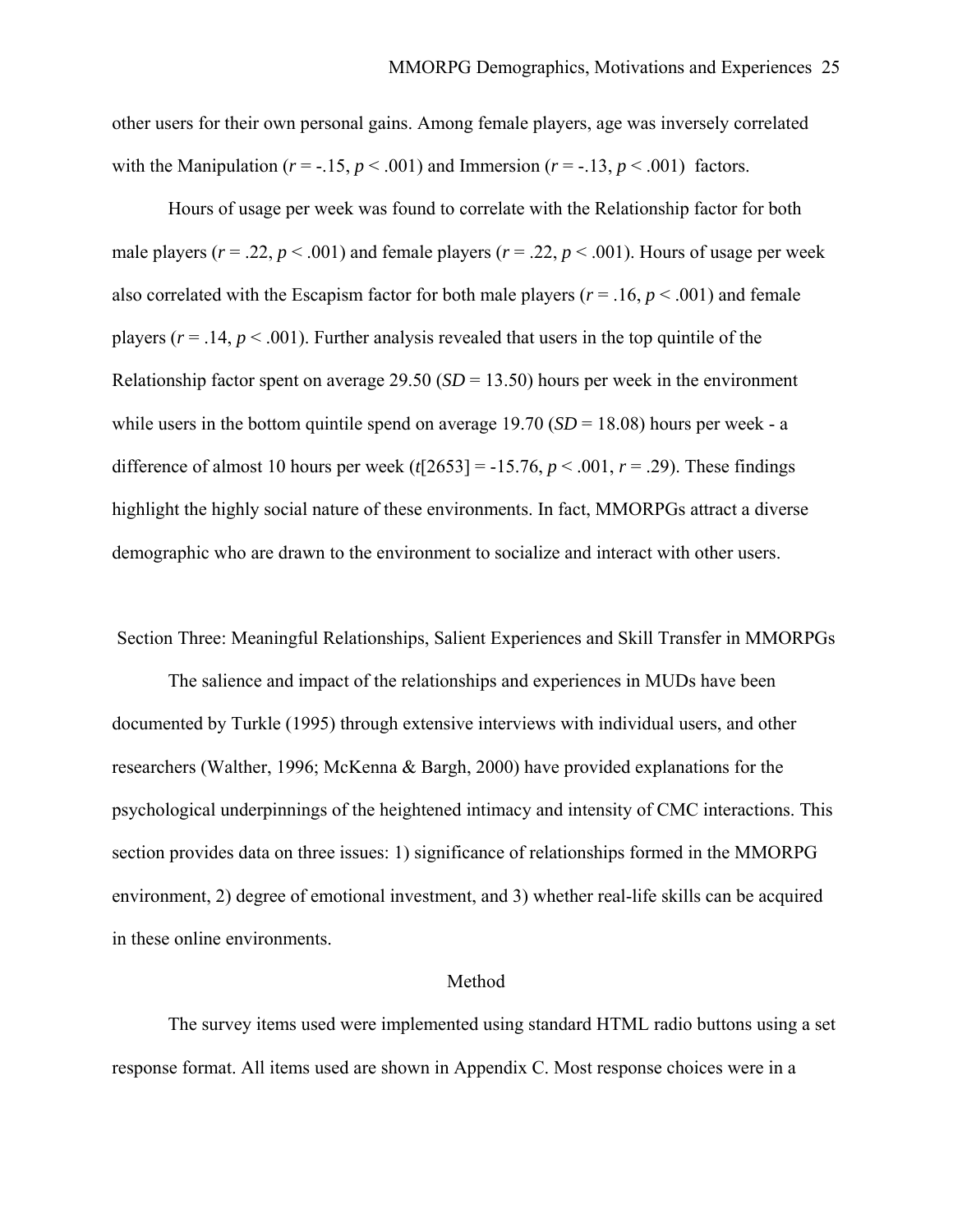dichotomous "yes / no" format. For 1) significance of relationships formed in the environments, users were asked to indicate whether they had disclosed personal information to online acquaintances that they did not disclose to real-life acquaintances, as well as whether their online friendships were comparable to or better than their real-life friendships. For 2) degree of emotional investment, users were asked in several questions whether the most salient emotional events (positive and negative) over the past week and past month occurred in the online environment or in real life, as well as whether they would consider themselves addicted to the environment. And finally, for 3) transference of real-life skills, users were asked to self-assess whether their leadership skills had improved from their experiences in the online environment.

#### Results and Discussion

 In the following sets of data, several results are broken down by gender and age cohorts. The number of respondents in the cross-tabulation of gender and age cohort will be presented in Table 5 to avoid clutter in the tables below.

Table 5

*Cross-tabulation of number of respondents across gender and age cohorts* 

| Gender | $12 - 17$ |     | 18-22 23-28 29-35 |     | $>$ 35 | Total |
|--------|-----------|-----|-------------------|-----|--------|-------|
| Male   | 546       | 646 | 736               | 686 | 349    | 2963  |
| Female | 23        | 57  | 111               | 106 | 119    | 416   |

#### *Meaningful Relationships*

The current study found that 22.9% of male players (*n* = 2991) and 32.0% of female players  $(n = 421)$  had told personal issues or secrets to their MMORPG friends which they have never told their real-life friends (see Figure 2). While self-disclosure was higher among younger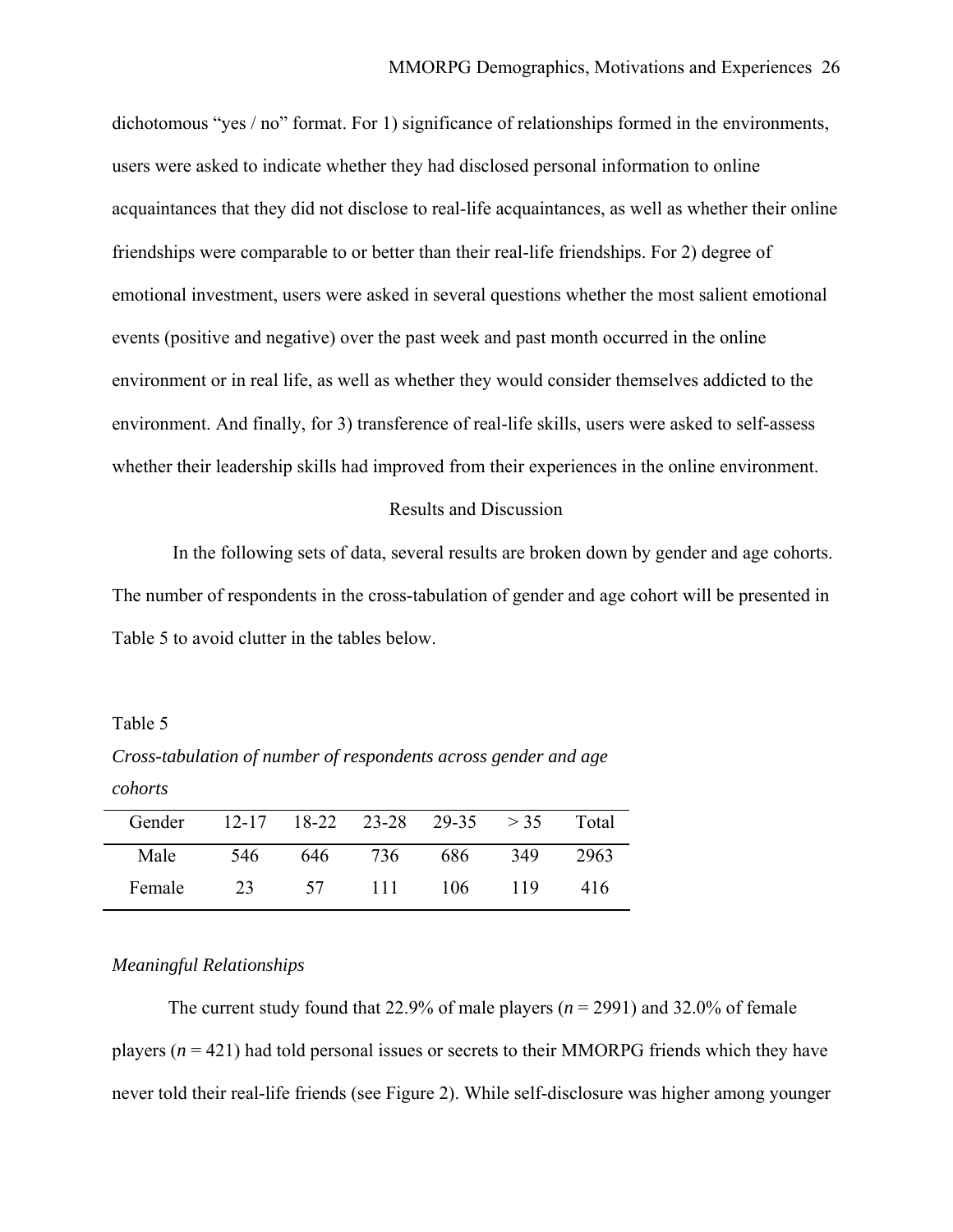

users, the data show that it is quite prevalent even among users over the age of 22.

*Figure 2*. Percentages of respondents by age and gender who have told personal issues or secrets to their MMORPG friends which they have never told their real-life friends.

 $*$  p < .05 in gender comparison

Respondents were also asked to compare the quality of their MMORPG friendships with their real-life friendships. 39.4% of male players ( $n = 2971$ ) and 53.3% of female players ( $n =$ 420) felt that their MMORPG friends were comparable or better than their real-life friends (see Figure 3).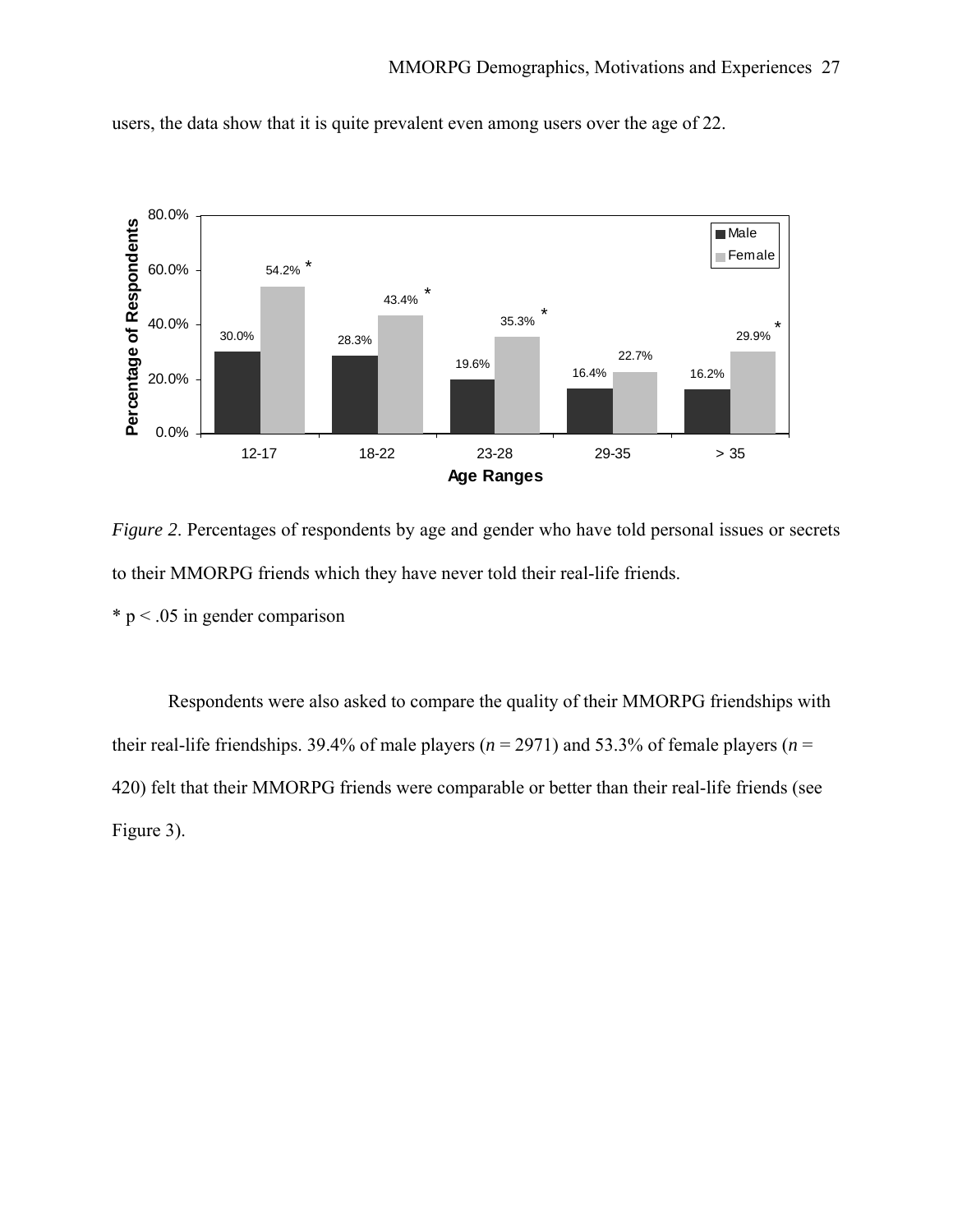

*Figure 3*. Percentages of respondents by age and gender who agreed that their MMORPG friends were comparable to or better than their real-life friends

 $*$  p < .05 in gender comparison

Finally, 5.1% of male players ( $n = 2991$ ) and 15.7% ( $n = 420$ ) of female players had physically dated someone who they first met in an MMORPG (see Figure 4). Across these three sets of findings, a substantial portion of users across a broad age range have had meaningful social relationships in these virtual environments. What these three sets of findings make clear is that many users across all age ranges form meaningful relationships in MMORPGs.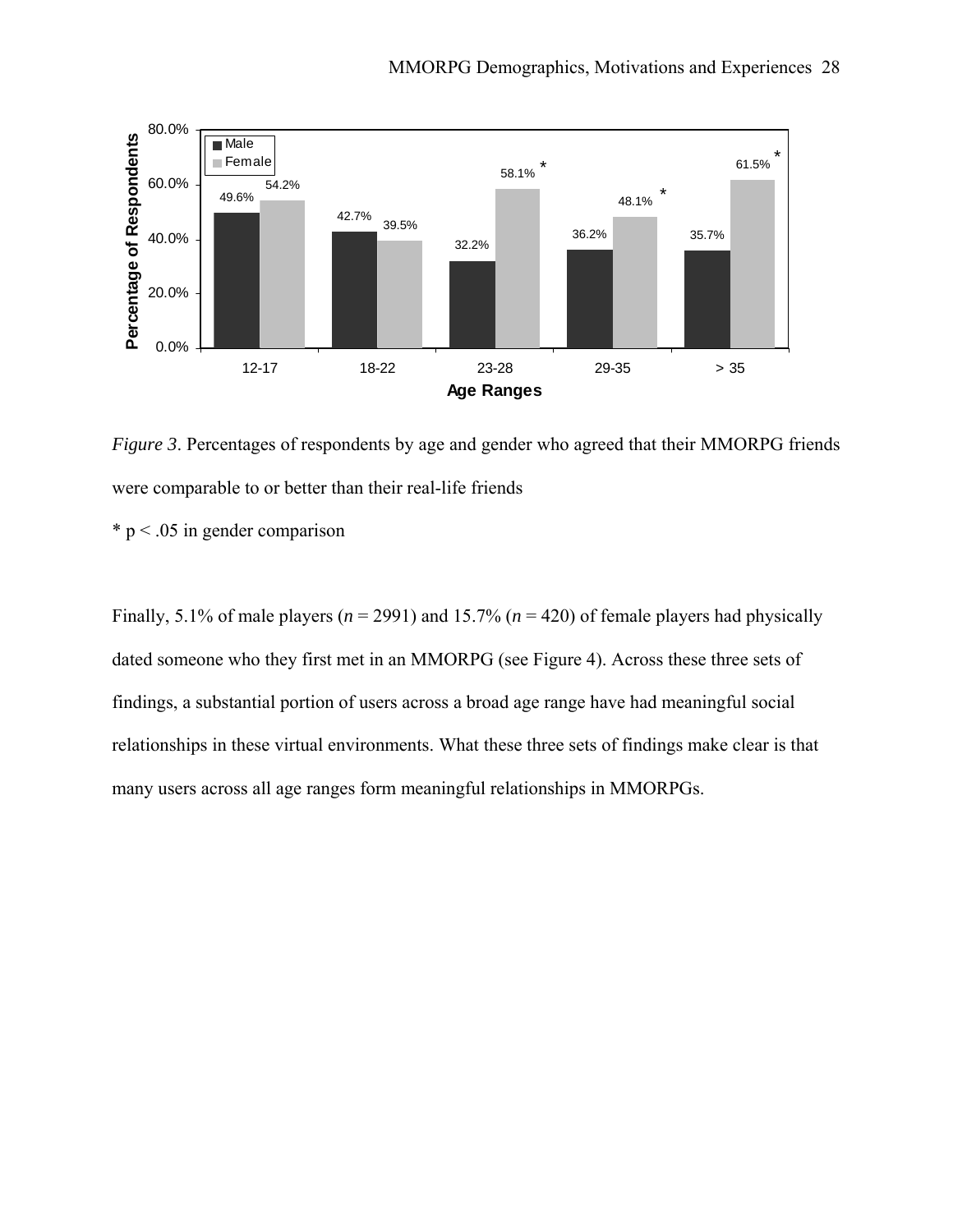

*Figure 4.* Percentages of respondents by age and gender who have physically dated someone they met in an MMORPG

 $* p < .05$  in gender comparison

In addition to explanations for heightened intimacy provided by Walther (1996) and McKenna and Bargh (2000), another factor unique to MMORPGs may be facilitating the formation of relationships in these environments. Groups in MMORPGs often need to collaborate to achieve larger and riskier goals, such as exploring a dangerous lair. Roles that players must take on (close-range combat, ranged combat, support healer, etc.) in MMORPG environments are designed to be complementary in nature. All roles have strengths and weaknesses, and a successful group is one where all members take full advantage their own strengths while mitigating the vulnerabilities of their teammates. All members have to react to unexpected events and make split-second decisions while taking into account whether they can trust their teammates to provide crucial support as they become vulnerable. These scenarios require the users in a group to work together effectively under stressful circumstances. Many relationships grow out of or are augmented through these bonding experiences (online analogues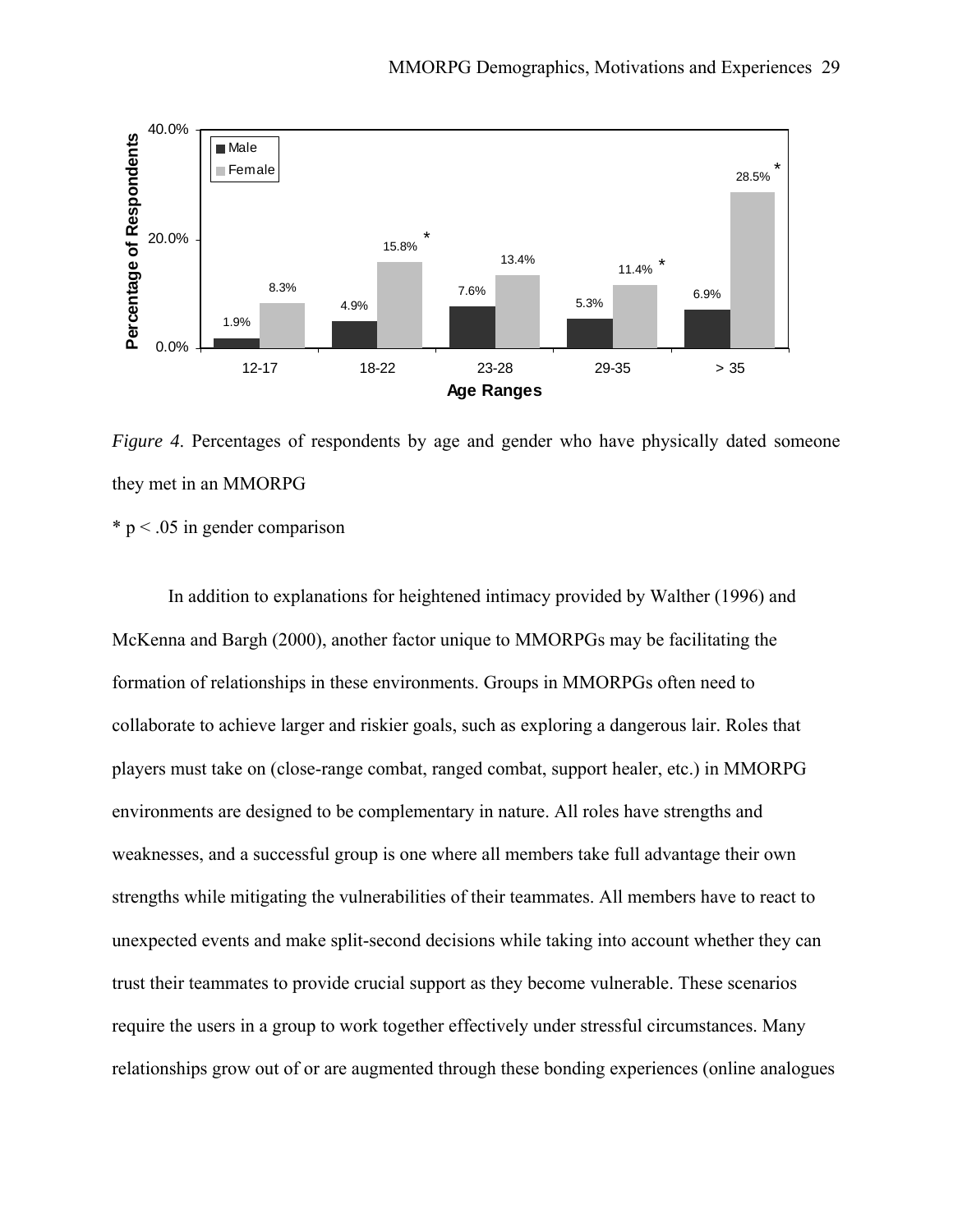of boot camps) that occur with great frequency in MMORPGs.

# *Emotional Investment*

The high time involvement of typical MMORPG users hints at a substantial level of emotional investment in the MMORPG environment. To get a more direct approximation for the degree of emotional investment in the MMORPG environment, respondents were asked to indicate whether the most positive or negative experience they had experienced over the period of the past 7 days or the past 30 days occurred in an MMORPG or in real-life (see Figures 5 and 6). The results show that a substantial portion of users derive experiences in these virtual environments that are more satisfying and rewarding than their real-life experiences. The data also show that this was also true for negative experiences. These findings highlight the high degree of emotional investment among many MMORPG users as well as illustrating the ability of these virtual environments to elicit a large amount of emotional investment.



*Figure 5*. Percentages of respondents by age and gender for whom the most rewarding or satisfying experience over the past 7 or 30 days occurred in an MMORPG ( $N = 2170$ )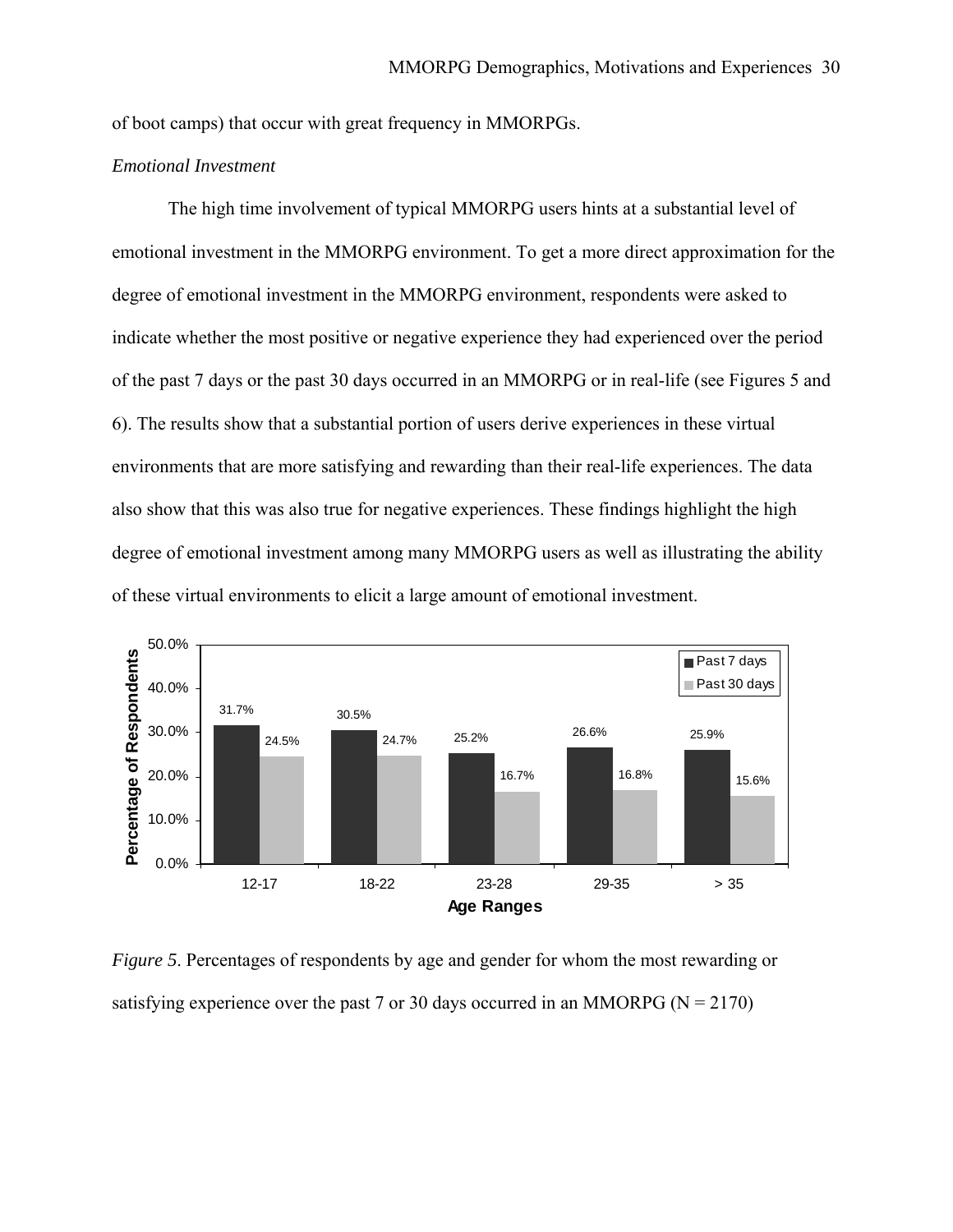

*Figure 6*. Percentages of respondents by age and gender for whom the most annoying or infuriating experience over the past 7 or 30 days occurred in an MMORPG ( $N = 2170$ )

There were no significant gender differences. Therefore, even though male players and female players are motivated to use the environment for different reasons, it appears that the experiences they have in these environments are equally salient. The data on negative emotional experiences together with the data on general usage patterns also suggest that even though users' experiences in these environments can be very negative, users are still willing to emotionally invest themselves in the environment. It is ironic that some users use the MMORPG environment to escape real-life stress but find even more frustration online.

 As another approximation of the emotional investment of MMORPG users, respondents were asked to indicate whether they would consider themselves to be addicted to the MMORPG environment they participated in (see Figure 7). Rather than an actual clinical assessment of MMORPG users, the goal of this question was to ask users to gauge the level of their time and emotional investment in the environment. The results are revealing in that nearly half of respondents considered themselves to be addicted to the MMORPG environment, illustrating the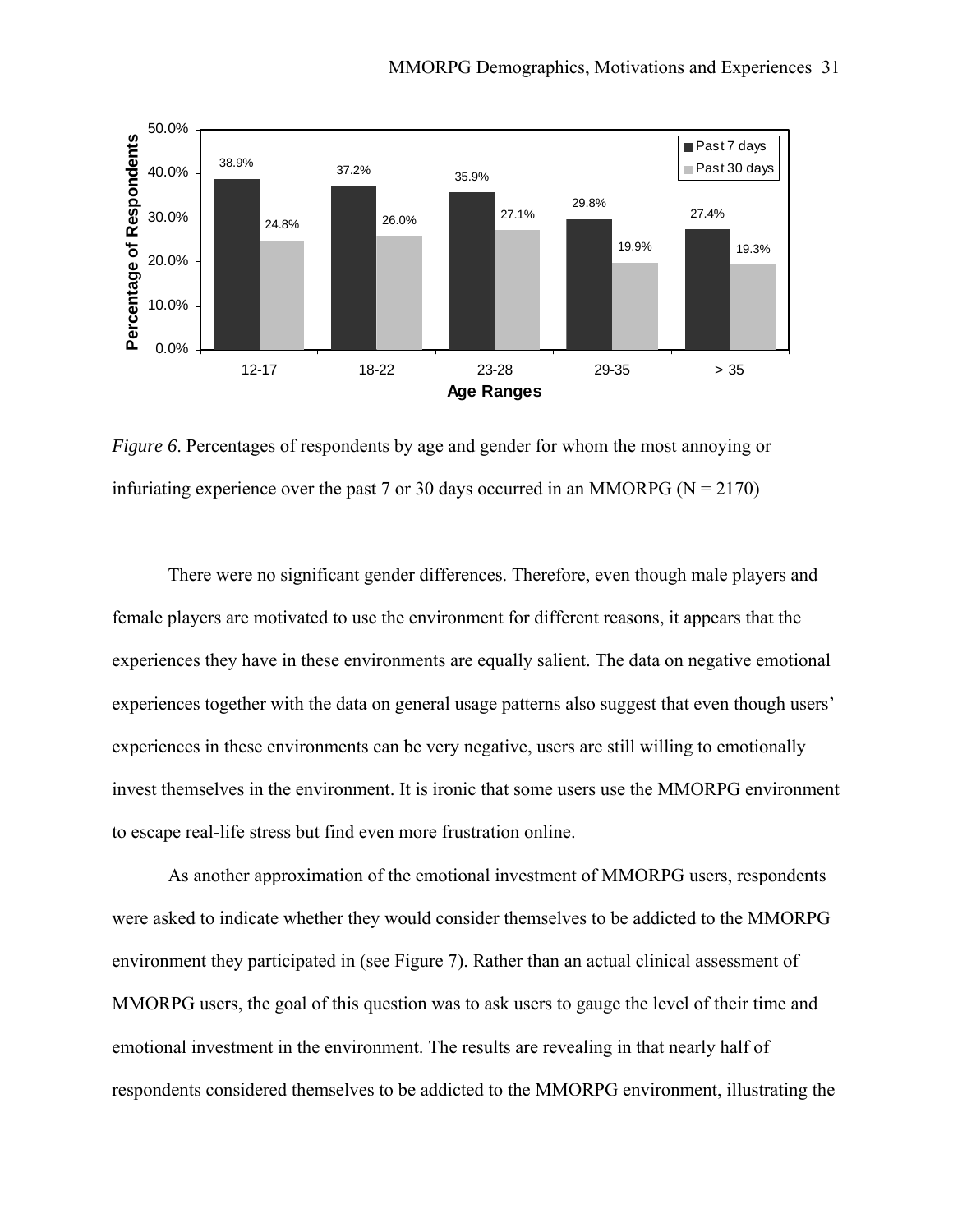high degree of emotional investment users have in these environments as well as the tremendous appeal of these environments.



*Figure 7.* Percentages of respondents by age and gender who would consider themselves addicted to the MMORPG environment they participated in

### *Skill Acquisition and Transfer*

Personal advancement in MMORPGs typically involves collaboration among groups of users in an attempt to achieve a challenging task. Thus, a prime candidate for acquired skills is leadership skills. In emergent groups within the MMORPG environment, leaders deal with both administrative as well as higher-level strategy issues, most of which arise and have to be dealt with spontaneously. Administrative tasks include: role assignment, task delegation, crisis management, logistical planning, and how rewards are to be shared among group members. Higher-level strategy tasks include: motivating group members, dealing with negative attitudes, dealing with group conflicts, as well as encouraging group loyalty and cohesion. These issues are even more salient in long-term social groups, such as guilds, which have formalized membership and rank assignments. In other words, MMORPGs provide many opportunities for short-term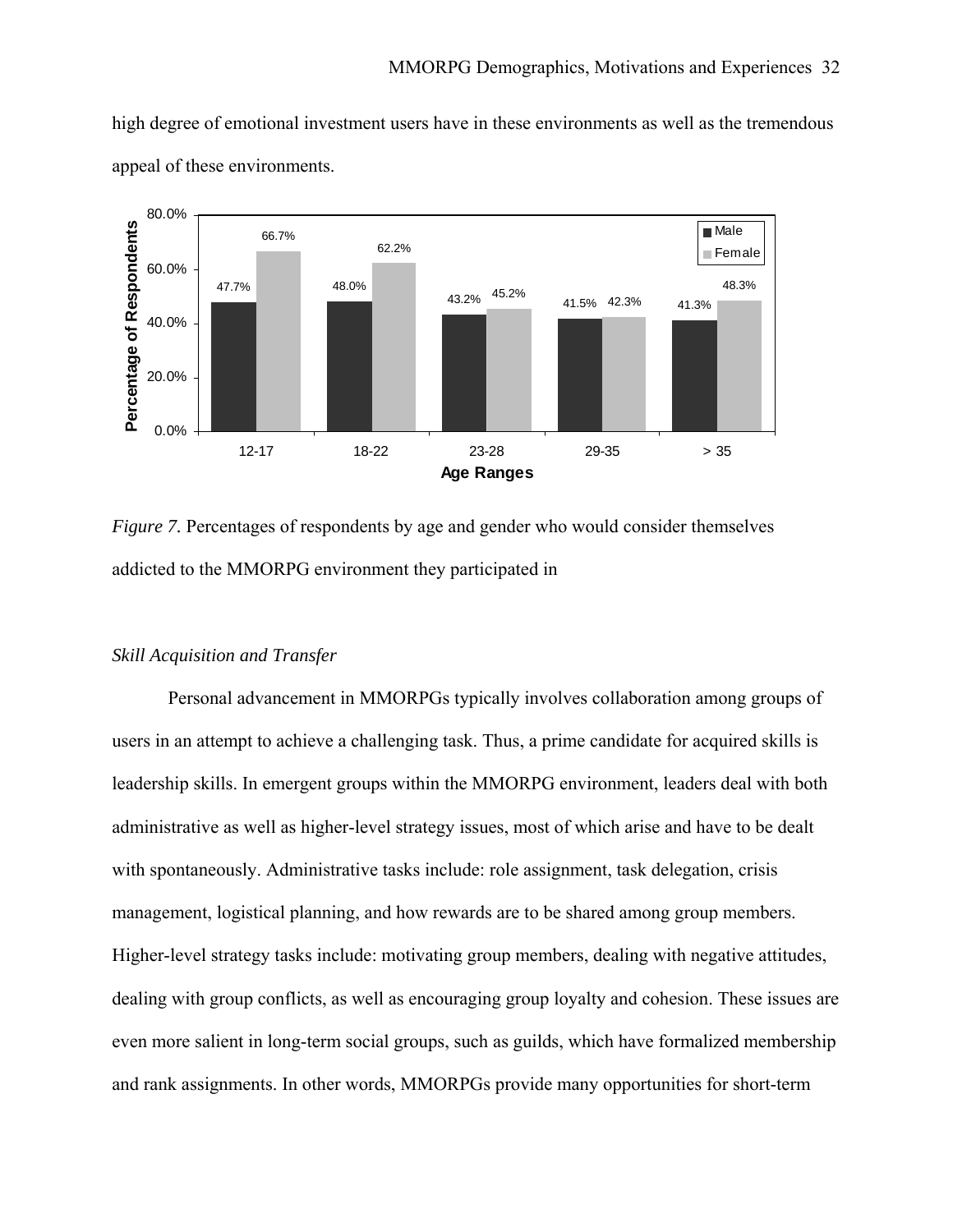and long-term leadership experiences.

 Respondents were asked to self-assess whether their skills in three leadership areas had improved in real-life situations from their MMORPG experiences. These three areas were conflict mediation, group motivation, and persuasion when a change in goals was necessary. In addition, respondents were asked whether they had become more comfortable with leadership roles in real-life because of their experiences in an MMORPG. Across the four areas, a distinct portion of respondents credited MMORPG environments in improving their real-life leadership skills (see Figure 8). Respondents who felt that they had learned a lot from their MMORPG leadership experiences were significantly younger than those respondents who felt they had learned a little or not at all (see Figure 9).



*Figure 8.* Self-assessment of improvement in real-life leadership skills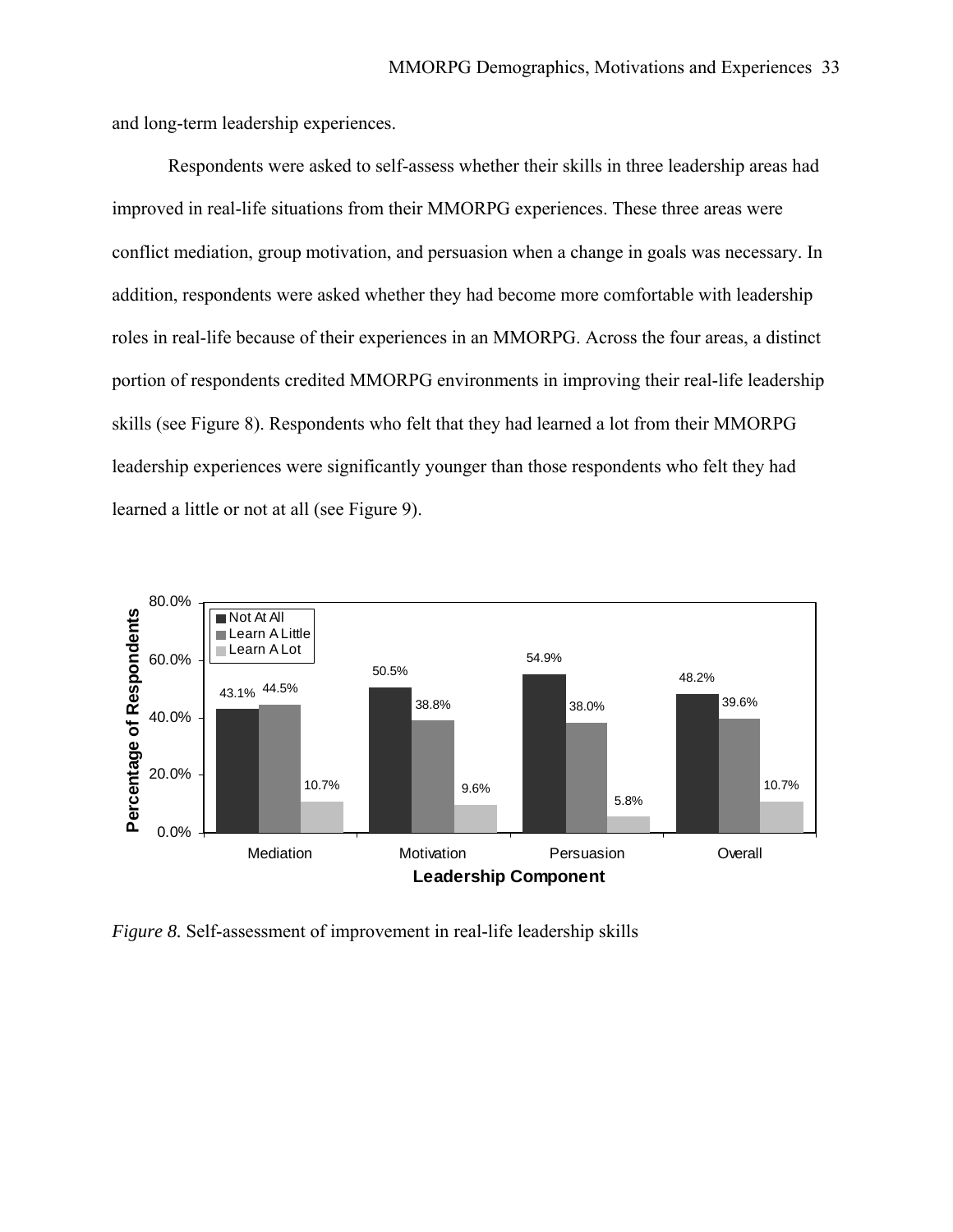

*Figure 9.* Age means across the different categories in the self-assessment of improvement in leadership skills.

 These results are remarkable for MMORPG environments that were not designed to teach leadership skills, and have no structured pedagogical goals or curriculum. But more importantly, these findings demonstrate that real-life skills can be acquired or improved upon in these environments. Certainly, self-reported assessments are not robust assessments, but these findings lay the foundation for more controlled studies of the acquisition of complex social skills in these environments. The gradual deployment of remote collaboration tools (such as CVEs) in business settings (Defanti, 2000) makes it all the more important to understand how online leadership skills can be assessed and developed.

 The findings in this section have shown that MMORPG users derive meaningful relationships, salient emotional experiences as well as acquire real-life social skills from these environments. Indeed, the stereotype of videos games as trivial past-times or as creators of violent teenage criminals serve only to hinder more fruitful research into how social identity and social relationships are being transformed in these emerging environments.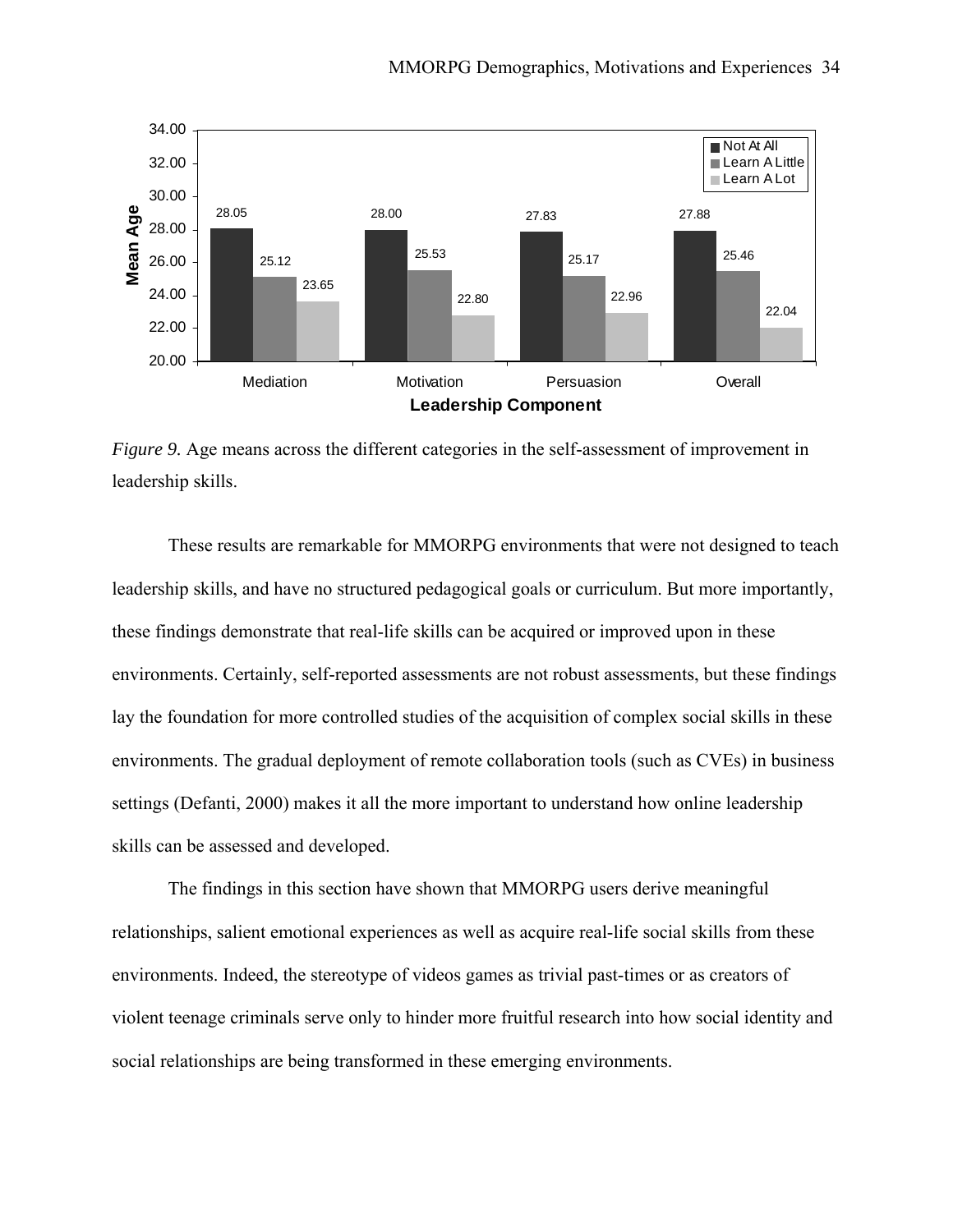# Discussion

A typical group in an MMORPG may be composed of a high-school student, a graphic designer in his 20's, a stay-at-home mom and her husband, all collaborating to achieve some common goal. There are very few activities, hobbies or games in real-life where you would find people with ages ranging from 11 to 69 interacting and collaborating to achieve shared goals. More importantly, many of these people dedicate half a work week to this virtual collaboration and interaction. MMORPGs have a strong multi-faceted appeal to a diverse demographic, motivating individual users in very different ways. Some users participate in the environment to make friends and form supportive social networks while others use the environment to become powerful through the achievement of goals. And not only are a substantial portion of users emotionally invested in these online environments, they also derive salient experiences from them, and the relationships they form in these environments are comparable to their real-life relationships. MMORPGs are uniquely social environments. In fact, there now exist massively multi-user online environments (such as There.com or Second Life) where the dominant activities are poetry readings, fashion shows, pop concerts, and even romantic encounters along star-lit beaches. In other words, the very same things that people do in real life.

 The breadth of the data presented also allows us to describe specific user cohorts in fairly great detail. For example, we now know a great deal about female players in MMORPGs. Female players are typically introduced to the environment by a romantic partner and are older than male players in MMORPGs. This means that female players are typically interacting with male players significantly younger than them and this must be taken into account when examining how male players and female players may perceive social interactions in the environment differently. The data on motivations showed that female players participate in these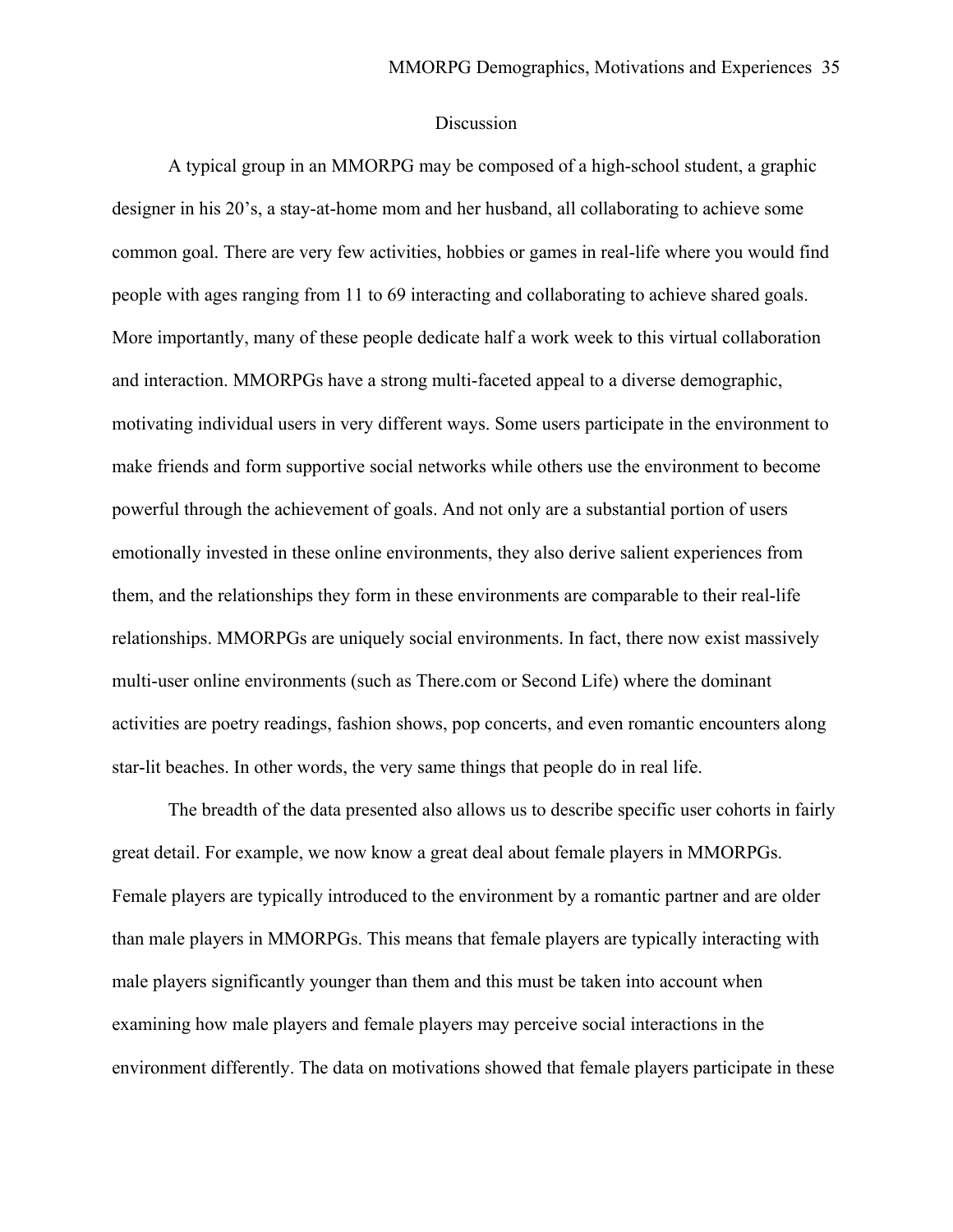environments for reasons fairly different than those of male players. Female players are more likely to use the MMORPG environment to build supportive social networks, escape from reallife stress and to be immersed in a fantasy world. Female players do form stronger friendships than male players, but female players are not significantly more emotionally invested in the environment than male players. The overall picture is that female players, even though they tend to be older than male players and are motivated by entirely different reasons, find the same appeal and derive the same emotional salience and impact from these online environments.

 Moreover, users under the age of 18 are almost all male (96.8%). The data on motivations show that male teenagers tend to objectify the environment and other users for their own personal gain. Out of all age cohorts, users under the age of 18 are most likely to feel that the friendships they have formed online were comparable or better than their real-life friendships, and were also most likely to self-report that the most positive or negative emotionally salient experience they have had in the past month as having occurred in the MMORPG environment rather than in real-life. This is also the age cohort that felt they had learned the most about leadership skills from the MMORPG environment. The appeal and emotional impact of MMORPGs on this age cohort point to future research in the use of MMORPGs for pedagogical purposes given that users are already acquiring valuable skills from non-pedagogical MMORPG implementations.

One major limitation of the current study is its reliance on a self-selected group of respondents. Of particular concern is that this self-selected group is composed of more serious or engaged players that may not reflect the MMORPG population in general. The studies presented here are probably skewed by sampling biases but given the large sample size are still likely to represent a substantial portion of MMORPG players. Also, overall sampling biases are likely to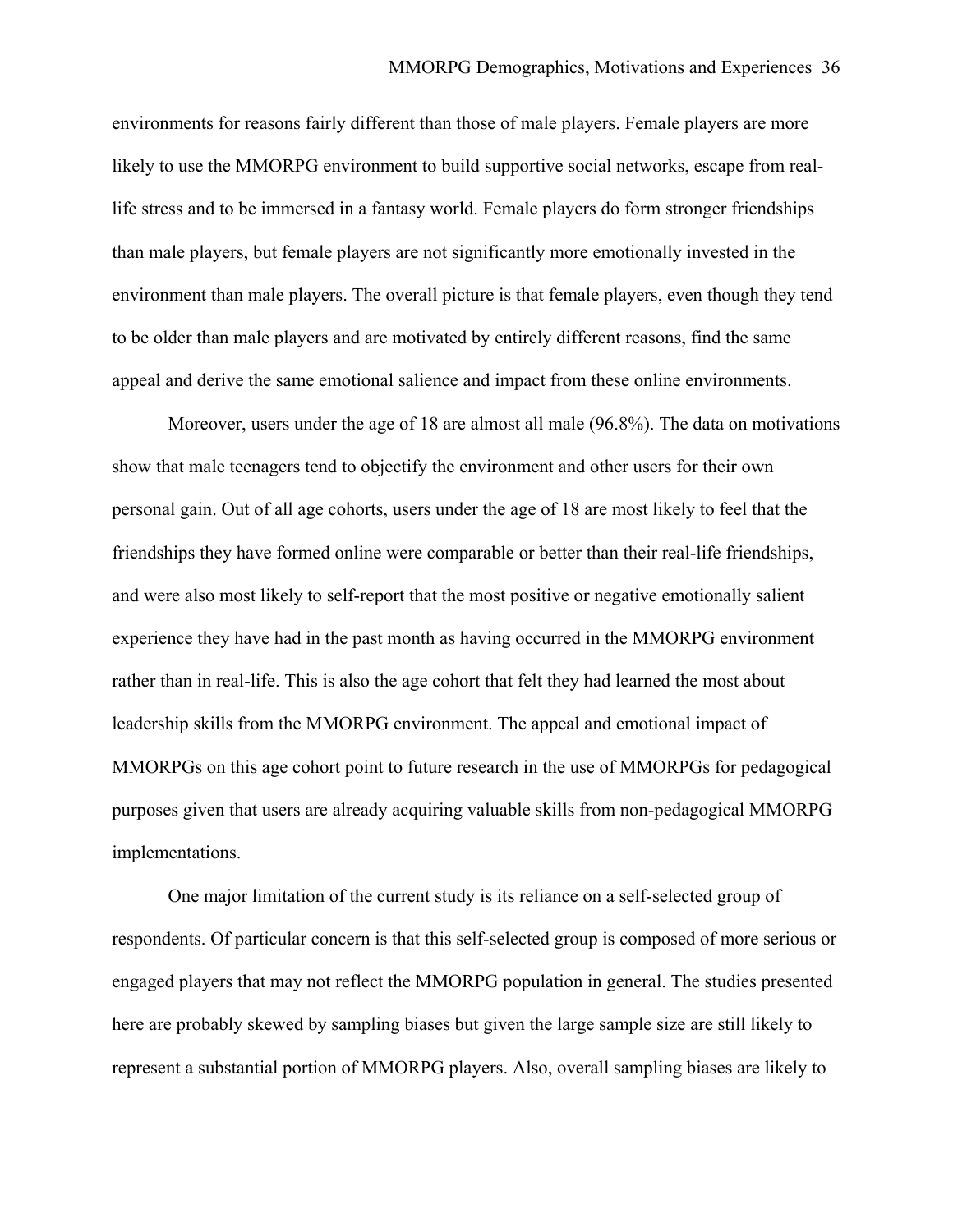impact frequency data (i.e., percentage of female players) but are less likely to impact correlational or inferential findings (i.e., gender or age differences) which typically are the focus of research questions in the social sciences. This is the same reason why gender differences in an experimental study that draw from an undergraduate sample (e.g., spatial rotation ability) are probably still generalizable even though undergraduates are highly unrepresentative of a population in general. Thus, even with its limitations, the survey methodology can still provide important insight to many questions that rely on inferential or correlational data. For example, these may include gender and age differences in motivations or determining the best predictors of problematic usage.

 While MMORPGs are currently entertainment platforms, they present many lines of possible research for social scientists. What is the cultural function of the virtual wedding ceremony between two people who have never and will never meet in real life? Who is likely to choose avatars of the opposite gender and how does it affect their gender-identity or gender role? Do people in MMORPGs make friends or fall in love in the same way that people do in physical world? Can we derive revealing personality information from a user's behaviors in a virtual environment? What kinds of governing bodies or justice systems emerge in these virtual societies? Complex social phenomena are emerging in these worlds everyday, and most of them are completely unexplored.

 Moreover, the structure and design of these environments make them good candidates for alternative uses for social scientists. For example, traditional personality assessment techniques are typically transparent and reactive. Because actions in massively multi-user online environments can be tracked unobtrusively by the server, every users' attitudes and personalities may be tracked using behavioral measures. And because users are personally invested in their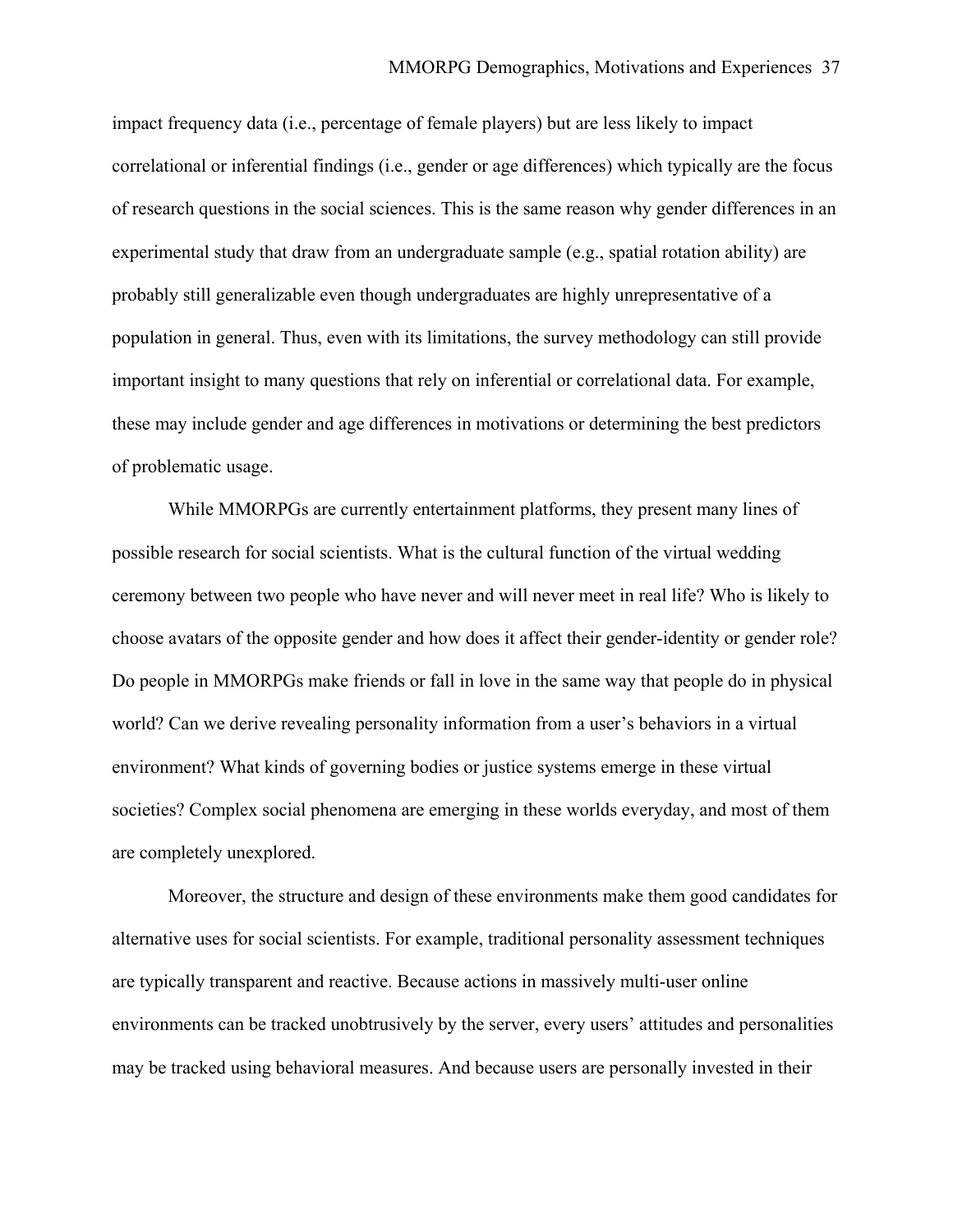avatars and the environment, every decision they make is personally revealing. Moreover, the "true self" is both more accessible and better expressed in Internet settings than in face-to-face settings (Bargh, McKenna, & Fitzsimons, 2002), suggesting that behavioral measures in online settings might be particularly revealing. The length and frequency of utterances, as well as the breadth and depth of a user's social network can all be meticulously measured and tracked over long periods of time. This database of measures provides rich longitudinal profiles of individual users as well as how they rank amongst a large sample of other users. One could think of MMORPG environments as a gold-mine of personality data as well as a platform to develop unobtrusive personality assessment tools.

The connotation in the word "game" is heavy with triviality and the minimal (or negative) impact it has on "real" life. And because these environments are marketed as games, it is easy to assume those implications of the trivial nature of games are also true of MMORPGs; however the finding that users experience both positive and negative experiences in these environments that are comparable and sometimes more salient than their day-to-day real-life experiences reveals how misleading it is to label and think of these environments as trivial games, and it is also a denial of the rich complexity of these environments and the experiences that users are deriving from them.

There are many ways one can conceptualize MMORPG environments. They are places where alternate identities are conceived and explored. They are parallel worlds where cultures, economies, and societies are being created. They are environments where the relationships that form and the derived experiences can rival those of the physical world. They are new platforms for social science research. They are places where people fall in love, get married, elect governors, attend poetry readings, start a pharmaceutical business, and even commit genocide.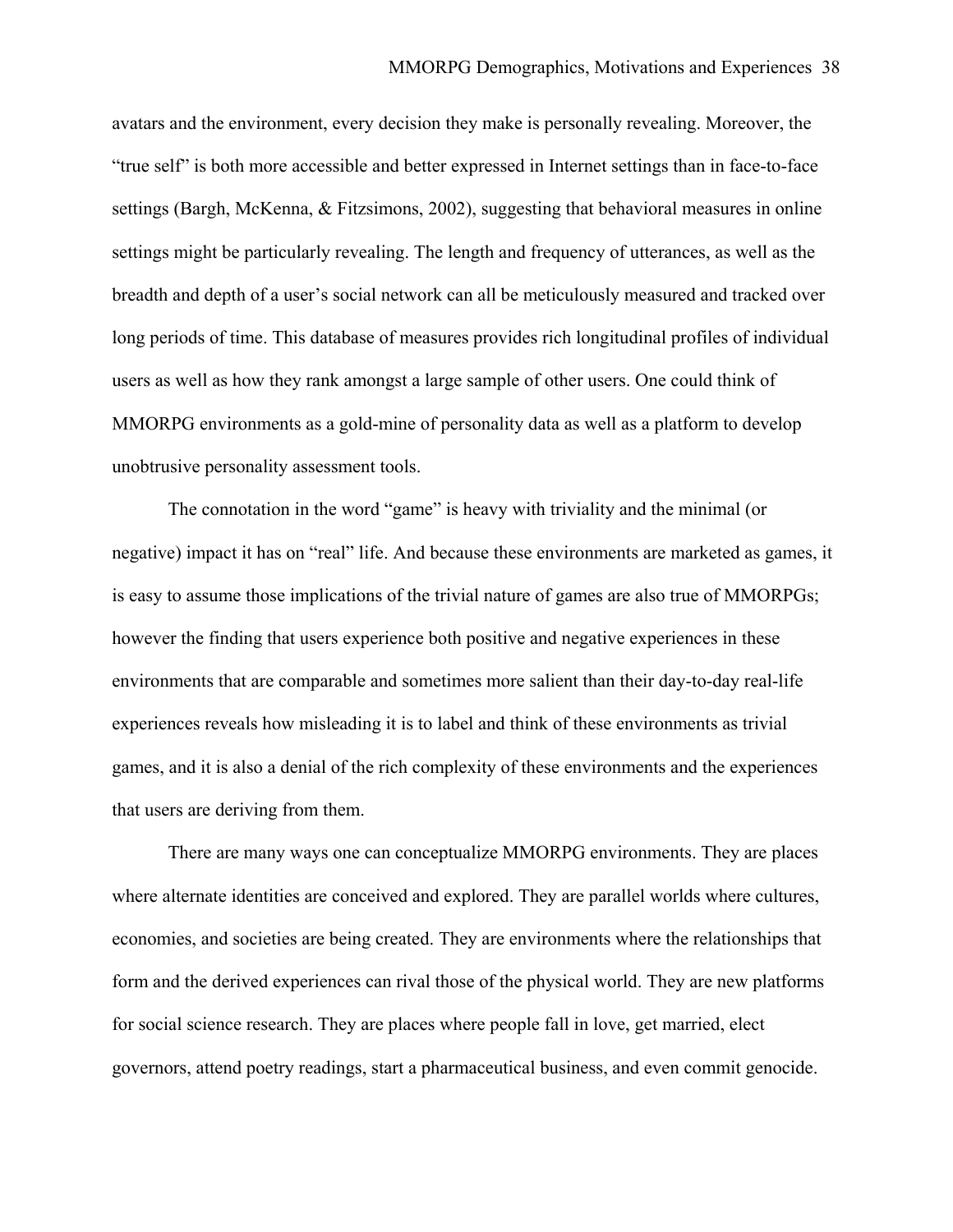Whatever MMORPGs are, or will become, one thing is clear. They are not just games.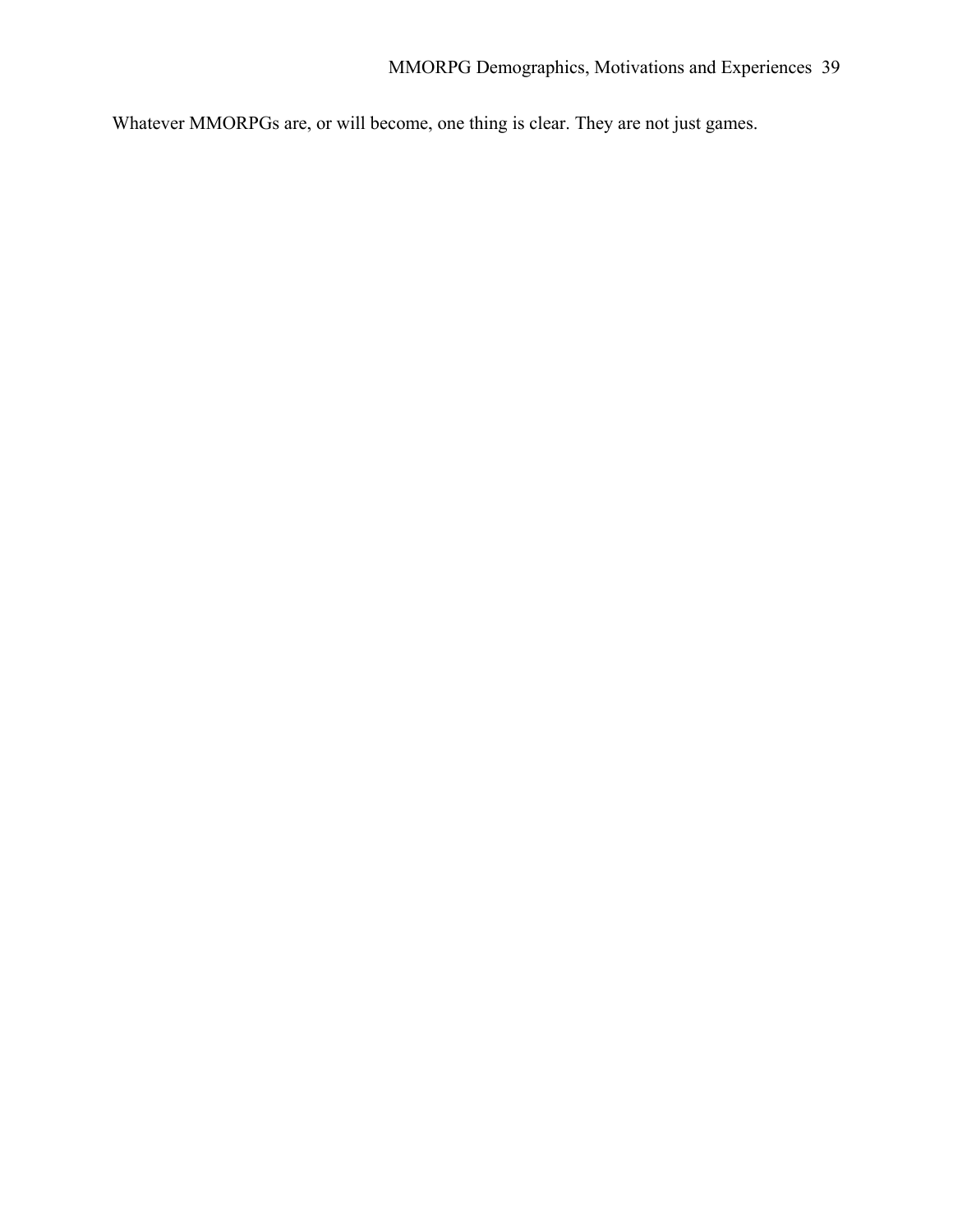### References

- Anderson, C., & Bushman, B. (2001). Effects of violent video games on aggressive behavior, aggressive cognition, aggressive affect, physiological arousal, and prosocial behavior: A meta-analytic review of the scientific literature. *Psychological Science, 12*, 353-359.
- Anderson, C., & Dill, K. (2000). Video games and aggressive thoughts, feelings, and behavior in the laboratory and in life. *Journal of Personality and Social Psychology, 78*, 772-790.
- Axelsson, AS., and Regan, T. (2002) How belonging to an online group affects social behavior a case study of Asheron's Call, MSR-TR-2002-07. Available at http://research.microsoft.com/research/pubs/view.aspx?type=Technical%20Report&id=5 36
- Bailenson, J.N., Beall. A.C., & Blascovich, J. (2002). Mutual gaze and task performance in shared virtual environments. *Journal of Visualization and Computer Animation*, *13*, 1-8.
- Ballard, M., & Lineberger, R. (1999). Video game violence and confederate gender: Effects on reward and punishment given by college males. *Sex-Roles, 41*, 541-558.
- Bargh, J., McKenna, K., & Fitzsimons, G. (2002). Can you see the real me? Activation and expression of the "true self" on the Internet. *Journal of Social Issues*, 58(1), 33-48.
- Bartle, R. (1996). Hearts, clubs, diamonds, spades: Players who suit MUDs. *Journal of Online Environments*, 1(1).
- Bushman, B., & Anderson, C. (2002). Violent video games and hostile expectations: A test of the general aggression model. *Personality and Social Psychology Bulletin, 28*, 1679- 1686.
- Bruckman, A. (1993). Gender swapping on the Internet. Presented at The Internet Society, San Francisco, CA.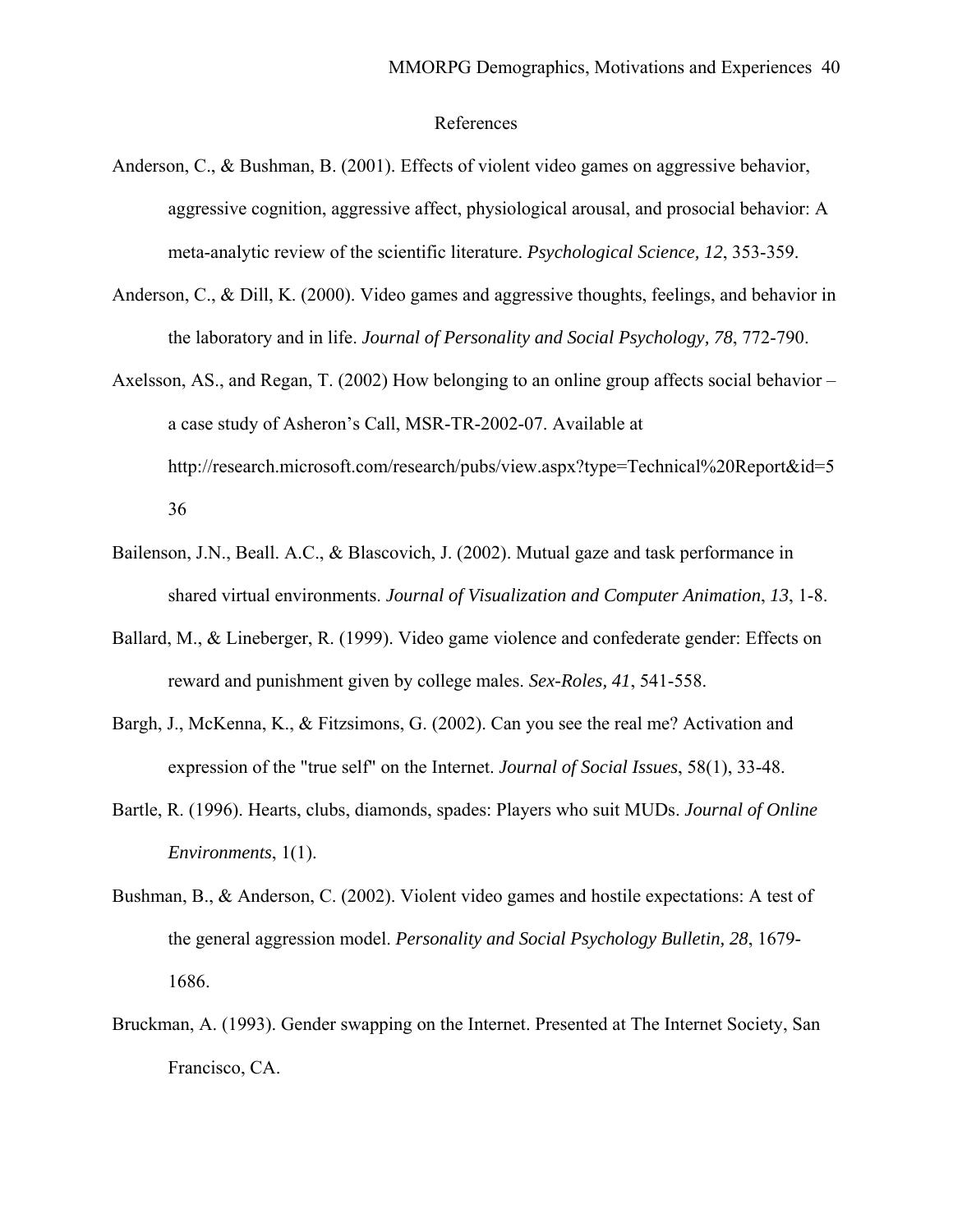- Bruckman, A & Resnick, M. (1995). The mediaMOO project: Constructionism and professional community. *Convergence 1*, 94-109.
- Cassell, J., Jenkins, H. (1998). *From Barbie to Mortal Kombat: Gender and computer games*. Camrbidge, MA: The MIT Press.
- Castronova, E. (2002). Virtual worlds: A first-hand account of market and society on the cyberian frontier. Retrieved November 12, 2003 from http://ssrn.com/abstract=294828.
- Castronova, E. (2003). The price of 'man' and 'woman': A hedonic pricing model of avatar attributes in a synthethic world. Retrieved November, 12 2003 from http://ssrn.com/abstract=415043.
- Corpnews.com. (2004). MMOG roundup: Depressing 2004 edition, from http://www.corpnews.com/news/fullnews.cgi?newsid1081411764,6286,
- DeFanti, T. (2003). Better than being there: Next millennium networks. *IEEE Computer Graphics and Applications, 20*, 60-61.

Dibbell, J (1993). A rape in cyberspace. *The Village Voice*, 36-42.

- Entertainment Software Association (2005). Game Player Data. Retrieved April 8, 2005 from http://www.theesa.com/facts/gamer\_data.php
- Fabrigar, L. R., Wegener, D. T., MacCallum, R. C., & Strahan, E. J. (1999). Evaluating the use of exploratory factor analysis in psychological research. *Psychological Methods*, 3, 272- 299.
- Fery, Y., & Ponserre, S. (2001). Enhancing the control of force in putting by video game training. *Ergonomics, 44*, 1025-1037.
- Fisher, S. (1994). Identifying video game addiction in children and adolescents. *Addictive Behaviors, 19*, 545-553.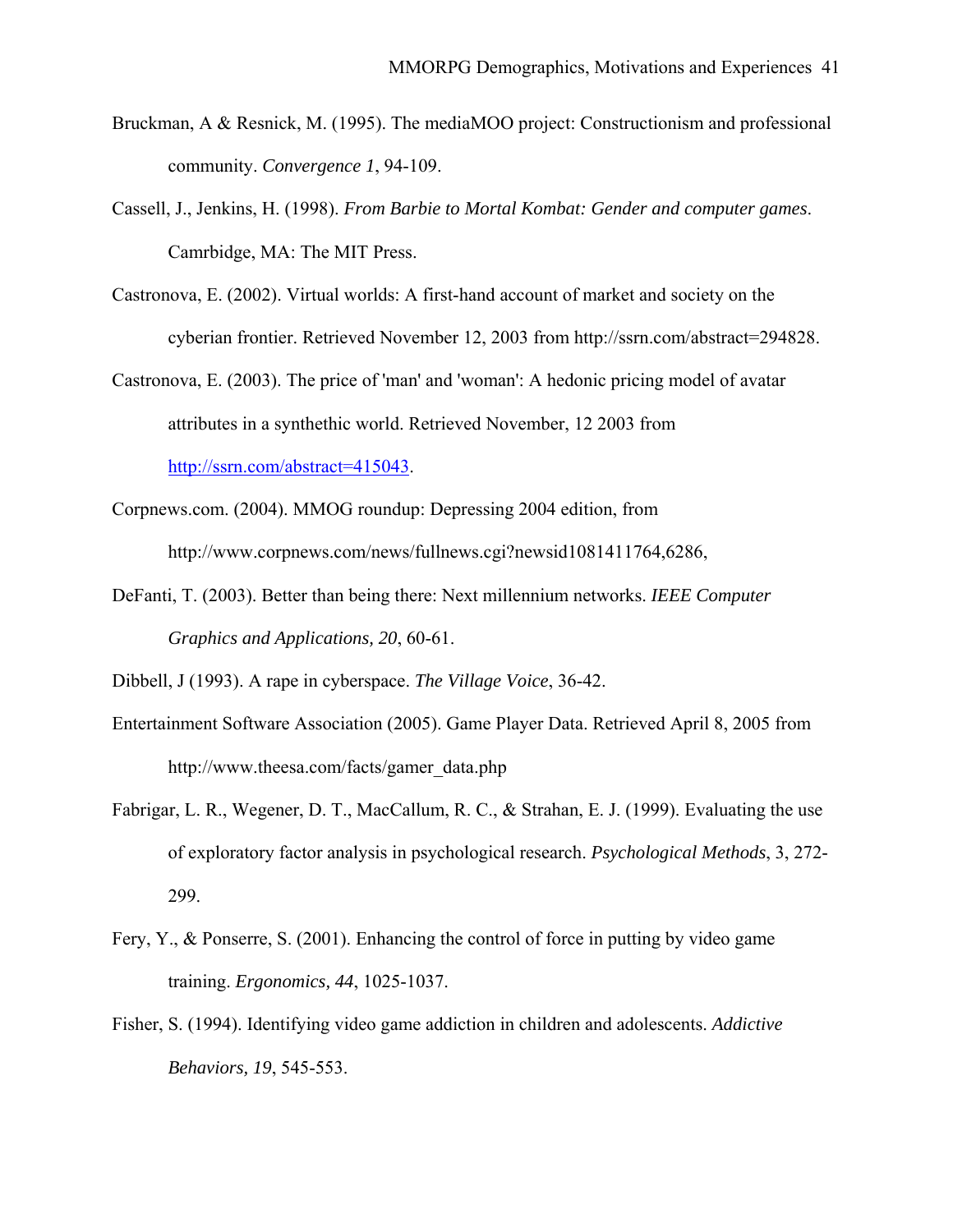- Fukuyama, F. (1995). Trust: The social virtues and the creation of prosperity. New York: Free Press.
- Funk, J., Buchman, D., & Germann, J. (2000). Preference for violent electronic games, selfconcept and gender differences in young children. *American Journal of Orthopsychiatry, 70*, 223-241.
- Funk, J., Hagan, J., Schimming, J., Bullock, W., Buchman, D., & Myers, M. (2002). Aggression and psychopathology in adolescents with a preference for violent electronic games. *Aggressive Behavior, 28*, 134-144.
- Gee, J. (2003). *What video games have to teach us about learning and literacy*. New York: Palgrave Macmillan.
- Green, C., & Bavelier, D. (2003). Action video game modifies visual selective attention. *Nature, 423*, 534-537.
- Griffiths, M. (1999). Violent video games and aggression: A review of the literature. *Aggression and Violent Behavior, 4*, 203-212.
- Griffiths, M., Davies, M., Chappell, D. (2003). Breaking the stereotype: The case of on-line gaming. *Cyber-Pychology and Behavior, 6*, 81-91.
- International Game Developers Association. (2004). 2004 web and downloadable games white paper, from http://www.igda.org/online/IGDA\_WebDL\_Whitepaper\_2004.pdf
- Ko, S. (2002). An empirical analysis of children's thinking and learning in a computer game context. *Educational Psychology, 22*, 219-233.
- Leigh, J., DeFanti, T., Johnson, A., Brown, M., Sandin, D. (1997). Global telemersion: Better than being there. *Proceedings of the International Conference on Artificial Reality and Telexistence '97*.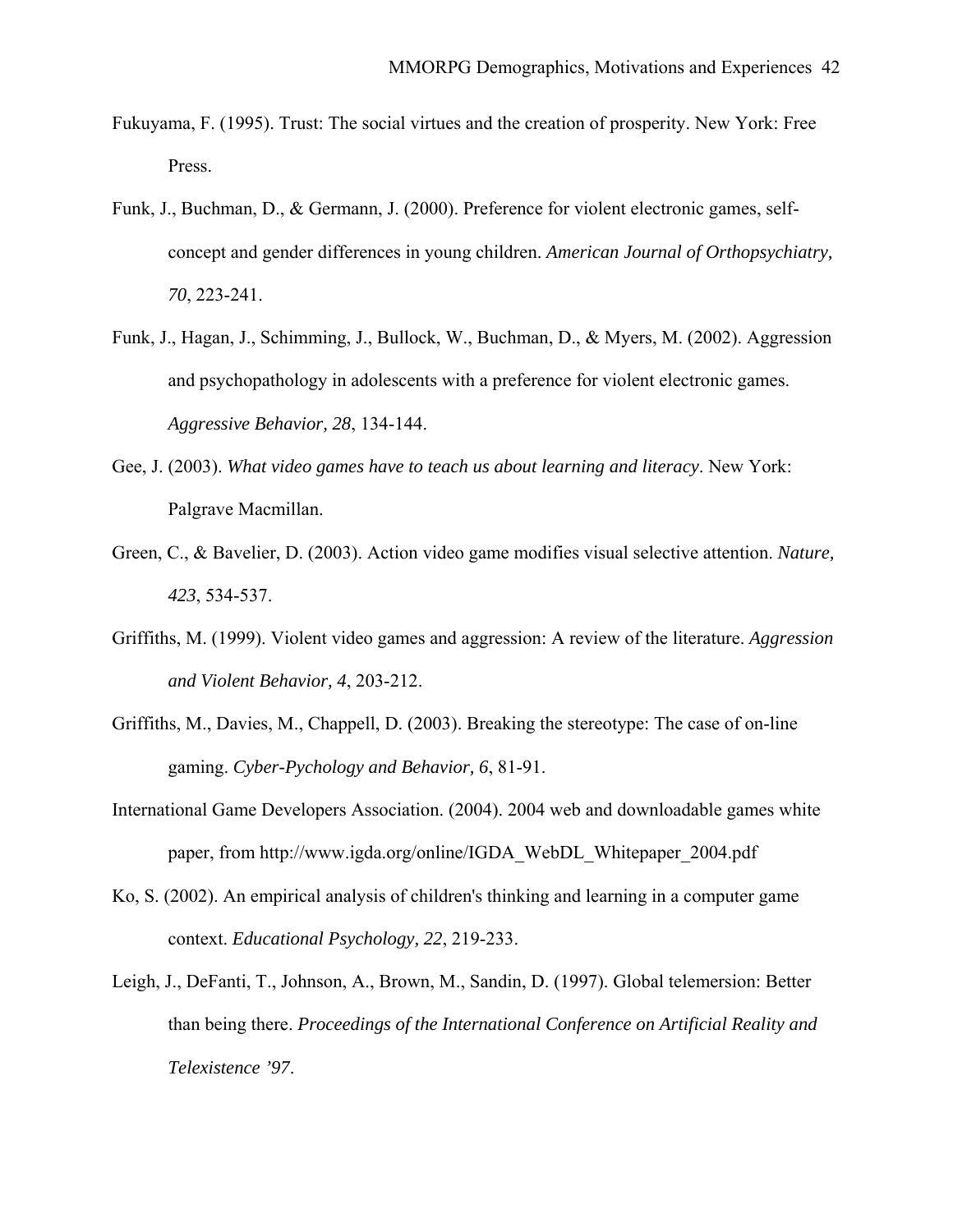- Mania, K. & Chalmers, A. (1998). A classification for user embodiment in collaborative virtual environments. In Proc. Of the 4<sup>th</sup> International Conference on Virtual Systems and Multimedia, 177-182. *IOS Press – Ohmsha, Ltd*.
- McKenna, K., & Bargh, J. (2000). Plan 9 from cyberspace: The implications of the Internet for personality and social psychology. *Personality and Social Psychology Review*, 4, 57-75.
- Moreno, R., & Mayer, R. (2002). Learning science in virtual reality multimedia environments: Role of methods and media. *Journal of Educational Psychology, 943*, 598-610.
- Nie, N., & Erbring, L. (2000). Internet and society: A preliminary report. *Stanford Institute for the Quantitative Study of Society.* Retrieved February, 22 2004 from http://www.stanford.edu/group/siqss/Press\_Release/Preliminary\_Report.pdf.
- Normand, V., Babski, C., Benford, S., Bullock, A., Carion, S., Chrysanthou, Y., Farcet, N., Frecon, E., Harvey, J., Kuijpers, N., Magnenat-Thalmann, N., Raupp-Musse, S., Rodden, T., Slater, M., Smith, G., Steed, A., Thalmann, D., Tromp, J., Usoh, M., Van Liempd, G., & Kladias, N. (1999). The COVEN project: Exploring applicative, technical, and usage dimensions of collaborative virtual environment. *Presence: Teleoperators and Virtual Environments*, *8*, 1999.
- Ravenscroft, A., & Matheson, M. (2002). Developing and evaluative dialogue games for collaborative e-learning. Journal *of Computer Assisted Learning, 18*, 93-101.
- Salguero, R., & Moran, R. (2002). Measuring problem video game playing in adolescents. *Addiction, 97*, 1601-1606.
- Schiano, D., & White, S. (1998). The first noble truth of cyberspace: People are people (even when they MOO) in Proceedings of CHI 98, Los Angeles 18-23 April, 352-59.

Scott, D. (1995). The effect of video games on feelings of aggression. *Journal of Psychology,*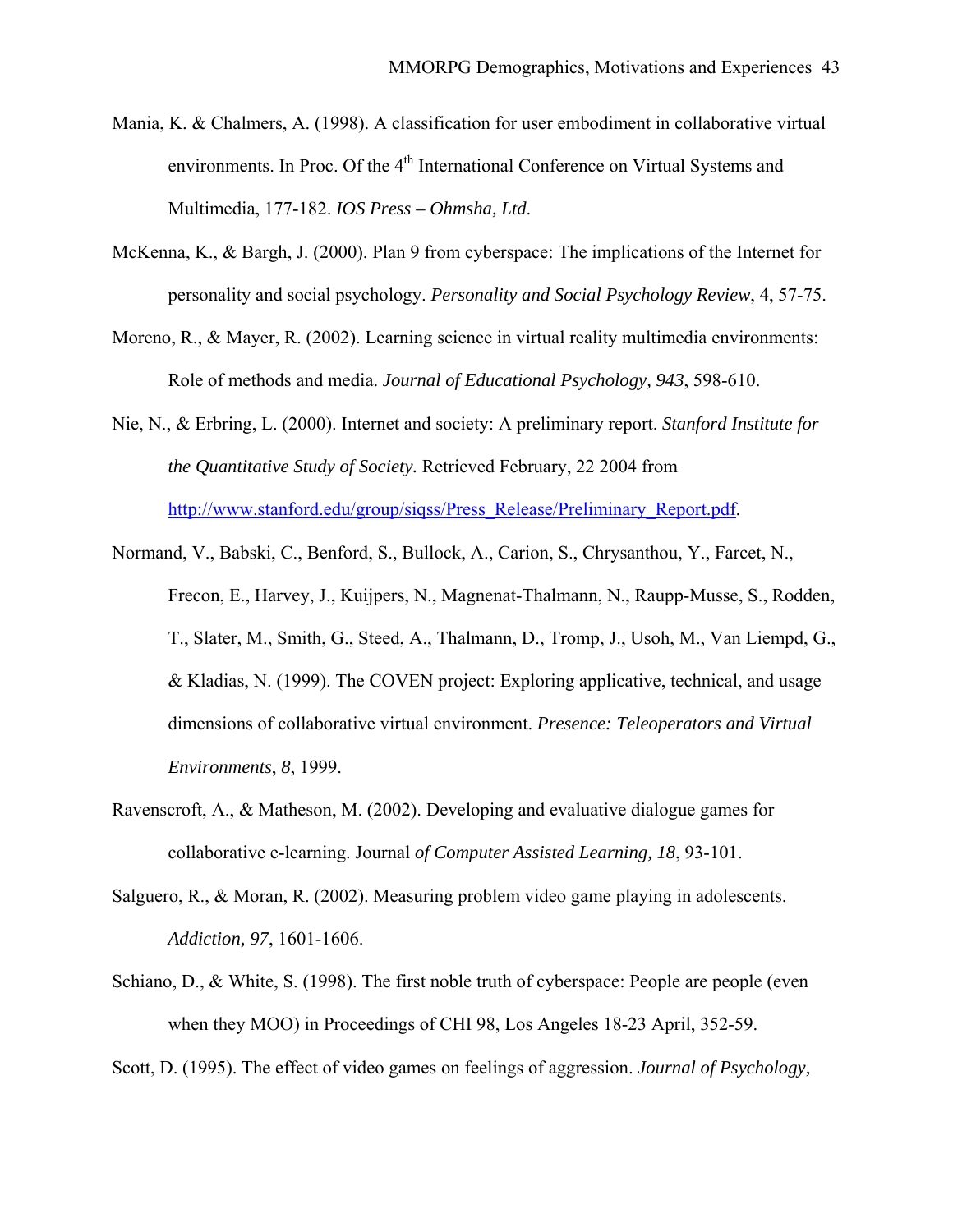*129*, 121-132.

- Sherry, J. (2001). The effects of violent video games on aggression: a meta-analysis. *Human Communication Research*, 27, 409-431.
- Sherry, J., & Lucas, K. (2003). Video game uses and gratifications as predictors of use and game preference. Paper presented at the Mass Communication Division, *International Communication Association Annual Convention*., San Diego, CA.
- Slater, M., Sadagic, M., Usoh, R., & Schroeder, R. (2000) Small group behavior in a virtual and real environment: A comparative study. *Presence: Teleoperators and virtual environments, 9*, 37-51.
- Snyder, M., Tanke, E. D., & Berscheid, E. (1977). Social perception and interpersonal behavior: On the self-fulfilling nature of social stereotypes. Journal of Personality & Social Psychology, 35(9), 656-666.
- Sony Online (2003). EverQuest. Retrieved November, 28 2003 from http://everquest.station.sony.com/about.jsp
- Tannen, D. (2001). You just don't understand: Women and men in conversation. New York: Quill.
- Taylor, R., & Berry, E. (1998). The use of a computer game to rehabilitate sensorimotor functional deficits following a subarachnoid haemorrhage. *Neuropsychological Rehabiliation, 8*, 113-122.
- Turkle, S. (1995). *Life on the screen: Identity in the age of the Internet.* New York: Simon and Schuster.
- Walther, J. B. (1996). Computer-mediated communication: Impersonal, interpersonal and hyperpersonal interaction. *Communication Research, 23*, 3-43.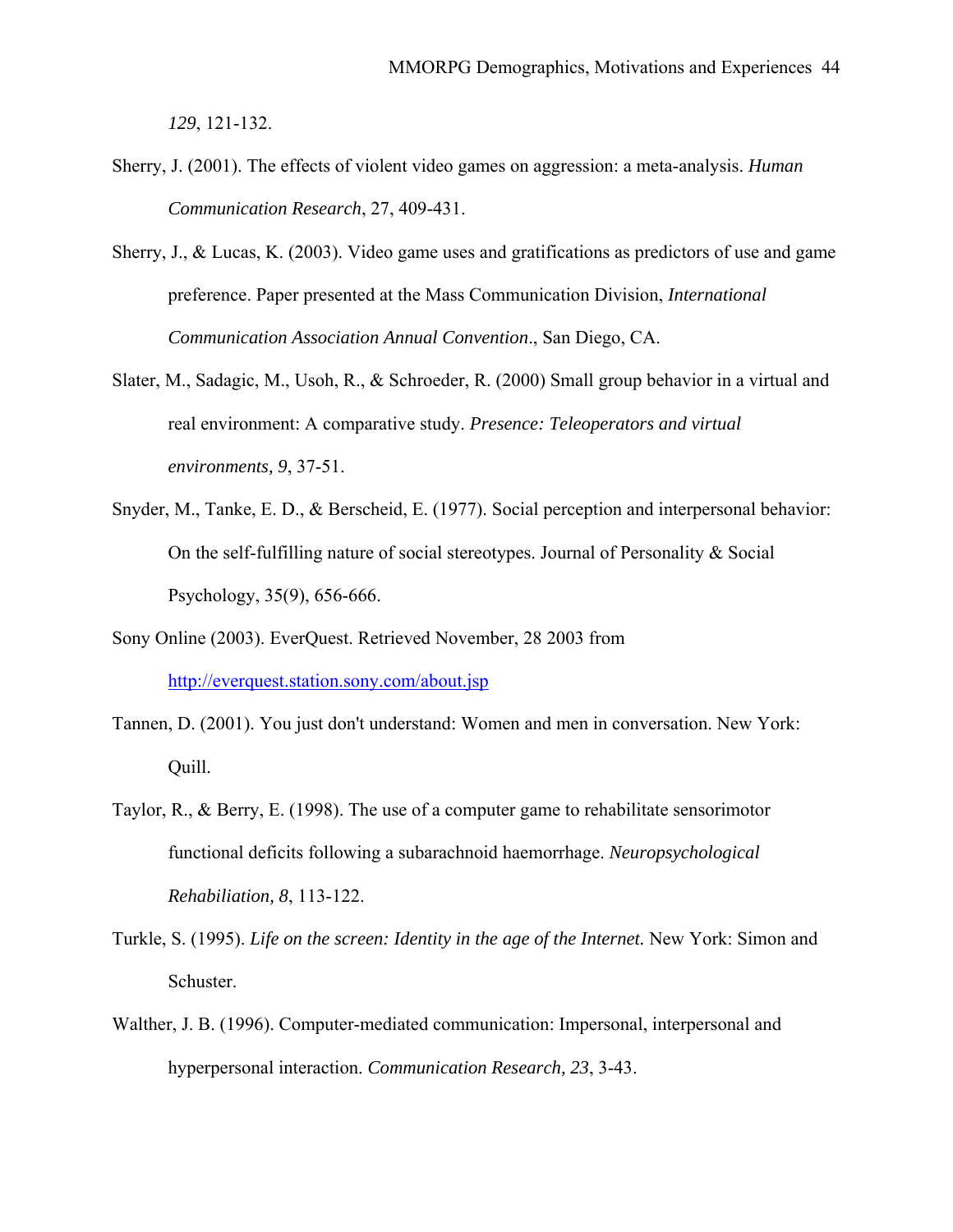- Williams, D., & Skoris, M. (2005). Internet Fantasy Violence: A Test of Aggression in an Online Game. *Communication Monographs*, 22, 217-233.
- Woodcock, Bruce (2004). An analysis of MMOG subscription growth. Retrieved May, 25 2004 from http://pw1.netcom.com/~sirbruce/Subscriptions.html
- Utz, S. (2000). Social information processing in MUDs: The development of friendships in virtual worlds. *Journal of Online Behavior, 1*. Retrieved November, 12 from http://www.behavior.net/JOB/v1n1/utz.html
- Yee, N. (2005, in press). The psychology of MMORPGs: Emotional investment, motivations, relationships, and problematic usage. In R. Schroeder & A. Axelsson (Eds.), *Social Life of Avatars II*. London: Springer-Verlag.
- Zhang, X., & Furnas, G.: Social interactions in multiscale CVEs. *Proceedings of ACM Conference on Collaborative Virtual Environments 2002* (CVE 2002).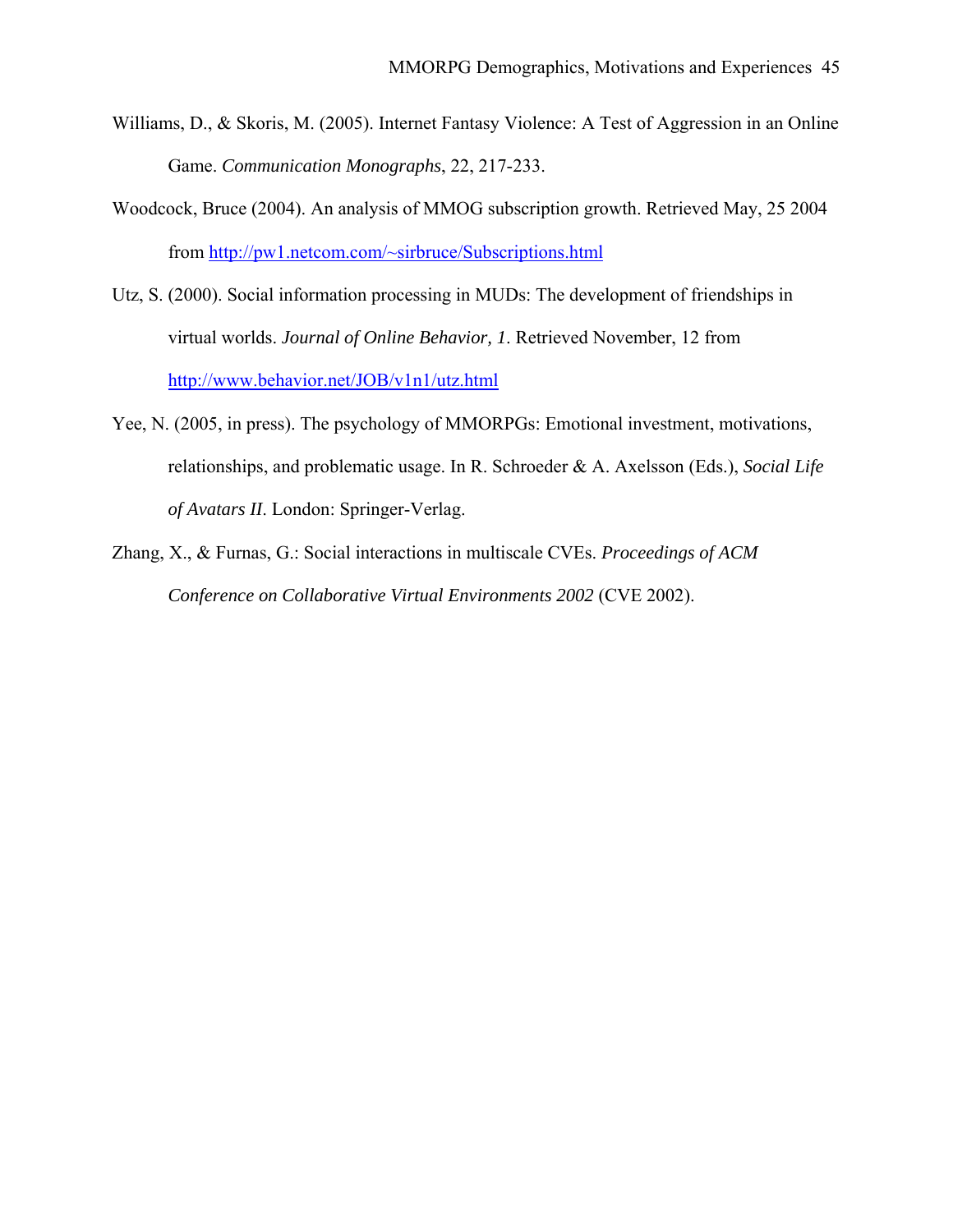Appendix A. The 40 items used in the motivations data.

- 1) I find myself having meaningful conversations with others.
- 2) I usually don't chat much with group members.
- 3) I have made some good friends in the game.
- 4) I find myself soloing a lot.
- 5) I like to say funny things in group/guild chat.
- 6) I talk to my friends in the game about personal issues.
- 7) Friends in the game have offered me support when I had a RL problem or crisis.
- 8) I am an effective group leader.
- 9) I would rather follow than lead.
- 10) I like to feel powerful in the game.
- 11) Doing massive amounts of damage is very satisfying.
- 12) I constantly try to set and reach goals.
- 13) I can't stand those people who only care about leveling.
- 14) It's very important to me to get the best gear available.
- 15) I try to optimize my XP gain as much as possible.
- 16) I'm fascinated by the game mechanics, and love charts and tables.
- 17) I research everything about a class before starting the character.
- 18) Class-balancing or realm-balancing issues do not interest me.
- 19) This game is too complicated.
- 20) I like wandering and exploring the world.
- 21) I would make maps if they weren't available.
- 22) I have learned things about myself from playing the game.
- 23) I understand real-life group dynamics much more after playing the game.
- 24) I like the escapism aspect of the game.
- 25) I like to be immersed in a fantasy world.
- 26) Playing the game lets me vent and relieve stress from the day.
- 27) Playing the game lets me forget some of the real-life problems I have.
- 28) I like to try out new roles and personalities with my characters.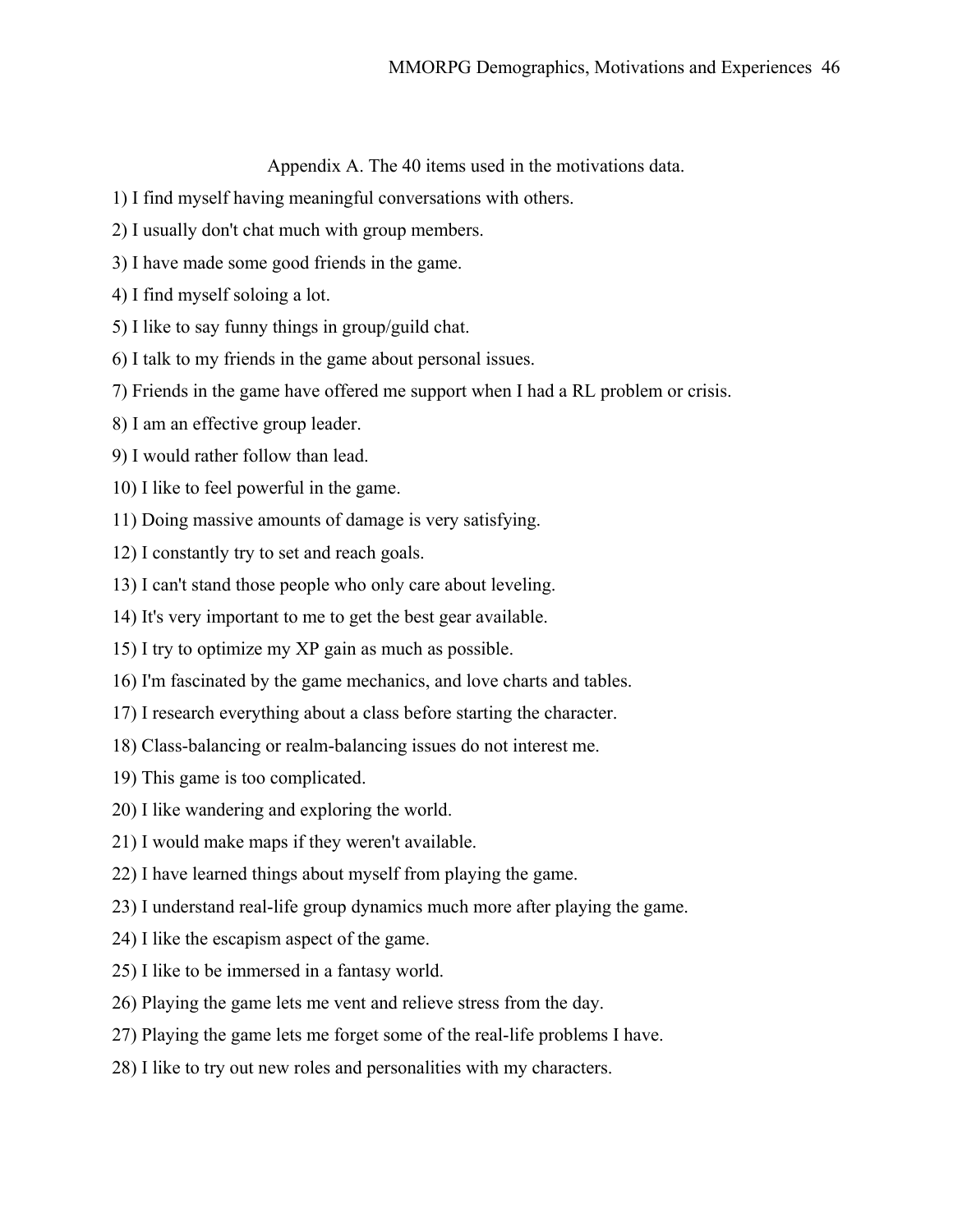29) The way I am in the game is the way I am in real life.

- 30) People who role-play extensively bother me.
- 31) I like the feeling of being part of a story.
- 32) I make up stories and histories for my characters.
- 33) I like to manipulate other people so they do what I want them to.
- 34) I like to dominate other characters/players.
- 35) I like to taunt or annoy other players.
- 36) I scam other people out of their money or equipment.
- 37) I beg for money or items in the game.
- 38) It's important to me to achieve things with as little help from other people as possible.
- 39) It's just a game.
- 40) I am uninterested in player-killing.

# Appendix B – Loading of items on the 8 factors

| Factor           | Item                                                                              | Loading |
|------------------|-----------------------------------------------------------------------------------|---------|
| Relationship     |                                                                                   |         |
| $(\alpha = .76)$ | I find myself having meaningful conversations with others.                        | 0.57    |
|                  | I have made some good friends in the game.                                        | 0.58    |
|                  | I talk to my friends in the game about personal issues.                           | 0.79    |
|                  | Friends in the game have offered me support when I had a RL problem<br>or crisis. | 0.74    |
| Manipulation     |                                                                                   |         |
| $(\alpha = .73)$ | I like to taunt or annoy other players.                                           | 0.63    |
|                  | I beg for money or items in the game.                                             | 0.46    |
|                  | I like to dominate other characters/players.                                      | 0.65    |
|                  | I like to manipulate other people so they do what I want them to.                 | 0.59    |
|                  | I scam other people out of their money or equipment.                              | 0.61    |
| Immersion        |                                                                                   |         |
| $(\alpha = .63)$ | I like to try out new roles and personalities with my characters.                 | 0.59    |
|                  | People who role-play extensively bother me.                                       | $-0.53$ |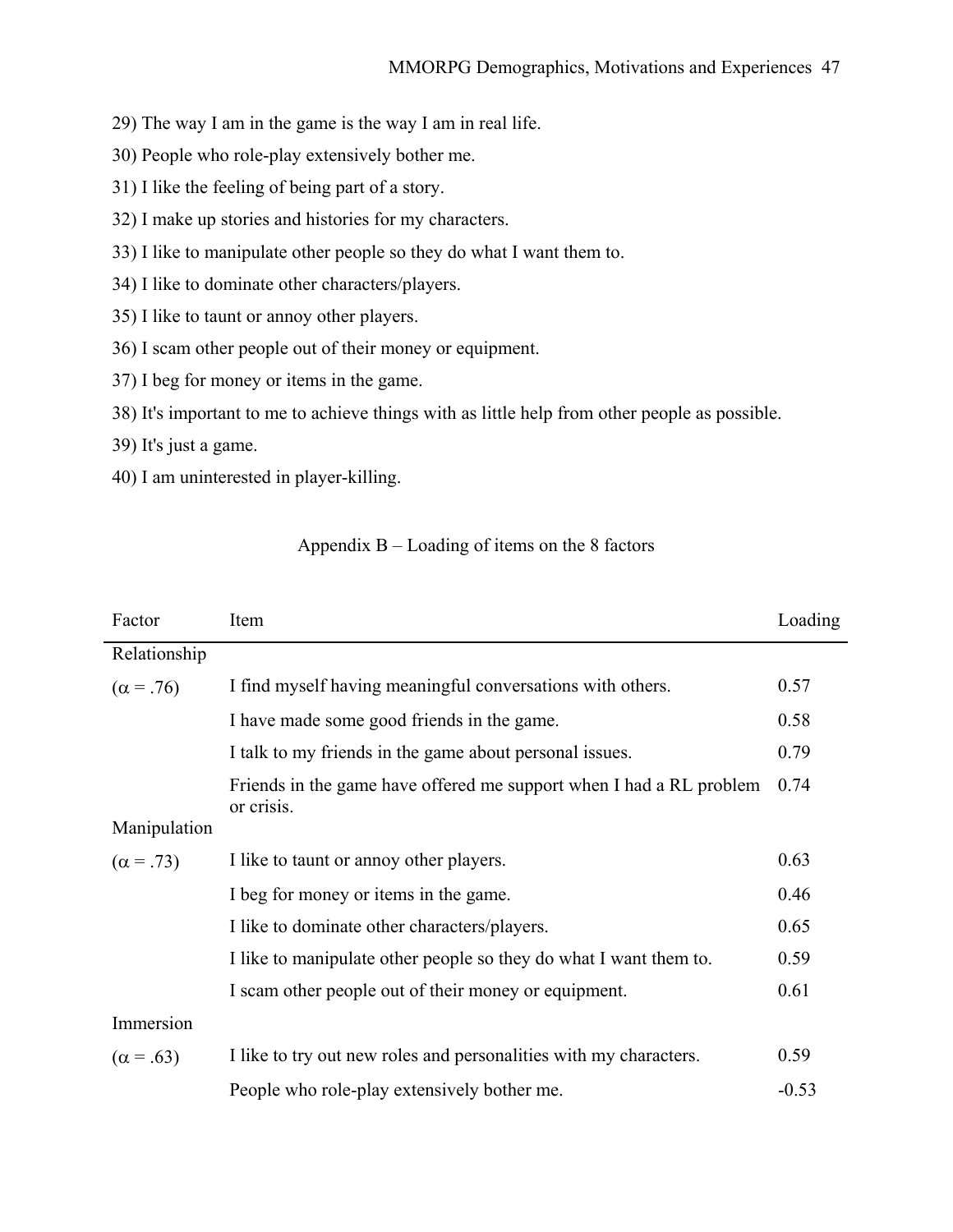|                         | I like the feeling of being part of a story.                                                | 0.46    |
|-------------------------|---------------------------------------------------------------------------------------------|---------|
|                         | I make up stories and histories for my characters.                                          | 0.63    |
| Escapism                |                                                                                             |         |
| $(\alpha = .62)$        | I like the escapism aspect of the game.                                                     | 0.59    |
|                         | Playing the game lets me forget some of the real-life problems I have.                      | 0.65    |
|                         | Playing the game lets me vent and relieve stress from the day.                              | 0.52    |
| Achievement             |                                                                                             |         |
| $(\alpha = .67)$        | It's very important to me to get the best gear available.                                   | 0.61    |
|                         | I try to optimize my XP gain as much as possible.                                           | 0.59    |
|                         | I like to feel powerful in the game.                                                        | 0.53    |
|                         | Doing massive amounts of damage is very satisfying.                                         | 0.46    |
| Lead                    |                                                                                             |         |
|                         | I am an effective group leader.                                                             | 0.68    |
|                         | I would rather follow than lead.                                                            | $-0.70$ |
| Learn                   |                                                                                             |         |
|                         | I have learned things about myself from playing the game.                                   | 0.50    |
|                         | I understand real-life group dynamics much more after playing the                           | 0.58    |
|                         | game.                                                                                       |         |
| Solo/Group              |                                                                                             |         |
|                         | I find myself soloing a lot.                                                                | $-0.58$ |
|                         | It's important to me to achieve goals with as little help from other<br>people as possible. | $-0.55$ |
|                         | Appendix $C - All$ survey items used in sections one and three. <sup>5</sup>                |         |
|                         | 1) Gender: $\circ$ Male $\circ$ Female                                                      |         |
| 2) Age: $\qquad \qquad$ |                                                                                             |         |
| 3) Occupational Status: |                                                                                             |         |

○ I am working full-time

<sup>&</sup>lt;sup>5</sup>These items were presented on different surveys. The order they are presented here corresponds to the order the corresponding results are presented.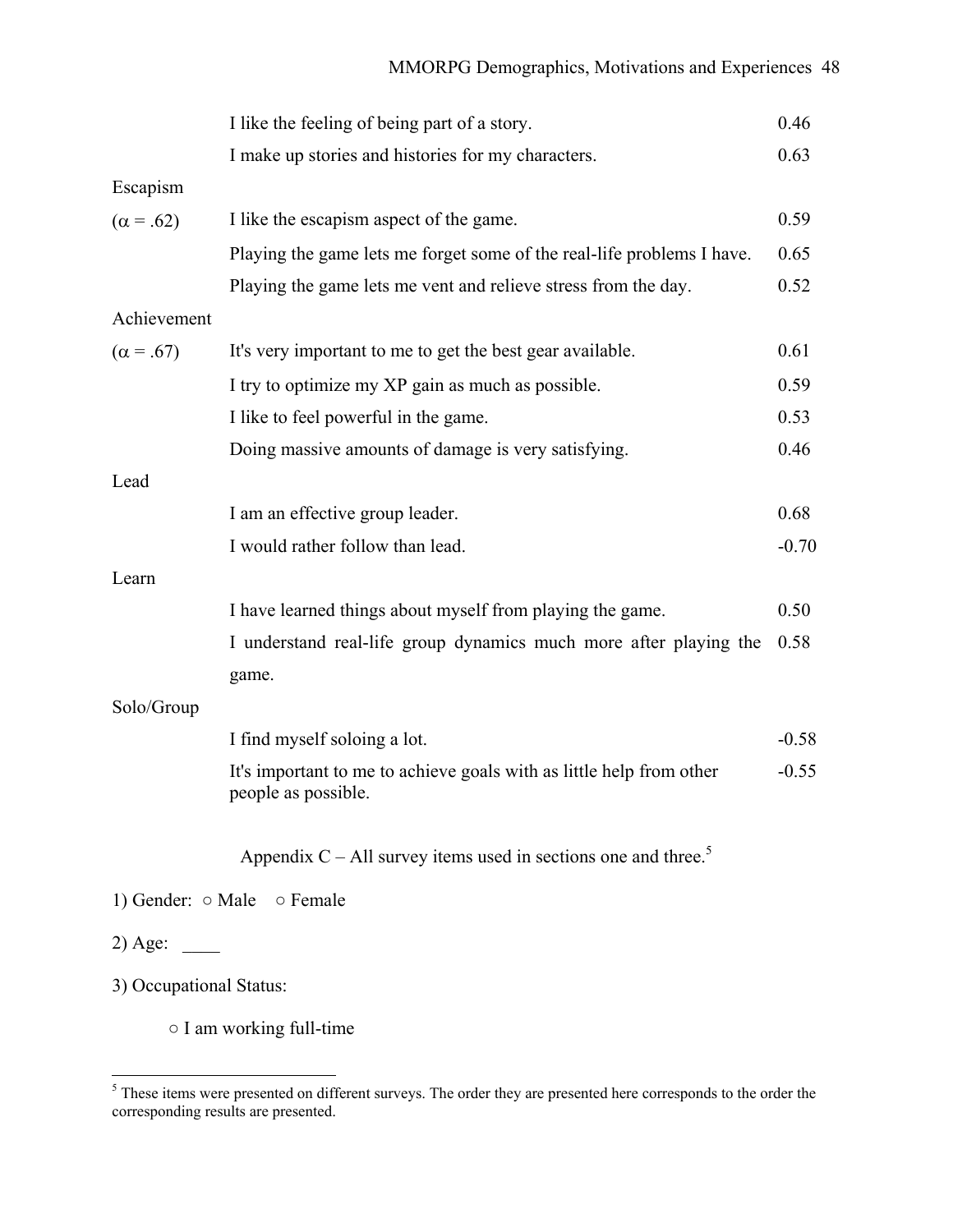- I am a full-time student
- I work part-time, and/or am student part-time
- I am a stay-at-home-mom/dad
- I am unemployed
- I am retired
- 4) Marital Status:
	- Single
	- Engaged/Married
- 5) Do you have children?
	- Yes
	- No

6) Did someone introduce you to the game?

- No, I read an ad or found out on my own.
- My romantic partner (boy/girl-friend, fiancé/e, husband/wife) introduced me to game.
- A friend introduced me to game.
- A family member (excluding spouse) introduced me to game.
- 7) I spend about hours each week playing the game.
- 8) I have played the game for 10 hours continuously or more.
	- Yes
	- No

9) Do you play the game with a real life romantic partner (boy/girl-friend, fiancé/e,

husband/wife)?

○ No, I don't play the game with a romantic partner.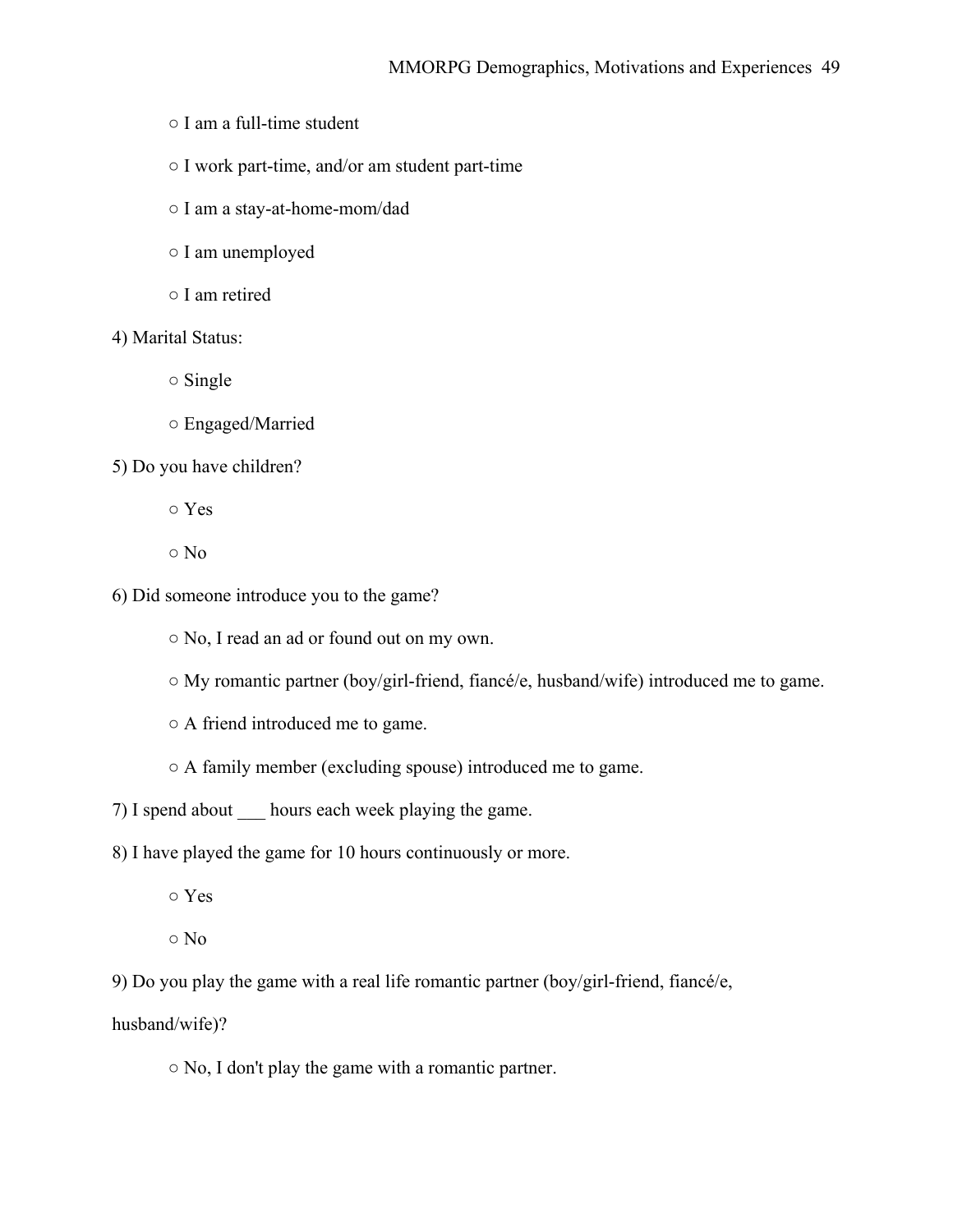○ Yes, but we're seldom grouped.

- Yes, and we're sometimes grouped.
- Yes, and we're almost always grouped.
- 10) Do you play the game with a family member?
	- No, I don't play the game with a family member.
	- Yes, but we're seldom grouped.
	- Yes, and we're sometimes grouped.
	- Yes, and we're almost always grouped.

11) I've told personal issues to online friends which I have never told anyone in real life

- Yes
- No
- 12) I would consider myself addicted to the game
	- Yes
	- No
- 13) Some of my friends in the game are comparable to or better than my real-life friends.
	- Yes
	- No
- 14) I have physically dated someone who I first met in the game.
	- $\circ$  Yes
	- No
- 15) The most rewarding/satisfying experience I've had in the past 7 days was:
	- something that happened in the game
	- something that happened in real life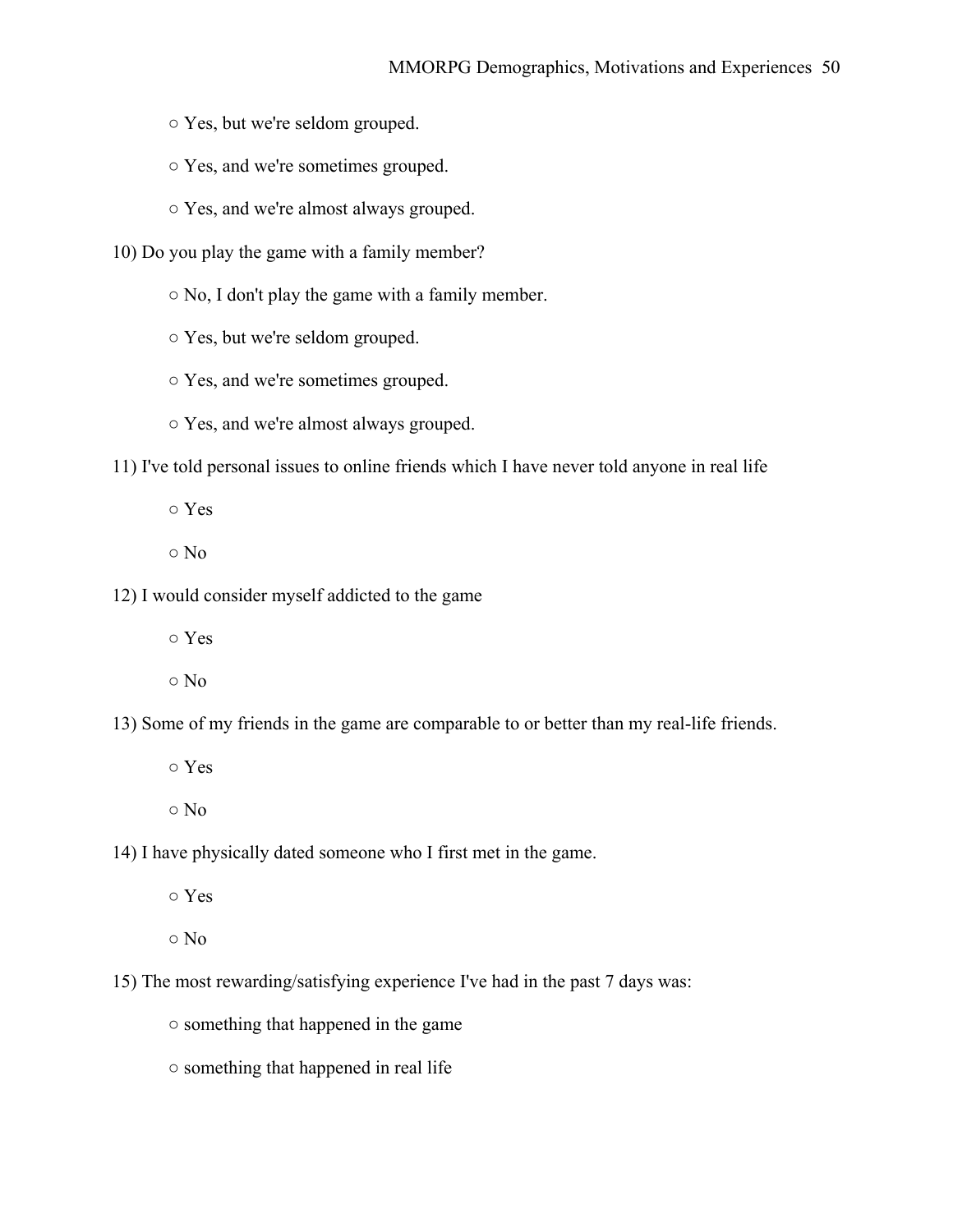16) The most rewarding/satisfying experience I've had in the past 30 days was:

○ something that happened in the game

○ something that happened in real life

17) The most annoying/infuriating experience I've had in the past 7 days was:

○ something that happened in the game

○ something that happened in real life

18) The most annoying/infuriating experience I've had in the past 30 days was:

○ something that happened in the game

○ something that happened in real life

19) Do you feel that your ability to mediate or resolve in-group tension in real life has improved

from your experiences in the game?

○ It hasn't helped my real life abilities at all.

○ It has helped my real life abilities a little.

○ It has helped my real life abilities a lot.

20) Do you feel your ability to persuade other people in real life has improved from your experiences in the game?

○ It hasn't helped my real life abilities at all.

○ It has helped my real life abilities a little.

○ It has helped my real life abilities a lot.

21) Do you feel your ability inspire and motivate other people in real life has improved from your experiences in the game?

○ It hasn't helped my real life abilities at all.

○ It has helped my real life abilities a little.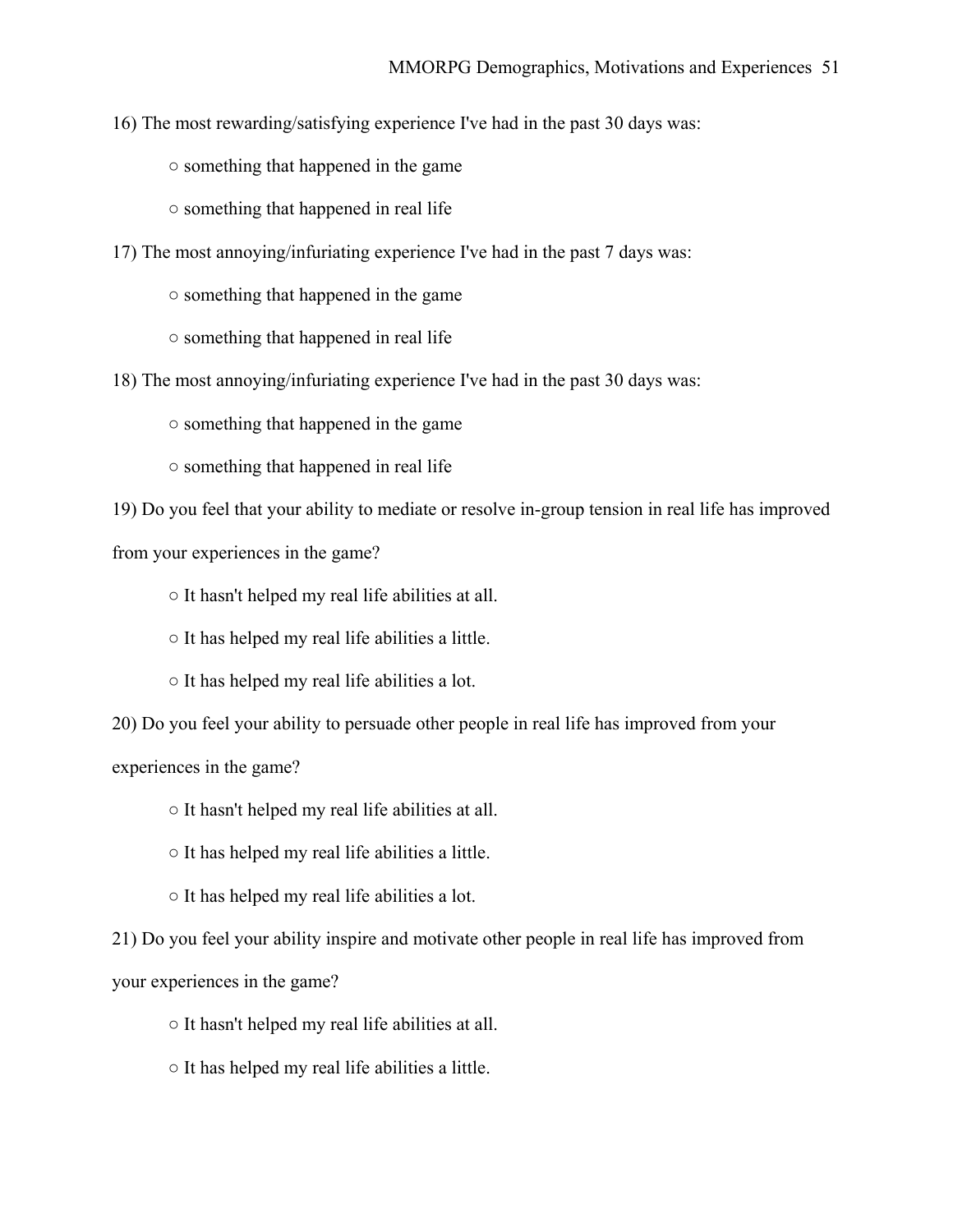○ It has helped my real life abilities a lot.

22) Have your experiences in the game made helped you in taking on leadership roles in real-life or improved your leadership skills?

○ My experiences in the game haven't helped me at all in real life.

○ My experiences in the game have helped me a little in real life.

○ My experiences in the game have helped me a lot in real life.